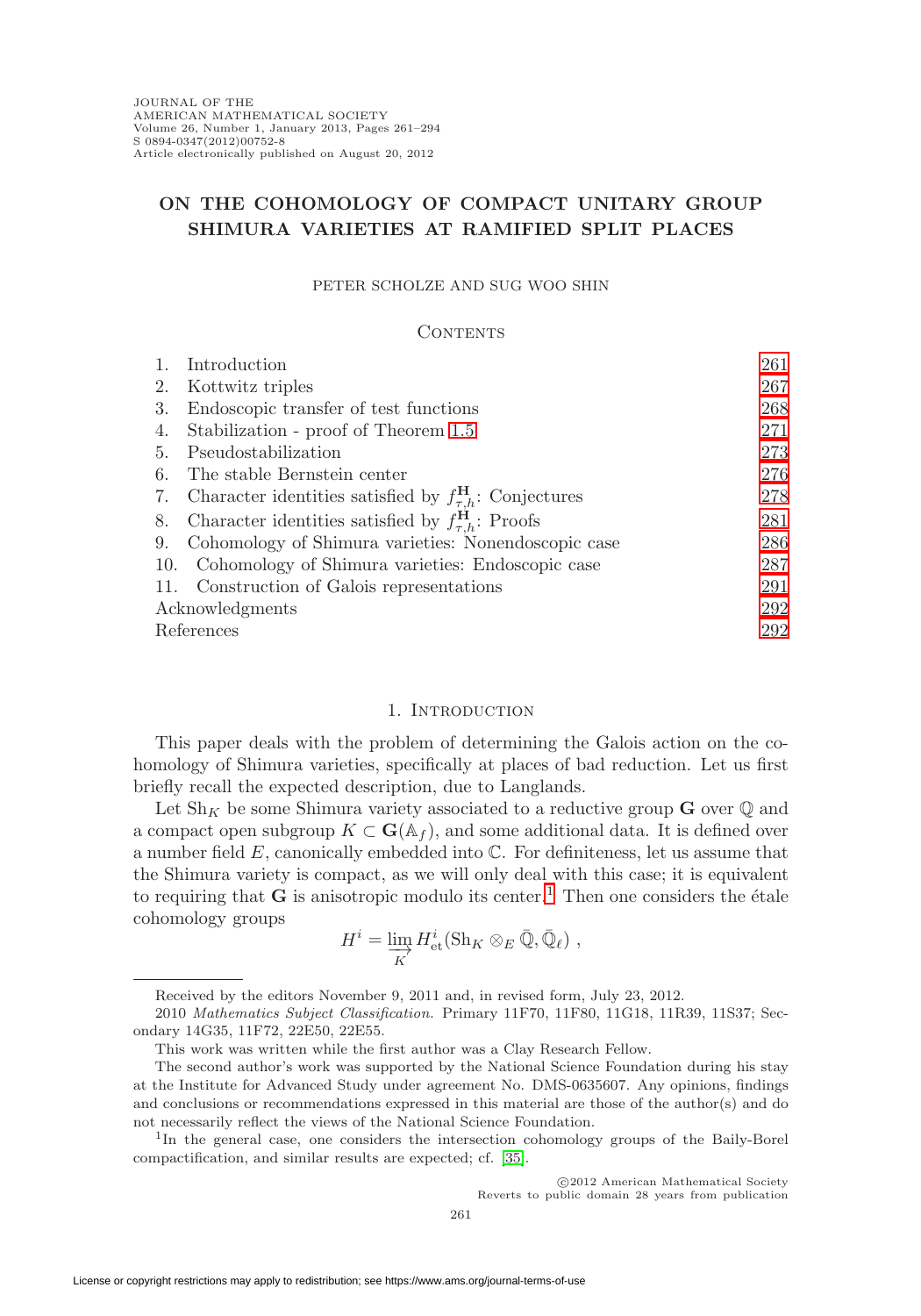which carry an action of  $\mathbf{G}(\mathbb{A}_f)$  (via Hecke correspondences) and of  $Gal(\mathbb{Q}/E)$ . In the main body of the paper we consider the cohomology groups with coefficients in a local system associated to an algebraic representation  $\xi$  of  $\mathbf{G}$ , where everything works without essential change. Let  $H^*$  be the alternating sum of the  $H^i$  in a suitable Grothendieck group; then one can write

$$
H^* = \sum_{\pi_f} \pi_f \otimes \sigma(\pi_f) ,
$$

where  $\pi_f$  runs through irreducible admissible representations of  $\mathbf{G}(\mathbb{A}_f)$ , and  $\sigma(\pi_f)$ is some virtual finite-dimensional representation of  $Gal(\mathbb{Q}/E)$ .

If one forgets about the action of  $Gal(\bar{\mathbb{Q}}/E)$  and is only interested in describing the  $\mathbf{G}(\mathbb{A}_f)$ -action, then one can base-change to  $\mathbb C$  and use Matsushima's formula, which computes the cohomology as the real-analytic de Rham cohomology of  $\text{Sh}_K(\mathbb{C})$ . As  $\text{Sh}_K(\mathbb{C})$  is a (finite disjoint union of) locally symmetric varieties for **G**(R), automorphic forms for **G** enter the stage, and in particular one sees that if  $\pi_f$  appears in  $H^*$ , then there is some  $\pi_\infty$  such that  $\pi_f \otimes \pi_\infty$  is an irreducible automorphic representation of **G**( $\mathbb{A}$ ). Using relative Lie algebra cohomology of  $\pi_{\infty}$ , one expresses the contribution of any automorphic representation  $\pi_f \otimes \pi_\infty$  of **G**(A) to  $H^*$ .

The situation becomes more complicated when one is trying to understand the Galois action. Let us recall the general recipe given in Kottwitz's paper [\[28\]](#page-32-1). Let us restrict to the contribution of tempered representations for simplicity. (The general case is similar, using A-parameters instead.) Let us remark that tempered representations should only show up in the middle degree cohomology, so that this really only gives part of the whole picture.

First, note that any irreducible automorphic representation  $\pi$  of  $\mathbf{G}(\mathbb{A})$  should give rise to a global Langlands parameter, which should be some map

$$
\varphi_{\pi} : \mathcal{L}_{\mathbb{Q}} \to {}^{L}\mathbf{G} \ ,
$$

where  $\mathcal{L}_{\mathbb{Q}}$  is the conjectural global Langlands group, and <sup>L</sup>G is the L-group of G, which is the semidirect product of the dual group  $\hat{G}$  over  $\mathbb C$  and  $Gal(\bar{Q}/\mathbb Q)$ . The parameter  $\varphi_{\pi}$  should be discrete due to our assumption on **G**. Fix an isomorphism  $\mathbb{Q}_{\ell} \cong \mathbb{C}$ . Henceforth the subscript  $\ell$  for a complex group will designate the base change from  $\mathbb C$  to  $\overline{\mathbb Q}_l$ . In the cases of interest here, such a parameter  $\varphi_\pi$  should be closely related to an  $\ell$ -adic Galois representation

$$
\varphi_{\pi,\ell} : \text{Gal}(\bar{\mathbb{Q}}/\mathbb{Q}) \to {}^L\mathbf{G}_{\ell}.
$$
<sup>2</sup>

A discrete tempered global Langlands parameter

$$
\varphi: \mathcal{L}_{\mathbb{Q}} \to {}^L\mathbf{G} \ ,
$$

upon restriction to each place v of  $\mathbb{Q}$ , should give rise to local L-packets  $\Pi(\varphi_v)$ , which are finite sets of isomorphism classes of representations of  $\mathbf{G}(\mathbb{Q}_v)$ . We let  $\Pi_f(\varphi)$  be the set of isomorphism classes of irreducible admissible representations  $\pi_f$  of  $\mathbf{G}(\mathbb{A}_f)$  such that  $\pi_p \in \Pi(\varphi_p)$  for all p.

On the other hand, the data defining the Shimura variety give rise to a natural representation

$$
r: {}^L(\mathbf{G} \otimes_{\mathbb{Q}} E) \to \mathrm{GL}_N ,
$$

<span id="page-1-0"></span><sup>&</sup>lt;sup>2</sup>We refer to  $[9]$  for a detailed discussion of this point. There is some subtle twisting issue which we ignore here.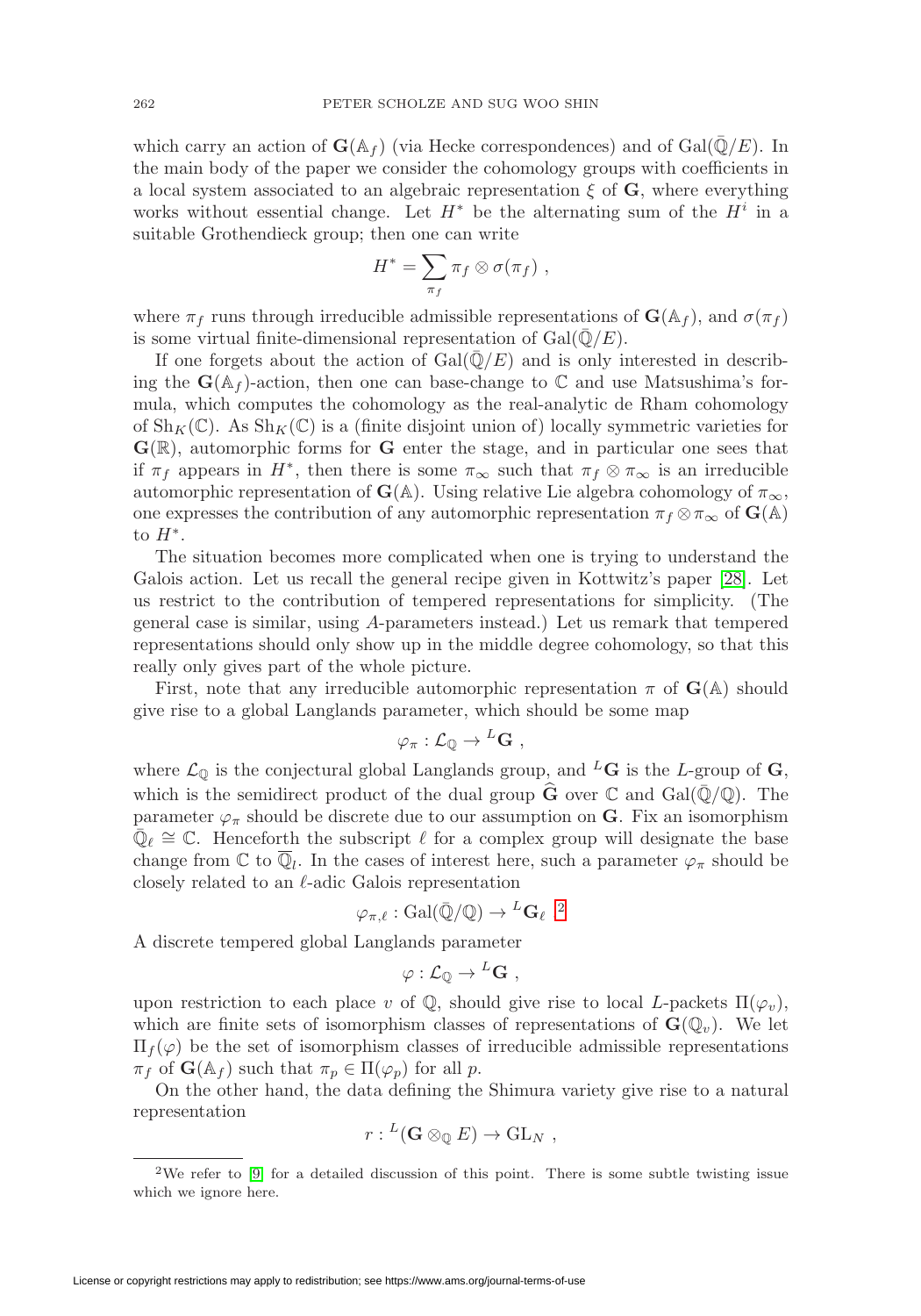for some integer N. In particular, one gets an  $\ell$ -adic Galois representation r  $\circ$  $\varphi_{\ell}|_{\mathrm{Gal}(\bar{\mathbb{Q}}/E)}$ :

$$
\mathrm{Gal}(\bar{\mathbb{Q}}/E) \stackrel{\varphi_{\ell}}{\to} {}^L(\mathbf{G} \otimes_{\mathbb{Q}} E)_{\ell} \stackrel{r}{\to} \mathrm{GL}_N(\bar{\mathbb{Q}}_{\ell}) .
$$

A first approximation would be that the contribution of tempered representations to  $H^*$  is given by (up to twists)

<span id="page-2-1"></span>(1) 
$$
\sum_{\varphi} \sum_{\pi_f \in \Pi_f(\varphi)} m(\pi_f) \pi_f \otimes (r \circ \varphi_{\ell}|_{\text{Gal}(\bar{\mathbb{Q}}/E)}).
$$

Here  $m(\pi_f)$  are certain (possibly negative) integers related to multiplicities of automorphic representations.

This approximation turns out to be correct in the situations where one can ignore endoscopy. A part of this paper will be restricted to such situations, but the construction of Galois representations requires working in a more general context.

The additional ingredient needed is the group  $S_{\varphi} \subset \mathbf{G}$  of self-equivalences of  $\varphi$ , i.e. the subgroup of  $\widehat{G}$  which centralizes the image of  $\varphi$  up to a locally trivial 1-cocycle of  $\mathcal{L}_{\mathbb{Q}}$  into  $Z(\widehat{\mathbf{G}})$ ; cf. [\[22,](#page-32-2) §11]. Let  $\mathfrak{S}_{\varphi} = S_{\varphi}/Z(\widehat{\mathbf{G}})$ , which is a finite abelian group in the cases of interest.<sup>[3](#page-2-0)</sup> If  $\mathfrak{S}_{\varphi}$  is trivial, then the contribution of  $\varphi$ to [\(1\)](#page-2-1) should be correct. Such  $\varphi$  are called stable.

To give the general recipe, let us look at the corresponding  $\ell$ -adic version. We get an action of  $S_{\varphi,\ell}$  on the Galois representation  $r \circ \varphi_{\ell}|_{Gal(\bar{\mathbb{Q}}/E)}$ . One checks that the subgroup  $Z(\mathbf{G})_\ell$  acts by a certain fixed character  $\mu_1$ . Let  $\nu$  be a character of  $S_{\varphi,\ell}$  whose restriction to  $Z(\widehat{\mathbf{G}})_{\ell}$  is  $\mu_1$ , and denote by  $(r \circ \varphi_{\ell}|_{Gal(\bar{\mathbb{Q}}/E)})_{\nu}$  the direct summand of  $r \circ \varphi_{\ell}|_{Gal(\bar{\mathbb{Q}}/E)}$  on which  $S_{\varphi,\ell}$  acts through the character  $\nu$ . Note that the set of such  $\nu$  is a principal homogeneous space under the dual group of  $\mathfrak{S}_{\varphi}$ .

Now, the general contribution of tempered representations to  $H^*$  should be (up to twists)

(2) 
$$
\sum_{\varphi} \sum_{\pi_f \in \Pi_f(\varphi)} \sum_{\nu} m(\pi_f, \nu) \pi_f \otimes (r \circ \varphi_{\ell}|_{\text{Gal}(\bar{\mathbb{Q}}/E)})_{\nu}.
$$

Again,  $m(\pi_f, \nu)$  are certain integers, whose general definition is somewhat subtle.

The object of this paper is to verify such a description in as many cases as possible. As even the ingredients in this formula remain largely conjectural, one has to be more specific about the precise statement one wants to prove. We fix a prime p of E above a rational prime  $p \neq \ell$ , and restrict the representation of  $Gal(\mathbb{Q}/E)$  to the Weil group  $W_{E_{\mathfrak{p}}}$  of  $E_{\mathfrak{p}}$ . Then  $\pi_p$  has a local *L*-parameter, which gives a map

$$
\varphi_{\pi_p}: W_{\mathbb{Q}_p} \to {}^L\mathbf{G}_{\ell} .
$$

One expects that if  $\pi_f \in \Pi(\varphi)$ , then  $\varphi_{\pi_p}$  is the restriction of  $\varphi_{\ell}$  to the local Weil group; this is known as the local-global compatibility. In particular, we have

$$
(r \circ \varphi_{\ell}|_{Gal(\bar{\mathbb{Q}}/E)})|_{W_{E_{\mathfrak{p}}}} = r \circ \varphi_{\pi_p}|_{W_{E_{\mathfrak{p}}}},
$$

so that the local Weil group representations are determined by the local components of the representation  $\pi_f$ . We want to prove that the contribution of tempered

<span id="page-2-0"></span><sup>&</sup>lt;sup>3</sup>In fact, in most cases it is just a product of some copies of  $\mathbb{Z}/2\mathbb{Z}$ .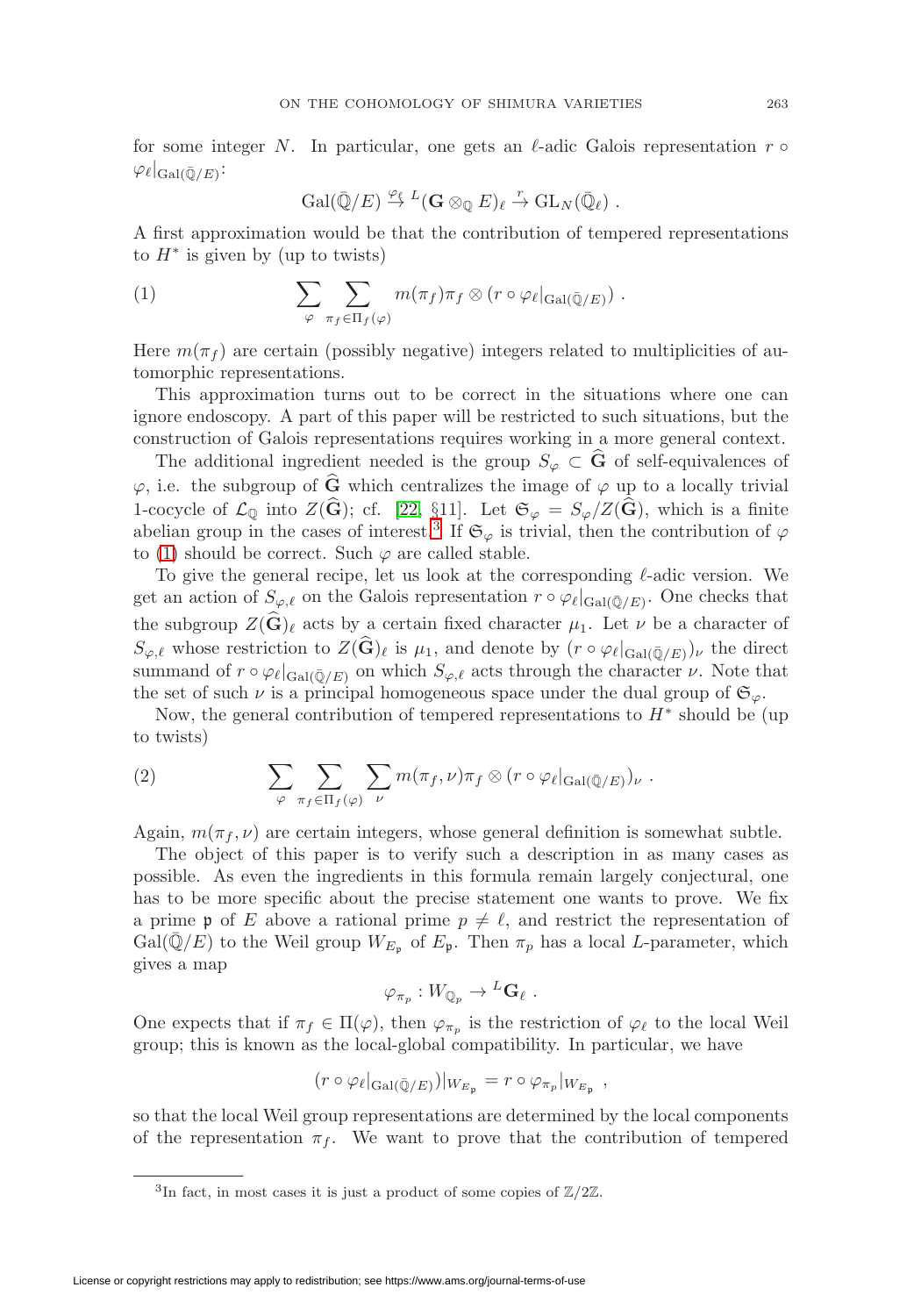representations to  $H^*$  is

(3) 
$$
\sum_{\varphi} \sum_{\pi_f \in \Pi_f(\varphi)} \sum_{\nu} m(\pi_f, \nu) \pi_f \otimes (r \circ \varphi_{\pi_p}|_{W_{E_{\mathfrak{p}}}})_{\nu}
$$

as a virtual  $\mathbf{G}(\mathbb{A}_f) \times W_{E_{\mathfrak{p}}}$ -representation.

This still requires the existence of the local Langlands correspondence for the group  $\mathbf{G}(\mathbb{Q}_p)$ . By [\[17\]](#page-32-3) and [\[19\]](#page-32-4), it is known for general linear groups. It is in this setup that we prove our results. In other words, we start with a Shimura variety associated to a reductive group  $\bf{G}$  over  $\mathbb Q$  which is anisotropic modulo its center, such that locally at  $p$ ,  $\bf{G}$  is a product of Weil restrictions of general linear groups. As **G** will be a unitary (similitude) group in this case, we use the term compact unitary group Shimura varieties, and the prime  $p$  is called a split place.<sup>[4](#page-3-0)</sup> We note that we allow both the representation  $\pi_p$  and the implicit CM field defining the unitary group  $\bf{G}$  to be ramified at  $p$ .

Our first theorem is the following. Here, we allow coefficients given by a general irreducible algebraic representation  $\xi$  of G. The corresponding cohomology group is denoted by  $H_{\xi}^*$ .

**Theorem 1.1.** Assume that Sh is a compact unitary group Shimura variety, p is a split place, and endoscopy is trivial, as in [\[29\]](#page-32-5). Then

$$
H_{\xi}^* = \sum_{\pi_f} a(\pi_f) \pi_f \otimes (r \circ \varphi_{\pi_p}|_{W_{E_{\mathfrak{p}}}})| \cdot |^{-\dim \operatorname{Sh}/2}
$$

as a virtual  $\mathbf{G}(\mathbb{A}_f^p) \times \mathbf{G}(\mathbb{Z}_p) \times W_{E_p}$ -representation. Here  $\pi_f$  runs through irreducible admissible representations of  $G(\mathbb{A}_f)$ , the integer  $a(\pi_f)$  is as in [\[29,](#page-32-5) p. 657], and  $\varphi_{\pi_n}$ is the local Langlands parameter associated to  $\pi_p$ . Also  $\mathbf{G}(\mathbb{Z}_p)$  is a certain maximal compact subgroup of  $\mathbf{G}(\mathbb{Q}_p)$ .

The restriction of the  $\mathbf{G}(\mathbb{Q}_p)$ -action to  $\mathbf{G}(\mathbb{Z}_p)$  is due to our method of proof. Let us remark that in the situation of the theorem, one expects that the  $p$ -component  $\pi_p$  is determined by  $\pi_f^p$ . Granting this, the identity would extend to an identity of  $\mathbf{G}(\mathbb{A}_f) \times W_{E_p}$ -representations. Unconditionally, the theorem gives a description of the semisimple Hasse-Weil zeta function.

**Corollary 1.2.** In the situation of the theorem, let  $K \subset \mathbf{G}(\mathbb{A}_f)$  be any sufficiently small compact open subgroup. Then the semisimple local Hasse-Weil zeta function of  $\text{Sh}_K$  at the place  $\mathfrak{p}|p$  of E is given by

$$
\zeta_{\mathfrak{p}}^{\text{ss}}(\text{Sh}_K, s) = \prod_{\pi_f} L^{\text{ss}}(s - \dim \text{Sh}/2, \pi_p, r)^{a(\pi_f) \dim \pi_f^K}.
$$

We remark that in these nonendoscopic cases, no form of the fundamental lemma or related work is needed, except for the existence of base-change transfers for  $GL_n$ , as proved by Arthur-Clozel, [\[3\]](#page-31-3).

The second theorem is a description of the cohomology of compact unitary group Shimura varieties at split primes in endoscopic cases. In this case, the full machinery of endoscopy (for unitary groups) is used, and we have to make some additional assumptions concerning our data to establish unconditional results. Specifically,

<span id="page-3-0"></span><sup>&</sup>lt;sup>4</sup>This is a slightly unfortunate terminology, as it only implies that  $\mathbf{G}_{\mathbb{Q}_p}$  is quasisplit, but not that it is split. A justification is that the primes above  $p$  should be split between the totally real field and its CM quadratic extension defining the Hermitian form for **G**.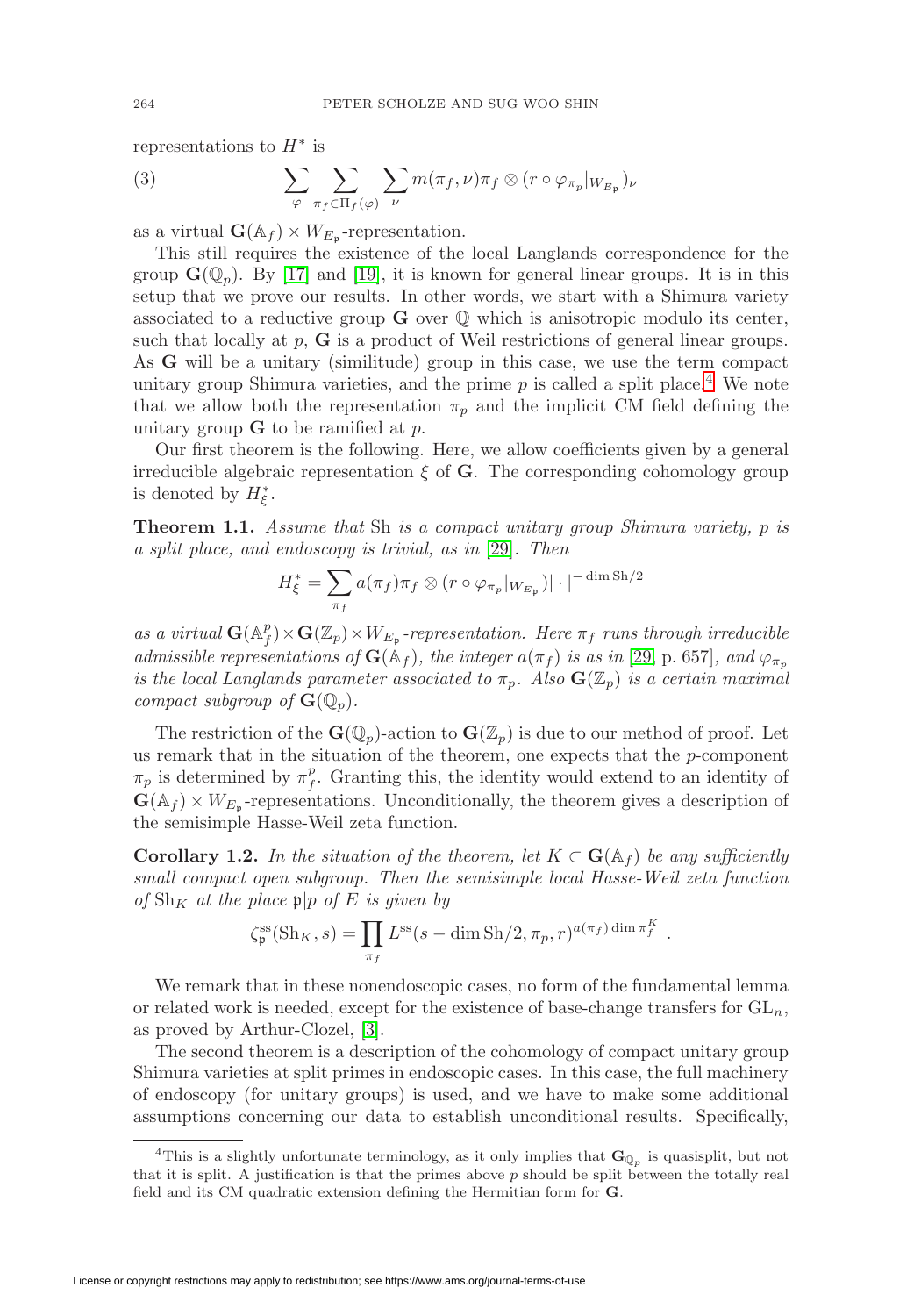consider a unitary group **G** relative to a CM quadratic extension  $F/F_0$  such that F contains an imaginary quadratic field K. We assume that  $F_0 \neq \mathbb{Q}$ . Fix a rational prime p split in K and a prime p of the reflex field E above p. We assume that **G** is quasisplit locally at all finite places but we do not fix the signature at infinity, except that **G** has a compact factor at one infinite place. The group  $\mathbf{G}(\mathbb{A}_{\mathcal{K}})$  admits an order 2 automorphism  $\theta$  induced by the complex conjugation on K. Let  $\Pi$  be a θ-stable automorphic representation of  $\mathbf{G}(\mathbb{A}_{\mathcal{K}}) \cong GL_1(\mathbb{A}_{\mathcal{K}}) \times GL_n(\mathbb{A}_F)$  which has infinite component determined by  $\xi$ . We define a virtual representation of  $Gal(\overline{\mathbb{Q}}/E),$ 

(4) 
$$
H_{\xi}^*(\pi_f) = \text{Hom}_{\mathbf{G}(\mathbb{A}_f)}(\pi_f, H_{\xi}^*),
$$

and also the  $\Pi$ -part  $H^*_{\xi}(\Pi)$  of  $H^*_{\xi}$ . The latter is roughly the sum of  $H^*_{\xi}(\pi_f)$  over the set of  $\pi_f$  whose base-change is  $\Pi_f$  (cf. [\(25\)](#page-27-0)). We consider two cases, which are loosely described as:

- (Case ST)  $\Pi$  is cuspidal.
- (Case END)  $\Pi$  is induced from a  $\theta$ -stable cuspidal automorphic representation on a maximal proper Levi subgroup of  $\mathbf{G}(\mathbb{A}_{\mathcal{K}})$ .

**Theorem 1.3.** The following hold up to an explicit constant  $(cf. (26))$  $(cf. (26))$  $(cf. (26))$ . In (Case ST),

$$
H_{\xi}^{*}(\Pi)|_{W_{E_{\mathfrak{p}}}} = (r \circ \varphi_{\pi_p}|_{W_{E_{\mathfrak{p}}}})| \cdot |^{-\dim \operatorname{Sh}/2}.
$$

In (Case END), there exists a natural decomposition

$$
r \circ \varphi_{\pi_p}|_{W_{E_{\mathfrak{p}}}} = (r \circ \varphi_{\pi_p}|_{W_{E_{\mathfrak{p}}}})_1 + (r \circ \varphi_{\pi_p}|_{W_{E_{\mathfrak{p}}}})_2
$$

into two representations, and some  $i \in \{1,2\}$  depending only on  $\Pi$  such that

$$
H_{\xi}^*(\Pi)|_{W_{E_{\mathfrak{p}}}} = (r \circ \varphi_{\pi_p}|_{W_{E_{\mathfrak{p}}}})_i |\cdot|^{-\dim \operatorname{Sh}/2}.
$$

As a corollary of this theorem, one can reprove the existence of Galois representations associated to regular algebraic conjugate self-dual cuspidal automorphic representations of  $GL_n$  over CM fields, as previously constructed by one of us, [\[44\]](#page-33-0); cf. Theorem [11.1.](#page-30-1) Of course the construction of the Galois representations with the Langlands-Kottwitz method goes back to more than two decades ago and there have been a number of important predecessors. Among them are [\[29\]](#page-32-5), [\[13\]](#page-32-6), [\[8\]](#page-31-4), [\[17\]](#page-32-3) and [\[35\]](#page-32-0) for the case  $n \geq 3$ . Also note that [\[14\]](#page-32-7) gave a construction around the same time as [\[44\]](#page-33-0) with a weaker local-global compatibility result, namely only at unramified places. (The original Langlands-Kottwitz method was used in [\[14\]](#page-32-7) whereas a somewhat different approach [\[17\]](#page-32-3) was a basis for [\[44\]](#page-33-0).) The fundamental lemma used to be a main obstacle blocking further progress in the past despite the presence of key ideas, but its proof by Ngô (as well as Waldspurger and others) opened the door for recent developments such as [\[35\]](#page-32-0), [\[14\]](#page-32-7) and [\[44\]](#page-33-0).

We can also reprove the Ramanujan-Petersson conjecture at unramified places; cf. [\[12\]](#page-32-8):

**Corollary 1.4.** Let F be a CM field, and let  $\Pi$  be a regular algebraic conjugate selfdual cuspidal automorphic representation for  $GL_n(\mathbb{A}_F)$ . Then for all finite places v of F lying above a rational prime p above which F and  $\Pi$  are unramified, the component  $\Pi_v$  is tempered.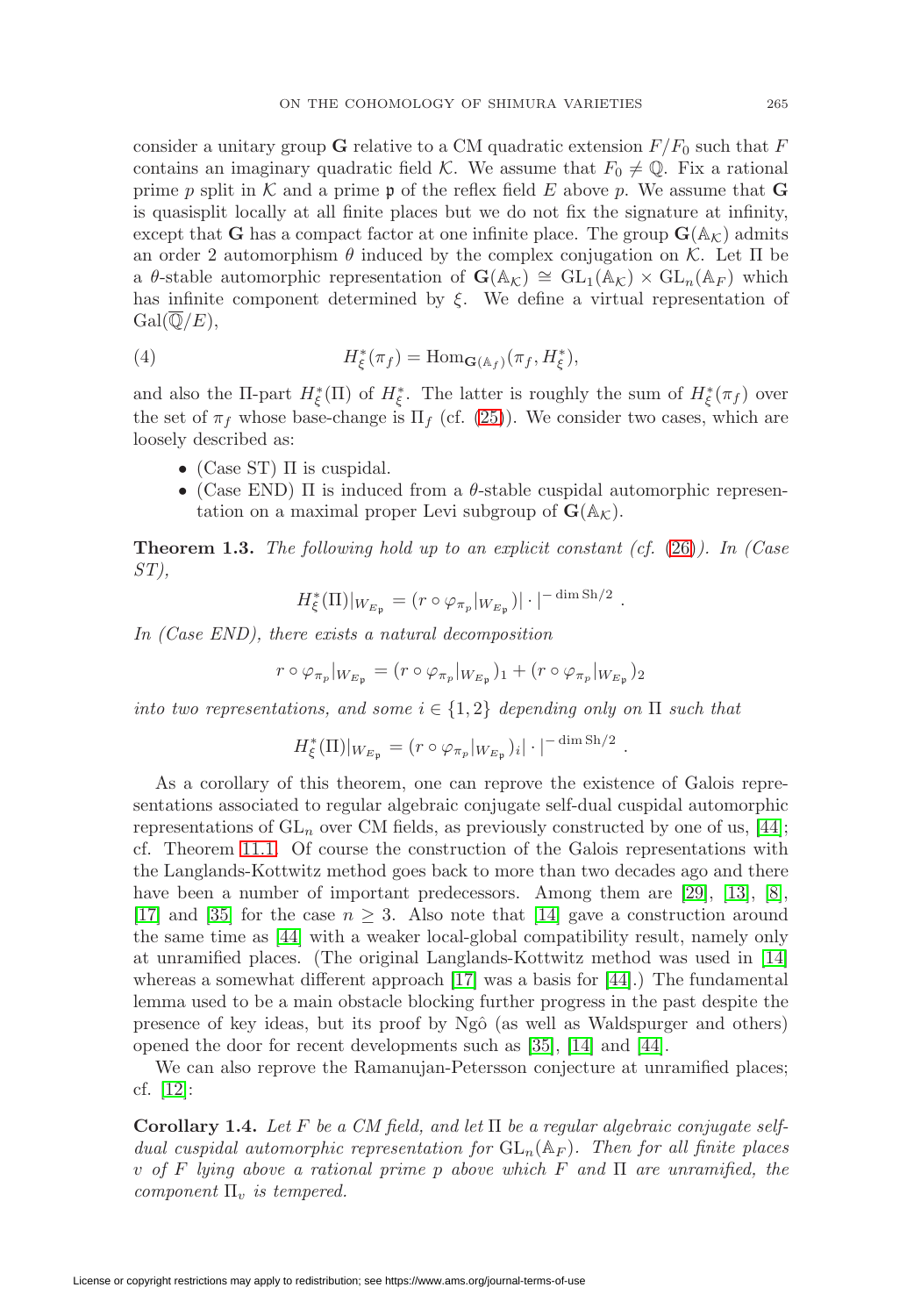Although our theorem gives information in the ramified case as well, we do not see a direct way of proving temperedness at ramified places, as done by Caraiani,  $[10]$ .

Let us explain the strategy of the proof. This paper is a sequel to [\[40\]](#page-33-1). We recall that under certain circumstances, the main theorem of [\[40\]](#page-33-1) gives an equality of the form

<span id="page-5-1"></span>(5) 
$$
\operatorname{tr}(\tau \times h f^p | H^*_{\xi}) = \sum_{\substack{(\gamma_0; \gamma, \delta) \\ \alpha(\gamma_0; \gamma, \delta) = 1}} c(\gamma_0; \gamma, \delta) O_{\gamma}(f^p) T O_{\delta \sigma}(\phi_{\tau, h}) \operatorname{tr} \xi(\gamma_0)
$$

for the trace of a Hecke operator  $hf^p$  twisted with an element of the local Weil group  $\tau$  at a prime  $\mathfrak{p}|p$  of the reflex field E. We refer to Section [4,](#page-10-0) especially Theorem [4.1,](#page-11-0) for a precise statement. Here,  $h \in C_c^{\infty}(\mathbf{G}(\mathbb{Z}_p))$  for a certain extension of **G** to a group scheme over  $\mathbb{Z}_{(p)}$ . There is no naive generalization of this theorem to general h, and for this reason our method only gives information about the  $\mathbf{G}(\mathbb{A}_f^p) \times \mathbf{G}(\mathbb{Z}_p) \times W_{E_{\mathfrak{p}}}$ -action.

We give a general stabilization of this expression, following the arguments of Kottwitz in [\[28\]](#page-32-1). Write  $\mathcal{E}_{ell}(\mathbf{G})$  for the set of isomorphism classes of elliptic endoscopic triples for **G**. For  $(\mathbf{H}, s, \eta) \in \mathcal{E}_{ell}(\mathbf{G})$ , let  $f^{\mathbf{H}} = f^{\mathbf{H},p} f_{\tau,h}^{\mathbf{H}} f_{\xi}^{\mathbf{H}}$  be the function on **H**(A) obtained from  $f^p$ ,  $\phi_{\tau,h}$  and  $\xi$ . Here  $f^{\mathbf{H},p}$  is the usual transfer of  $f^p$ , whereas  $f_{\tau,h}^{\mathbf{H}}$  is a twisted transfer of  $\phi_{\tau,h}$  relative to a suitable L-morphism. The function  $f_{\xi}^{\mathbf{H}}$  at infinity is an explicit linear combination of pseudo-coefficients for discrete series. Let  $ST_{\text{ell}}^{\text{H}}$  denote the stable distribution on  $H(A)$  given as the sum of stable orbital integrals on elliptic semisimple elements of  $H(\mathbb{Q})$ .

<span id="page-5-0"></span>**Theorem 1.5.** The formula [\(5\)](#page-5-1) is stabilized as follows, where the sum runs over  $\mathcal{E}_{\text{ell}}(\mathbf{G})$ :

$$
\text{tr}(\tau \times hf^p|H^*_{\xi}) = \sum_{(\mathbf{H},s,\eta)} \iota(\mathbf{G},\mathbf{H})ST^{\mathbf{H}}_{\text{ell}}(f^{\mathbf{H}}).
$$

To apply Theorem [1.5,](#page-5-0) it is essential to understand character identities satisfied by  $f_{\tau,h}^{\mathbf{H}}$ . We are able to formulate a precise conjecture (cf. Conjecture [7.1](#page-17-1) and Conjecture [7.2\)](#page-18-0), which is purely local in nature and may be thought of as a common generalization of the identities  $[41, Thm. 1.2. (a)]$  $[41, Thm. 1.2. (a)]$  and  $[28, (9.7)]$  $[28, (9.7)]$ . As explained in the introduction of [\[40\]](#page-33-1), it is also related to a conjecture of Kottwitz about similar functions arising via the bad reduction of Shimura varieties of parahoric type, and related ideas were expressed recently by Haines.

The conjecture relates (the endoscopic transfers of) the functions  $\phi_{\tau,h}$  arising from deformation spaces of p-divisible groups with the local Langlands Correspondence. In this sense it is similar in spirit to the conjectures that describe the cohomology of Rapoport-Zink spaces in terms of the local Langlands Correspondence; the precise relation between the two points of view remains to be clarified. Let us only mention here that our conjecture has the advantage that all Langlands parameters of **H** occur in the same way, as was the case in [\[41\]](#page-33-2), Theorem 1.2.

As evidence we verify the conjecture when all data are unramified; cf. Lemma [7.3.](#page-18-1) More importantly, we prove the conjecture in all cases of EL type; cf. Corollary [8.6.](#page-23-0) This extends the result of [\[41,](#page-33-2) Theorem 1.2], to arbitrary signature. We stress here that we allow ramified EL data.

Granting this conjecture, we follow the arguments of [\[28\]](#page-32-1) and verify that for any compact PEL type Shimura variety of type A or C one gets the expected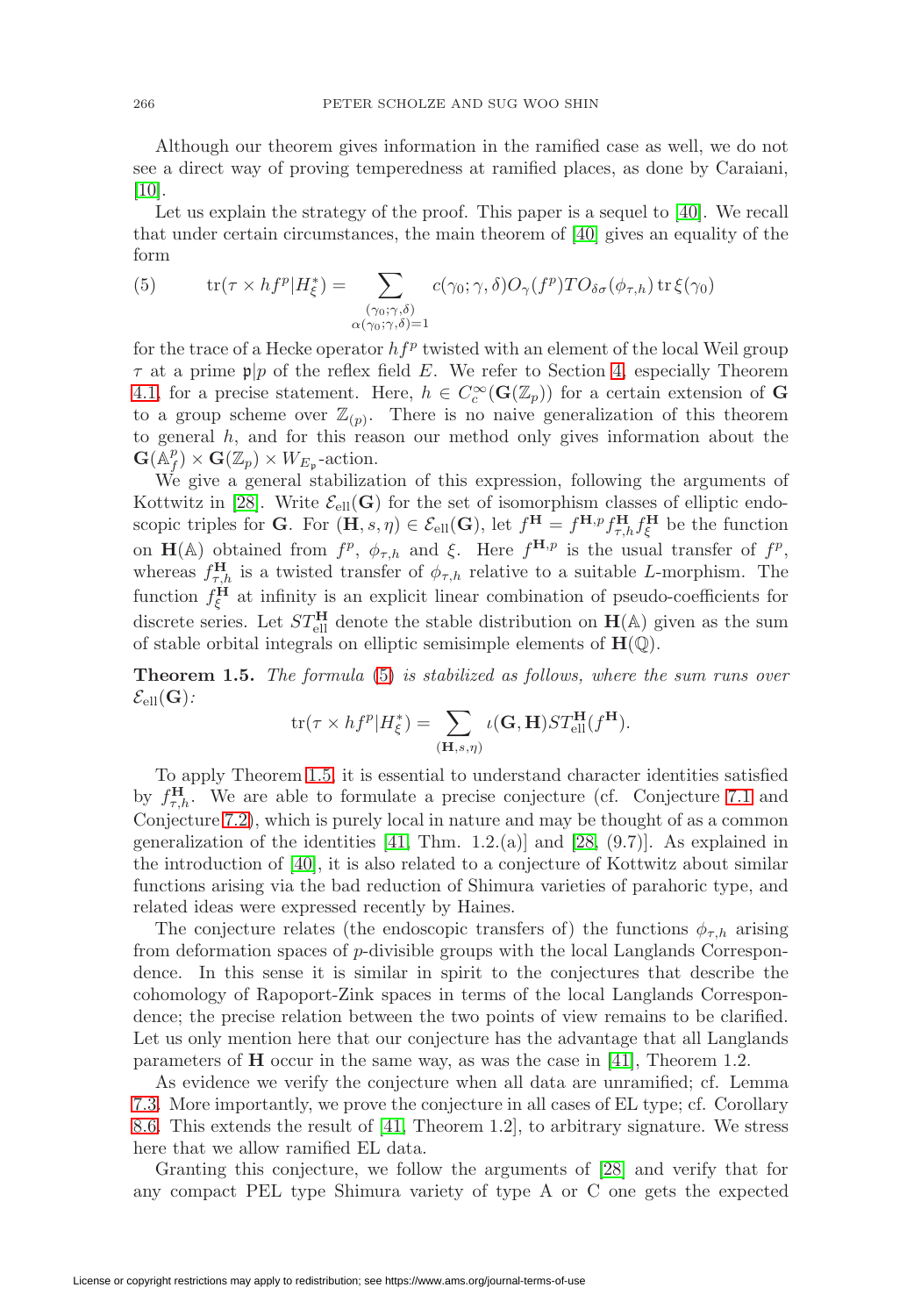description of the cohomology, assuming some additional hypotheses on the global A-packet classification and the stable trace formula, as in [\[28\]](#page-32-1). This justifies the general form of the conjecture.

Knowing the general character identities satisfied by (the endoscopic transfers of) the test function  $\phi_{\tau,h}$ , our main theorems follow from Theorem [1.5](#page-5-0) and applications of suitable trace formulas.

We remark on one more application of our arguments in the nonendoscopic case. Namely, we prove that for certain compact unitary group Shimura varieties without endoscopy, all Newton strata are nonempty at "split" places in the above sense; cf. Corollary [8.3](#page-22-0) and Corollary [8.4.](#page-22-1) In particular, this proves that the deformation spaces considered in [\[40\]](#page-33-1) are algebraizable in all cases of EL type; cf. Corollary [8.5.](#page-23-1)

Let us summarize the content of the different sections. In the first sections, we give the stabilization leading to Theorem [1.5.](#page-5-0) We also explain the process of pseudostabilization in the nonendoscopic case; cf. Section [5.](#page-12-0) Afterwards, we state the conjecture about the character identitites satisfied by the endoscopic transfers  $f_{\tau,h}^{\mathbf{H}}$  of  $\phi_{\tau,h}$  in Section [7.](#page-17-0) This will involve the theory of the stable Bernstein center, which we recall in Section [6.](#page-15-0) We go on by proving the conjecture in cases of EL type in Section [8.](#page-20-0) The last sections apply this result to prove our main theorems. We note that a reader only interested in our results in the nonendoscopic case finds that the argument in Section [5,](#page-12-0) the first half of Section [8,](#page-20-0) and Section [9.](#page-25-0)

#### 2. KOTTWITZ TRIPLES

<span id="page-6-0"></span>The definitions of this section are group-theoretic and do not require any reference to Shimura varieties even though that is where the motivation comes from. Let **G** be a connected reductive group over  $\mathbb Q$  with  $A_{\mathbf G}$  the maximal split component of its center such that

- $(1)$   $(\mathbf{G}/A_{\mathbf{G}})(\mathbb{R})$  contains a compact maximal torus,
- $(2)$  **G**<sup>der</sup> is simply connected,
- (3)  $\mathbf{G}_{\mathbb{O}_p}$  is quasisplit.

Condition (1) is indispensable. Both (2) and (3) are not essential, but are assumed to avoid complication.

Let  $h : \text{Res}_{\mathbb{C}/\mathbb{R}}\mathbb{G}_m \to \mathbb{G}_{\mathbb{R}}$  be a group morphism. Taking the base-change to C, this gives rise to a morphism  $\mathbb{G}_m \times \mathbb{G}_m \to \mathbf{G}_{\mathbb{C}}$ , and we denote the first factor by  $\mu : \mathbb{G}_m \to \mathbf{G}_{\mathbb{C}}$ . Choosing a maximal torus **T** of **G** over  $\mathbb{C}$ , one can replace  $\mu$ by a conjugate which factors over **T**; this induces by duality a cocharacter of **T**. Restricting this cocharacter to  $Z(\widehat{G})$  gives an element  $\mu_1 \in X^*(Z(\widehat{G}))$  independent of all choices.<sup>[5](#page-6-1)</sup>

The  $\mathbf{G}(\mathbb{C})$ -conjugacy class  $\overline{\mu}$  of  $\mu$  has its field of definition  $E \subset \mathbb{C}$ , which is finite over Q. We fix a prime p of E above p. Let  $f(\mathfrak{p})$  denote the inertia degree of  $E_{\mathfrak{p}}$ over  $\mathbb{Q}_p$ .

Set L to be the fraction field of  $W(\overline{\mathbb{F}}_p)$ . Write  $B(\mathbf{G}_{\mathbb{Q}_p})$  for the set of  $\sigma$ -conjugacy classes in  $\mathbf{G}(L)$ . Let

 $\kappa_{\mathbf{G},p}:B(\mathbf{G}_{\mathbb{Q}_p})\to X^*(Z(\widehat{\mathbf{G}})^{\Gamma(p)})$ 

denote the Kottwitz map; cf. [\[28\]](#page-32-1), Section 6. Here  $\Gamma(p)$  denotes the absolute Galois group of  $\mathbb{Q}_p$ . Use  $\mathbf{G}(\mathbb{Q})_{ss}$  to denote the set of semisimple elements in  $\mathbf{G}(\mathbb{Q})$ .

<span id="page-6-1"></span><sup>5</sup>In particular, we revert back to the normalization used by Kottwitz, which is different from the one used in [\[40\]](#page-33-1).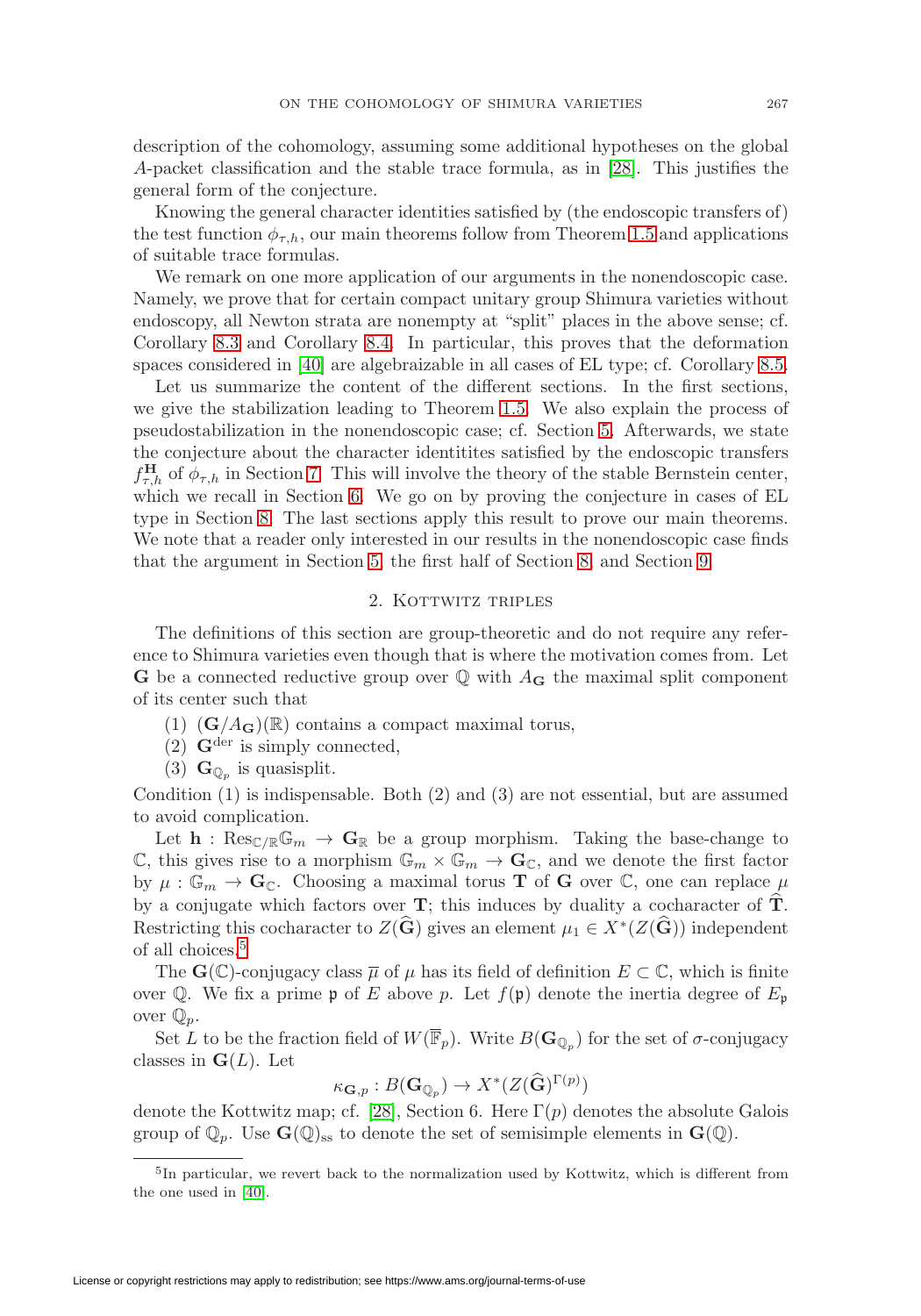**Definition 2.1.** Let  $j \geq 1$  be an integer and set  $r = j f(\mathfrak{p})$ . A degree j Kottwitz triple  $(\gamma_0; \gamma, \delta)$  consists of  $\gamma_0 \in \mathbf{G}(\mathbb{Q})_{ss}$ ,  $\gamma \in \mathbf{G}(\mathbb{A}_f^p)$  and  $\delta \in \mathbf{G}(\mathbb{Q}_{p^r})$  such that

- $\gamma_0$  is elliptic in  $\mathbf{G}(\mathbb{R}),$
- $\gamma_0$  and  $\gamma$  are stably conjugate in  $\mathbf{G}(\mathbb{Q}_v)$  for all  $v \neq p, \infty$ ,
- $\gamma_0$  and  $N\delta = \delta \delta^{\sigma} \cdots \delta^{\sigma^{r-1}}$  are stably conjugate, i.e. conjugate in  $\mathbf{G}(\overline{\mathbb{Q}}_p)$ ,
- $\kappa_{\mathbf{G},p}(\delta) = -\mu_1$  in  $X^*(Z(\widehat{\mathbf{G}})^{\Gamma(p)})$ .

Two triples  $(\gamma_0; \gamma, \delta)$  and  $(\gamma'_0; \gamma', \delta')$  are considered equivalent if  $\gamma_0 \sim_{st} \gamma'_0$ ,  $\delta \sim_{\sigma}$ δ' and γ<sub>v</sub> ∼ γ'<sub>v</sub> for all  $v \neq p, ∞$ . Denote by KT<sub>j</sub> (a set of representatives for) equivalence classes of degree j Kottwitz triples.

Let I<sub>0</sub> be the centralizer of  $\gamma_0$  in **G**. Kottwitz defines an invariant  $\beta_v(\gamma_0; \gamma, \delta) \in$  $X^*(Z(\widehat{I}_0)^{\Gamma(v)}Z(\widehat{G}))$  for each place v of Q in [\[28,](#page-32-1) Section 2]. Set  $\mathfrak{K}(I_0/\mathbb{Q}) =$  $\bigcap_{v} Z(\widehat{I}_0)^{\Gamma(v)}Z(\widehat{\mathbf{G}})$ . The product

$$
\beta(\gamma_0; \gamma, \delta) = \prod_v \beta_v(\gamma_0; \gamma, \delta)|_{\widetilde{\mathfrak{R}}(I_0/\mathbb{Q})} \in X^*(\widetilde{\mathfrak{R}}(I_0/\mathbb{Q}))
$$

is trivial on  $Z(\widehat{G})$  by construction, hence defines a character  $\alpha(\gamma_0;\gamma,\delta)$  of  $\mathfrak{K}(I_0/\mathbb{Q})=$  $((\bigcap_v Z(\widehat{I}_0)^{\Gamma(v)}Z(\widehat{\mathbf{G}}))/Z(\widehat{\mathbf{G}}).$ 

#### 3. Endoscopic transfer of test functions

<span id="page-7-0"></span>In this section we define the test functions needed to stabilize the formula given in Theorem [4.1](#page-11-0) below, following Kottwitz.

First, we recollect some general facts about endoscopy. Let  $F$  be a local or global field of characteristic 0. Let  $\bf{G}$  be a connected reductive group over  $\bf{F}$ . As in the last section, we assume for convenience that

•  $\mathbf{G}^{\text{der}}$  is simply connected.

Let  $(\mathbf{H}, s, \eta) \in \mathcal{E}(\mathbf{G})$  be an endoscopic triple consisting of a quasisplit connected reductive group **H** over F, an element  $s \in Z(\hat{H})$  and an embedding of complex Lie groups  $\eta : \widehat{H} \to \widehat{G}$  satisfying the conditions of [\[22,](#page-32-2) 7.4]. Such a triple is elliptic if  $(Z(\widehat{\mathbf{H}})^{\Gamma})^0 \subset Z(\widehat{\mathbf{G}})$ . The notion of isomorphism for endoscopic triples is defined in [\[22,](#page-32-2) §7]. We use the Weil form of the L-group, and fix an L-morphism  ${}^L\mathbf{H} \to {}^L\mathbf{G}$ extending  $\eta$ , which exists since  $\mathbf{G}^{\text{der}}$  is simply connected ([\[33,](#page-32-10) Prop. 1]). The latter L-morphism is also denoted  $\eta$  by abuse of notation. Write  $\mathcal{E}(\mathbf{G})$  (resp.  $\mathcal{E}_{ell}(\mathbf{G})$ ) for the set of isomorphism classes of endoscopic (resp. elliptic endoscopic) triples for **G**.

3.1. **Places**  $v \neq p, \infty$ : **Untwisted endoscopy.** Now assume that F is a local field. Langlands and Shelstad ([\[34\]](#page-32-11)) define a transfer factor

$$
\Delta: \mathbf{H}(F)_{\mathrm{ss},(\mathbf{G},\mathbf{H})\text{-reg}} \times \mathbf{G}(F)_{\mathrm{ss}} \to \mathbb{C},
$$

which is canonical up to a nonzero constant. Some basic properties are that  $\Delta(\gamma_H, \gamma)$  depends only on the stable conjugacy class of  $\gamma_H$  and the **G**(F)-conjugacy class of  $\gamma$  and that  $\Delta(\gamma_H, \gamma) = 0$  unless  $\gamma_H$  is (**G**, **H**)-regular and associated to  $\gamma$ .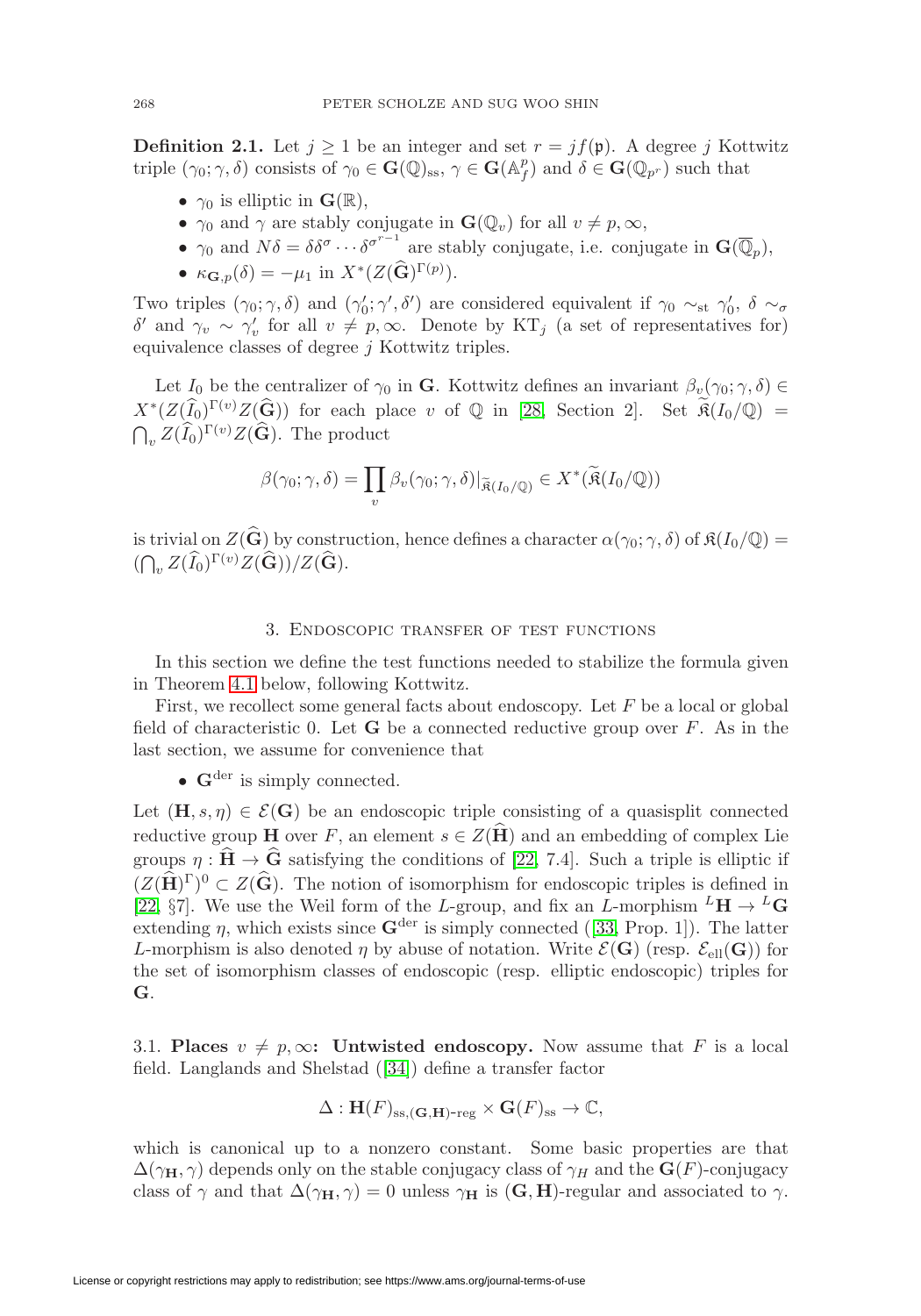The fundamental lemma and the transfer conjecture, which are now theorems due to Ngô, Waldspurger and others (see  $[48]$ ,  $[36]$  and the references therein), assert

<span id="page-8-1"></span>**Theorem 3.1.** For each  $f \in C_c^{\infty}(\mathbf{G}(F))$ , there exists an  $f^{\mathbf{H}} \in C_c^{\infty}(\mathbf{H}(F))$  such that for every  $\gamma_{\mathbf{H}} \in \mathbf{H}(F)_{ss,(\mathbf{G},\mathbf{H})\text{-reg}},$ 

$$
SO_{\gamma_{\mathbf{H}}}^{\mathbf{H}(F)}(f^{\mathbf{H}})=\sum_{\gamma \in \mathbf{G}(F)_{\mathrm{ss}}/\sim} \Delta(\gamma_{\mathbf{H}},\gamma) e(\mathbf{G}_{\gamma}) O_{\gamma}^{\mathbf{G}(F)}(f),
$$

where  $\gamma$  runs over the set of representatives for all conjugacy classes in  $\mathbf{G}(F)_{ss}$  and  $\mathbf{G}_{\gamma}$  denotes the centralizer of  $\gamma$  in **G**. Now assume that **H**, **G** and  $\eta$  are unramified and that  $f \in \mathcal{H}^{\text{ur}}(\mathbf{G}(F))$ . Then  $\Delta$  can be normalized such that  $f^{\mathbf{H}} = \eta^*(f)$ satisfies the above formula, where  $\eta^* : \mathcal{H}^{\text{ur}}(\mathbf{G}(F)) \to \mathcal{H}^{\text{ur}}(\mathbf{H}(F))$  is the natural induced morphism of unramified Hecke algebras. In particular, if f is the idempotent associated to a hyperspecial maximal compact subgroup, then one may take f**<sup>H</sup>** as the idempotent of a hyperspecial maximal compact subgroup as well.

We will say that  $f^{\mathbf{H}}$  as above is an  $(\eta$ -)transfer of f.

<span id="page-8-2"></span>Remark 3.2. Our transfer factor follows the convention of [\[34\]](#page-32-11) and [\[26\]](#page-32-12), which are opposite to the one of [\[28\]](#page-32-1). (See [\[28,](#page-32-1) p. 178] and [\[35,](#page-32-0) p. 201].) This introduces the sign change  $s \mapsto s^{-1}$  when citing results from the latter.

<span id="page-8-3"></span>3.2. **Place** p: Twisted endoscopy. Let us recall the setup in which functions  $\phi_{\tau,h}$ were defined in [\[40\]](#page-33-1). In particular, we have a quasisplit reductive group **G** over  $\mathbb{Q}_p$ and a conjugacy class  $\overline{\mu}$  of cocharacters  $\mu : \mathbb{G}_m \to \mathbf{G}_{\overline{\mathbb{Q}}_n}$  with field of definition  $E \subset \overline{\mathbb{Q}}_p$ <sup>[6](#page-8-0)</sup>. We get  $\mu_1 \in X^*(Z(\widehat{\mathbf{G}}))$ . Let f be the inertial degree of the extension  $E/\mathbb{Q}_p$ , and let  $r = jf$  for some  $j \ge 1$ . In [\[40\]](#page-33-1), certain functions  $\phi_{\tau,h} \in C_c^{\infty}(\mathbf{G}(\mathbb{Q}_{p^r}))$ are defined, depending on  $\tau$  in the Weil group of E, acting as the j-th power of geometric Frobenius on the residue field, and  $h \in C_c^{\infty}(\mathbf{G}(\mathbb{Z}_p))$  for a suitable integral model of **G**. One important property is that

•  $\phi_{\tau,h}(\delta) = 0$  unless  $\kappa_{\mathbf{G}}(\delta) = -\mu_1$  in  $X^*(Z(\widehat{\mathbf{G}})^{\Gamma(p)})$ .

Here  $\kappa_{\mathbf{G}} : B(\mathbf{G}) \to X^*(Z(\widehat{\mathbf{G}})^{\Gamma(p)})$  is the Kottwitz morphism as above.

We want to define the twisted endoscopic transfers of  $\phi_{\tau,h}$ . Let  $(\mathbf{H}, s, \eta) \in$  $\mathcal{E}(\mathbf{G}_{\mathbb{Q}_p})$  be any endoscopic triple. First, we are going to give the construction of the endoscopic transfer  $f_{\tau,h}^{\mathbf{H}}$  of the function  $\phi_{\tau,h}$  when  $s \in Z(\widehat{\mathbf{H}})^{\Gamma(p)}$ . It will be explained at the end of this subsection what to do in the general case where  $s \in Z(\widehat{\mathbf{H}})^{\Gamma(p)}Z(\widehat{\mathbf{G}})$ . Let  $R_r = \text{Res}_{\mathbb{Q}_{p^r}/\mathbb{Q}_p} \mathbf{G}_{\mathbb{Q}_{p^r}},$  equipped with the obvious automorphism  $\theta$  such that  $R_r^{\theta} = \mathbf{G}$ . We have an identification  $\hat{R}_r = \hat{\mathbf{G}} \times \cdots \times \hat{\mathbf{G}}$ (r copies) on which any lift of the arithmetic Frobenius  $\sigma$  acts by  $(g_1, ..., g_r) \mapsto$  $(\sigma(g_2), ..., \sigma(g_r), \sigma(g_1))$ . In particular, there is a natural L-morphism  $\xi : L\mathbf{G} \to L\mathbf{R}_r$ sending  $g \rtimes w \in {}^L\mathbf{G}$  to  $(g, \ldots, g) \rtimes w \in {}^L R_r$ . Choose elements  $t_i \in Z(\hat{\mathbf{H}})^{\Gamma(p)}$  for  $i = 1, ..., r$  such that  $t_1t_2 \cdots t_r = s$  and write  $t = (t_1, ..., t_r)$ . Consider the Lmorphism

<span id="page-8-4"></span>(6) 
$$
\widetilde{\eta}: {}^L \mathbf{H} \to {}^L R_r
$$

defined by  $\widetilde{\eta}(h) = \xi(\eta(h))$  for  $h \in \widehat{H}$  and  $\widetilde{\eta}(\widetilde{\sigma}) = t\xi(\eta(\widetilde{\sigma}))$  for any lift  $\widetilde{\sigma} \in {}^L\mathbf{H}$  of  $\sigma$ . Then  $(\mathbf{H}, t, \tilde{\eta})$  is a twisted endoscopic group for  $(R_r, \theta)$ .

<span id="page-8-0"></span><sup>&</sup>lt;sup>6</sup>Here, we switch to Kottwitz's normalization of  $\mu$ : Let  $\mu_{RZ}$  denote the  $\mu$  considered in [\[40\]](#page-33-1); then the product  $\mu\mu_{RZ}$  is to be the central morphism  $\mathbb{G}_m \to \mathbf{G}$  that sends  $t \in \mathbb{G}_m$  to multiplication by  $t$  on  $V$ .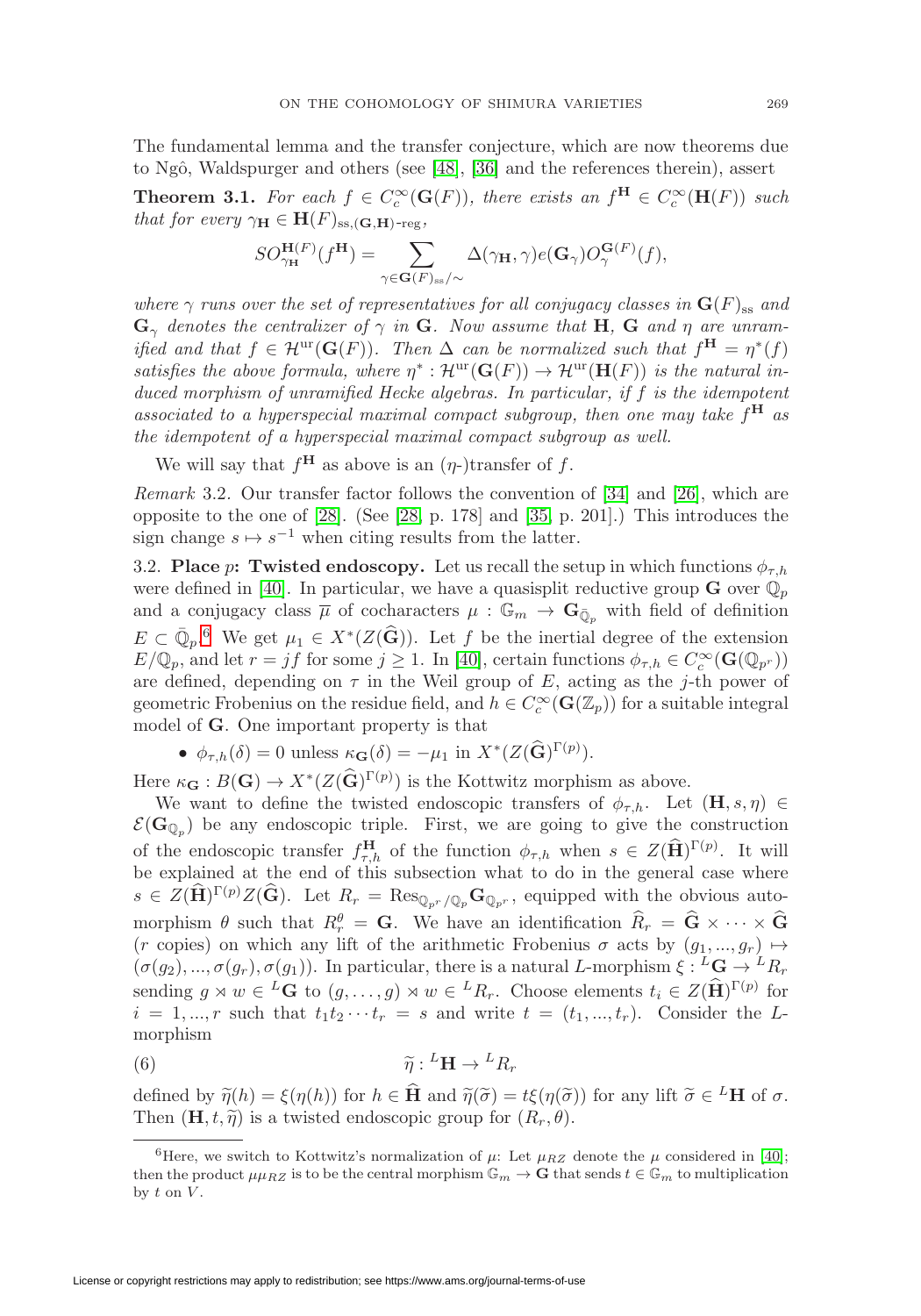Ngô and Waldspurger (see [\[49\]](#page-33-5)) showed that the twisted endoscopic transfer exists. The implication in our situation is that there exists a function  $f_{\tau,h}^{\mathbf{H}} \in$  $C_c^{\infty}(\mathbf{H}(\mathbb{Q}_p))$  such that for all  $(\mathbf{G}, \mathbf{H})$ -regular semisimple  $\gamma_{\mathbf{H}} \in \mathbf{H}(\mathbb{Q}_p)$ ,

(7) 
$$
SO_{\gamma_{\mathbf{H}}}^{\mathbf{H}(\mathbb{Q}_p)}(f_{\tau,h}^{\mathbf{H}})=\sum_{\delta\in\mathbf{G}(\mathbb{Q}_{p^r})/\sim_{\sigma}}\Delta_p(\gamma_{\mathbf{H}},\delta)e(\mathbf{G}_{\delta\sigma})TO_{\delta\sigma}(\phi_{\tau,h}),
$$

where  $\Delta_p$  denotes the twisted transfer factor, which is nonzero exactly when the twisted conjugacy class of  $\delta$  transfers to the stable conjugacy class of  $\gamma_H$ , and  $\mathbf{G}_{\delta\sigma}$ is the  $\sigma$ -centralizer of  $\delta$  in **G**.

As in our situation, **G** is quasisplit over  $\mathbb{Q}_p$ ; more can be said about the transfer factors. Kottwitz showed ([\[35,](#page-32-0) Appendix]) that if canonical transfer factors ([\[35,](#page-32-0) A.1.5]) are used, then

<span id="page-9-1"></span>(8) 
$$
\Delta_p(\gamma_{\mathbf{H}}, \delta) = \langle \alpha(\gamma_0; \delta), s \rangle^{-1} \Delta_p(\gamma_{\mathbf{H}}, \gamma_0),
$$

provided that  $\gamma_0 \in \mathbf{G}(\mathbb{Q}_p)_{ss}$  and the  $\gamma_\mathbf{H}$  have matching stable conjugacy classes. Such a  $\gamma_0$  exists since **G** is quasisplit over  $\mathbb{Q}_p$ . Henceforth we will always choose  $\Delta_p(\gamma_{\mathbf{H}}, \delta)$  and  $\Delta_p(\gamma_{\mathbf{H}}, \gamma_0)$  to be canonical transfer factors.

For later use, we recall the definition of  $\alpha(\gamma_0;\delta)$  here; cf. [\[28,](#page-32-1) p. 167]. Let us write  $I_0$  for the centralizer of  $\gamma_0$  in **G** over  $\mathbb{Q}_p$ . We have  $I_0 \subset \mathbf{H}$  since  $\gamma_0$  is  $(\mathbf{G}, \mathbf{H})$ regular. Recall that the set of  $\sigma$ -conjugacy classes in  $I_0(L)$  is denoted  $B(I_0)$ . Using Steinberg's theorem, choose any  $d \in \mathbf{G}(L)$  such that  $\delta \delta^{\sigma} \cdots \delta^{\sigma^{r-1}} = d \gamma_0 d^{-1}$ . Then it turns out that  $d^{-1}\delta d^{\sigma}$  belongs to  $I_0(L)$  and yields a well-defined element of  $B(I_0)$ . The image of the latter element under the Kottwitz map  $\kappa_{I_0} : B(I_0) \rightarrow$  $X^*(Z(\widehat{I_0})^{\Gamma(p)})$  is called  $\alpha(\gamma_0; \delta)$ .

Putting this together, we get

<span id="page-9-0"></span>
$$
(9) \quad SO_{\gamma_{\mathbf{H}}}^{\mathbf{H}(\mathbb{Q}_p)}(f_{\tau,h}^{\mathbf{H}}) = \sum_{\delta \in \mathbf{G}(\mathbb{Q}_{p^r})/\sim_{\sigma}} \langle \alpha(\gamma_0;\delta),s \rangle^{-1} \Delta_p(\gamma_{\mathbf{H}},\gamma_0) e(\mathbf{G}_{\delta\sigma}) T O_{\delta\sigma}(\phi_{\tau,h}).
$$

So far we treated the case where  $s \in Z(\widehat{H})^{\Gamma(p)}$ . In general, we may write  $s = s_0 z$ for  $s_0 \in Z(\widehat{\mathbf{H}})^{\Gamma(p)}$  and  $z \in Z(\widehat{\mathbf{G}})$ . At this point, we remark that the twisted orbital integrals  $TO_{\delta\sigma}(\phi_{\tau,h})$  vanish unless  $\kappa_{\mathbf{G}}(\delta) = -\mu_1$  in  $X^*(Z(\widehat{\mathbf{G}})^{\Gamma(p)})$ . This allows us to define  $\beta(\gamma_0;\delta) \in X^*(Z(\widehat{I}_0)^{\Gamma(p)}Z(\widehat{G}))$  as the extension of  $\alpha(\gamma_0;\delta)$  which is  $-\mu_1$ on  $Z(\widehat{\mathbf{G}})$ . Then  $\langle \beta(\gamma_0;\delta),s\rangle^{-1} = \mu_1(z)\langle \beta(\gamma_0;\delta),s_0\rangle^{-1}$ . We define  $f_{\tau,h}^{\mathbf{H}}$  relative to  $(\mathbf{H}, s, \eta)$  as  $\mu_1(z)$  times the function  $f_{\tau,h}^{\mathbf{H}}$  relative to  $(\mathbf{H}, s_0, \eta)$  as constructed above, so that [\(9\)](#page-9-0) still holds if one restricts the sum to  $\delta$  satisfying  $\kappa_{\mathbf{G}}(\delta) = -\mu_1$  and replaces  $\alpha(\gamma_0; \delta)$  by  $\beta(\gamma_0; \delta)$ .

3.3. **Place**  $\infty$ : **Pseudocoefficients.** In this subsection, we assume that  $F = \mathbb{R}$ . Moreover, we fix an algebraic representation  $\xi$  of **G** over  $\mathbb{C}$ . Assume that  $(\mathbf{H}, s, \eta)$ is an elliptic endoscopic triple of **G**. We recall a construction of Kottwitz based on Shelstad's theory of real endoscopy.

For a discrete series representation  $\pi_{\mathbf{H}}$  of  $\mathbf{H}(\mathbb{R})$ , write  $\phi_{\pi_{\mathbf{H}}}$  for its pseudocoefficient. For any discrete L-parameter  $\varphi_H : W_{\mathbb{R}} \to L^{\mathbb{R}}$ , write  $\Pi^2(\varphi_H)$  for its associated L-packet. Set  $\phi_{\varphi_{\mathbf{H}}} = |\Pi^2(\varphi_{\mathbf{H}})|^{-1} \sum_{\pi_{\mathbf{H}} \in \Pi^2(\varphi_{\mathbf{H}})} \phi_{\pi_{\mathbf{H}}}$ . Write  $\varphi_{\xi}: W_{\mathbb{R}} \to {}^L\mathbf{G}$ for the discrete L-parameter such that  $\Pi^2(\varphi_\xi)$  consists of discrete series with the same central character and infinitesimal character as  $\xi^{\vee}$ . Define  $\Phi_{\mathbf{H}}(\varphi_{\xi})$  to be the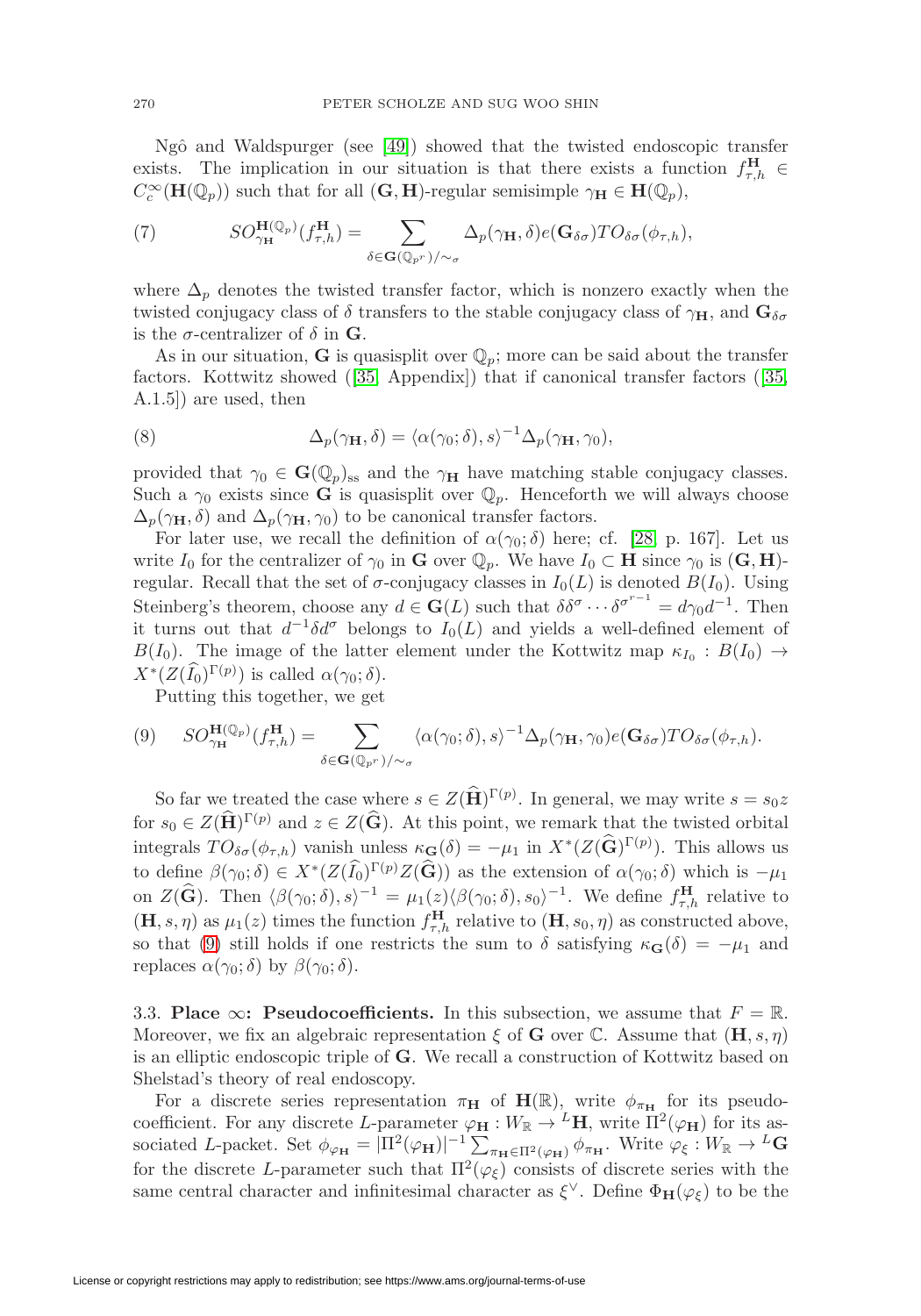set of discrete  $\varphi_H$  such that  $\eta \varphi_H$  and  $\varphi_{\xi}$  are equivalent. Set

$$
f_{\xi}^{\mathbf{H}}=\langle \mu_{\mathbf{h}},s\rangle^{-1}\sum_{\varphi_{\mathbf{H}}\in\Phi_{\mathbf{H}}(\varphi_{\xi})}(-1)^{q(\mathbf{G})}\det(\omega_{*}(\varphi_{\mathbf{H}}))\phi_{\varphi_{\mathbf{H}}},
$$

where  $\det(\omega_*(\varphi_{\mathbf{H}}))$  is defined on pp. 184-185 and  $\langle \mu_{\mathbf{h}}, s \rangle^{-1}$  is defined on p. 185 of [\[28\]](#page-32-1). Kottwitz shows that for every  $\gamma_{\mathbf{H}} \in \mathbf{H}(\mathbb{R})_{ss,(\mathbf{G},\mathbf{H})-\text{reg}},$ 

<span id="page-10-2"></span>(10) 
$$
SO_{\gamma_{\mathbf{H}}}^{\mathbf{H}(\mathbb{R})}(f_{\xi}^{\mathbf{H}}) = \langle \beta_{\infty}(\gamma_{0}), s \rangle^{-1} \Delta_{\infty}(\gamma_{\mathbf{H}}, \gamma_{0}) e(I) \operatorname{tr} \xi(\gamma_{0}) \operatorname{vol} (A_{\mathbf{G}}(\mathbb{R})^{\circ} \backslash I(\mathbb{R}))^{-1}
$$

if  $\gamma_H$  is elliptic and  $SO_{\gamma_H}^{H(\mathbb{R})}(f_{\infty}^H) = 0$  otherwise; cf. [\[28,](#page-32-1) (7.4), page 186]. Here  $\Delta_{\infty}(\gamma_{\mathbf{H}}, \gamma_{0})$  is as on page 184 of [\[28\]](#page-32-1), and *I* is the inner form of the centralizer  $I_0$ of  $\gamma_0$  in **G** that is anisotropic modulo its center. Moreover Proposition 3.3.4 (cf. Remark 6.2.2) of [\[35\]](#page-32-0) implies that

<span id="page-10-1"></span>(11) 
$$
SO_{\gamma_{\mathbf{H}}}^{\mathbf{H}(\mathbb{R})}(f_{\xi}^{\mathbf{H}})=0
$$

<span id="page-10-0"></span>if  $\gamma_{\mathbf{H}} \in \mathbf{H}(\mathbb{R})_{\text{ss}}$  is not  $(\mathbf{G}, \mathbf{H})$ -regular.

#### 4. Stabilization - proof of Theorem [1.5](#page-5-0)

Let us first briefly recall the main theorem from [\[40\]](#page-33-1).

Let B be a simple Q-algebra with center F and maximal  $\mathbb{Z}_{(p)}$ -order  $\mathcal{O}_B$  that is stable under a positive involution  $*$  on B. Let V be a finitely generated left B-module with a nondegenerate ∗-Hermitian form (, ). We assume that there is an  $\mathcal{O}_B$ -stable self-dual  $\mathbb{Z}_{(p)}$ -lattice  $\Lambda \subset V$ , which we fix. Moreover, we let  $F_0 = F^{*-1}$ , which is a totally real field. We assume that at all places above  $p$ , the extension  $F/F_0$  is unramified and the F-algebra B is split.

We let  $C = \text{End}_B(V)$  and  $\mathcal{O}_C = \text{End}_{\mathcal{O}_B}(\Lambda)$ ; both carry an involution  $*$  induced from  $($ ,  $)$ . We recall (cf. [\[30,](#page-32-13) p. 375]) that over  $\mathbb{Q}$ , the algebra C together with the involution ∗ is of one of the following types:

- (A)  $M_n \times M_n^{\text{opp}}$  with  $(x, y)^* = (y, x),$
- (C)  $M_{2n}$  with  $x^*$  being the adjoint of x with respect to a nondegenerate alternating form in  $2n$  variables,
- (D)  $M_{2n}$  with  $x^*$  being the adjoint of x with respect to a nondegenerate symmetric form in 2n variables.

We assume that case (A) or (C) occurs. We get the reductive group  $\mathbf{G}/\mathbb{Q}$  of Blinear similitudes of V; in fact, we can extend it to an algebraic group over  $\mathbb{Z}_{(p)}$  as the group representing the functor

$$
\mathbf{G}(R) = \{ g \in (\mathcal{O}_C \otimes_{\mathbb{Z}_p} R)^{\times} \mid gg^* \in R^{\times} \} .
$$

Finally, we fix a homomorphism  $\mathbf{h}_0 : \mathbb{C} \to C \otimes \mathbb{R}$  such that  $\mathbf{h}_0(\overline{z}) = \mathbf{h}_0(z)^*$  for all  $z \in \mathbb{C}$ , and such that the symmetric real-valued bilinear form  $(v, \mathbf{h}_0(i)w)$  on  $V \otimes \mathbb{R}$ is positive definite.

We write **h** for the map  $\mathbb{S} \to \mathbf{G} \otimes \mathbb{R}$  from Deligne's torus  $\mathbb{S}$  (i.e., the algebraic torus over  $\mathbb{R}$  with  $\mathbb{S}(\mathbb{R}) = \mathbb{C}^{\times}$  that is given on  $\mathbb{R}$ -valued points by  $h(z) = h_0(z)$ ,  $z \in \mathbb{C}^{\times}$ . Then one gets a tower  $\text{Sh}_K$ ,  $K \subset \mathbf{G}(\mathbb{A}_f)$  running through compact open subgroups of the adelic points of **G**, of Shimura varieties associated to the pair  $(G, h^{-1}).$ 

Of course, we get  $\mu$  and the reflex field E as before, and Sh<sub>K</sub> has a canonical model defined over  $E$ . We fix a prime  $\mathfrak p$  of  $E$  above  $p$ .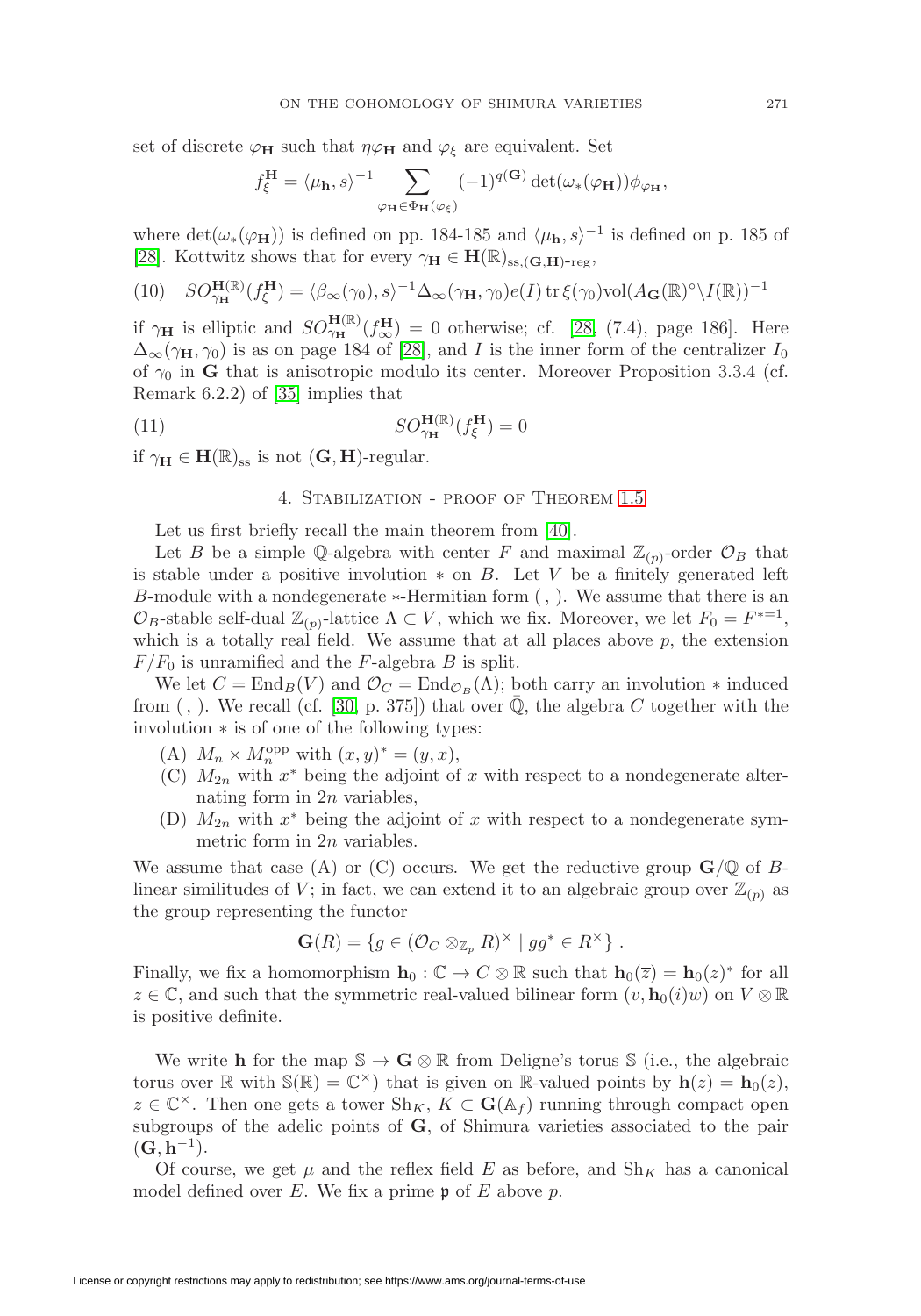Finally, fix an algebraic representation  $\xi$  of **G**, defined over a number field L, and let  $\lambda$  be a place of L lying over the rational prime  $\ell \neq p$ . This gives  $\ell$ -adic local systems  $\mathcal{F}_{\xi,K}$  on  $\text{Sh}_K$  to which the action of the Hecke operators extends. Now we define

$$
H_{\xi}^* = \varinjlim_{K} H^*(\mathrm{Sh}_K \otimes \bar{\mathbb{Q}}, \mathcal{F}_{K,\xi})
$$

as a virtual representation of  $Gal(\mathbb{Q}/E) \times \mathbf{G}(\mathbb{A}_f)$ .

We make the assumption that the integral models defined in [\[40\]](#page-33-1) are proper; in particular, the Shimura varieties themselves need to be proper, i.e. **G** needs to be anisotropic modulo its center.

We choose Haar measures on various groups exactly as in [\[35,](#page-32-0) §5.1]; cf. also [\[28,](#page-32-1) §3]. We merely remark that adelic groups are given the Tamagawa measure and that the local measures at non-Archimedean places assign rational numbers to open compact subgroups. Moreover, in our situation we have defined a model of our group over  $\mathbb{Z}_p$ , and we require that  $\mathbf{G}(\mathbb{Z}_p)$  and  $\mathbf{G}(\mathbb{Z}_{p^r})$  get volume 1.

Now we have the following theorem from [\[40\]](#page-33-1).

<span id="page-11-0"></span>**Theorem 4.1.** Let  $\tau \in W_{E_p}$  project to the j-th power of the geometric Frobenius, for some  $j \geq 1$ . Let  $h \in C_c^{\infty}(\mathbf{G}(\mathbb{Z}_p))$  and  $f^p \in C_c^{\infty}(\mathbf{G}(\mathbb{A}_f^p))$ . Then

$$
\text{tr}(\tau \times h f^p | H^*_{\xi}) = \sum_{\substack{(\gamma_0; \gamma, \delta) \in \text{KT}_j \\ \alpha(\gamma_0; \gamma, \delta) = 1}} c(\gamma_0; \gamma, \delta) O_{\gamma}(f^p) T O_{\delta \sigma}(\phi_{\tau, h}) \text{ tr } \xi(\gamma_0) ,
$$

where  $c(\gamma_0; \gamma, \delta)$  is a volume constant defined as in [\[28,](#page-32-1) p. 172].

We remark that a priori these expressions are numbers in an algebraic closure of L<sub>λ</sub>; we choose an isomorphism  $L_\lambda \cong \mathbb{C}$  and consider everything as C-valued from now on.

Just as (4.2) was obtained from (3.1) in [\[28\]](#page-32-1), we derive from Theorem [4.1](#page-11-0) that  $\text{tr}(\tau \times h f^p | H^*_{\xi})$  is equal to

<span id="page-11-2"></span>(12) 
$$
\tau(\mathbf{G}) \sum_{\gamma_0} \sum_{\kappa} \sum_{(\gamma,\delta)} \langle \alpha(\gamma_0;\gamma,\delta),\kappa \rangle^{-1} e(\gamma,\delta) O_{\gamma}(f^p) T O_{\delta\sigma}(\phi_{\tau,h})
$$

$$
\cdot \text{tr}\,\xi(\gamma_0) \text{vol}(A_{\mathbf{G}}(\mathbb{R})^{\circ} \setminus I(\infty)(\mathbb{R}))^{-1},
$$

where the inner sum runs over  $(\gamma, \delta)$  such that  $(\gamma_0; \gamma, \delta) \in KT_j$ . Again,  $I(\infty)/\mathbb{R}$  is the compact modulo center inner form of the centralizer  $I_0$  of  $\gamma_0$  in **G**. For every  $\kappa$ in the sum, fix a lift  $\widetilde{\kappa}$  of  $\kappa$  to  $\mathfrak{K}(I_0/\mathbb{Q})$ . Note  $\langle \alpha(\gamma_0;\gamma,\delta),\kappa \rangle = \langle \beta(\gamma_0;\gamma,\delta),\widetilde{\kappa} \rangle$ .

Lemma 9.7 of [\[23\]](#page-32-14) and the global hypothesis for transfer factors ([\[34,](#page-32-11) §6.4]) may be summarized as follows.

<span id="page-11-1"></span>**Lemma 4.2.** There exists a canonical map

$$
\mathcal{T}:\coprod_{(\mathbf{H},s,\eta)\in\mathcal{E}_{\mathrm{ell}}(\mathbf{G})}\mathbf{H}(\mathbb{Q})_{(\mathbf{G},\mathbf{H})\text{-reg},\mathrm{ss}}/\sim_{\mathrm{st}}\\ \longrightarrow\{(\gamma_0,\kappa):\gamma_0\in\mathbf{G}(\mathbb{Q})_{\mathrm{ss}}/\sim_{\mathrm{st}},\ \kappa\in\mathfrak{K}(I_0/\mathbb{Q})\}\cup\{\emptyset\}
$$

such that:

- (1)  $(\mathbf{H}, s, \eta, \gamma_{\mathbf{H}}) \mapsto (\gamma_0, \kappa)$  if  $\gamma_0$  and  $\gamma_{\mathbf{H}}$  have matching stable conjugacy classes, s lands in  $\mathfrak{K}(I_0/\mathbb{Q}) \subset Z(I_0)$  via  $Z(I_{\gamma_H}) \simeq Z(I_0)$  and the image of s maps to  $\kappa \in \mathfrak{K}(I_0/\mathbb{Q})$  via projection.
- (2)  $(\mathbf{H}, s, \eta, \gamma_{\mathbf{H}}) \mapsto \emptyset$  if  $\gamma_{\mathbf{H}}$  does not transfer to  $\mathbf{G}(\mathbb{Q})$ .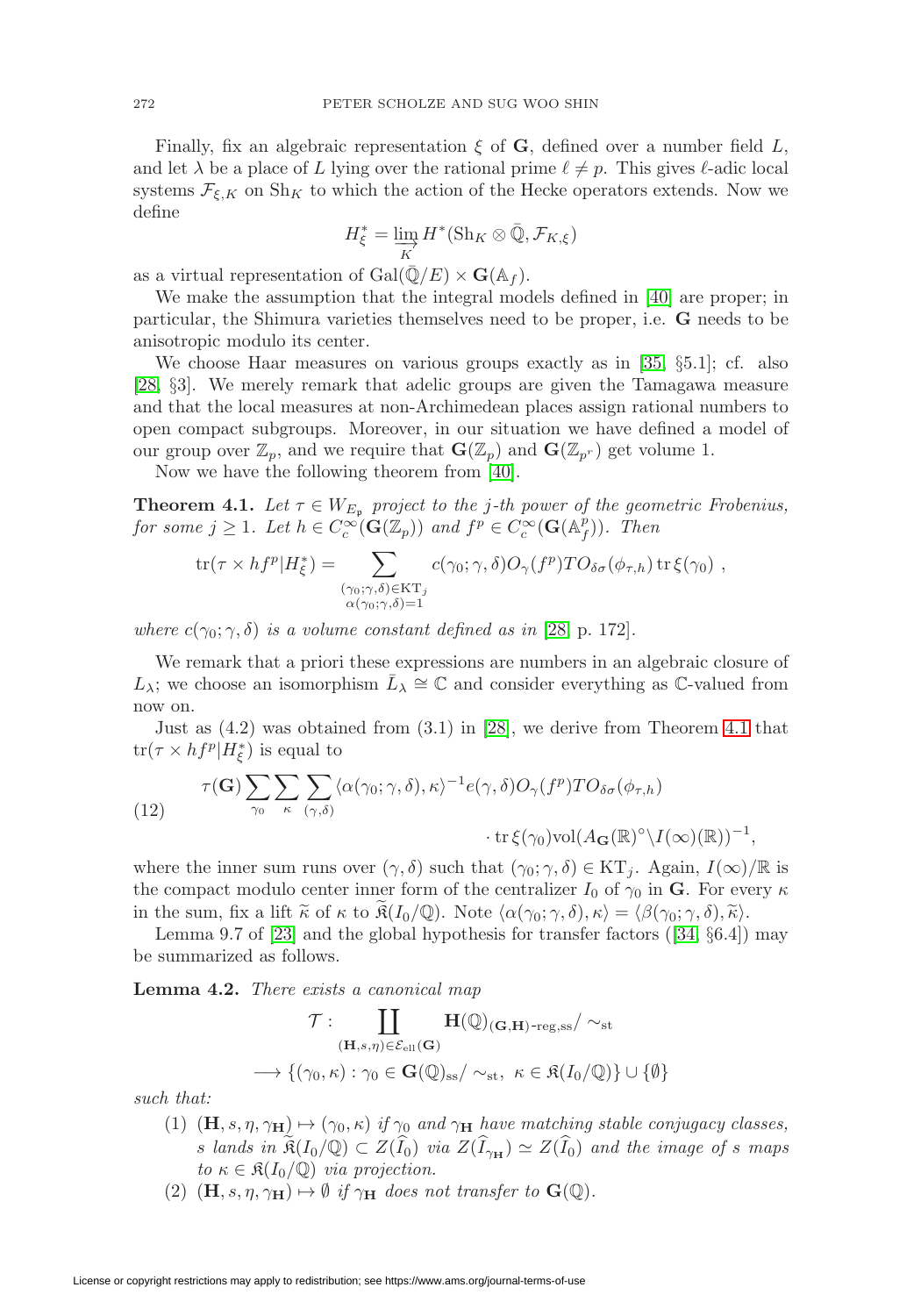For any  $(\gamma_0, \kappa)$ , there is a unique elliptic endoscopic triple  $(\mathbf{H}, s, \eta) \in \mathcal{E}_{ell}(\mathbf{G})$  containing a preimage of  $(\gamma_0, \kappa)$ ; in that case, we have

$$
|\mathcal{T}^{-1}(\gamma_0,\kappa)| = |\text{Out}((\mathbf{H},s,\eta))|.
$$

Moreover, for each  $(\mathbf{H}, s, \eta) \in \mathcal{E}_{ell}(\mathbf{G})$ , the transfer factors  $\Delta_v$  may be normalized globally such that the following holds: for all  $\gamma_0 \in \mathbf{G}(\mathbb{Q})_{ss}$  and  $\gamma_{\mathbf{H}} \in \mathbf{H}(\mathbb{Q})_{(\mathbf{G},\mathbf{H})\text{-reg},ss}$ ,

$$
\prod_{v} \Delta_v(\gamma_{\mathbf{H}}, \gamma_0) = \begin{cases} 1, & \text{if } \gamma_{\mathbf{H}} \mapsto \gamma_0, \\ 0, & \text{otherwise.} \end{cases}
$$

Thanks to the fundamental lemma (Theorem [3.1\)](#page-8-1), we can find an  $\eta$ -transfer  $f^{H,p}$ of  $f^p$  such that for every  $\gamma_H \in \mathbf{H}(\mathbb{A}_f^p)_{ss,(G,H)\text{-reg}}$ ,

<span id="page-12-1"></span>(13) 
$$
SO_{\gamma_{\mathbf{H}}}^{\mathbf{H}(\mathbb{A}_f^p)}(f^{\mathbf{H},p}) = \sum_{\gamma \in \mathbf{G}(\mathbb{A}_f^p)_{\text{ss}}/\sim} \Delta^p(\gamma_{\mathbf{H}}, \gamma) e^p(\gamma) O_{\gamma}(f^p).
$$

Kottwitz's construction of  $\beta_v$  at  $v \neq p$ ,  $\infty$  implies that (see the second to last equality of [\[28,](#page-32-1) p. 169], keeping Remark [3.2](#page-8-2) in mind)

<span id="page-12-2"></span>(14) 
$$
\Delta^p(\gamma_\mathbf{H}, \gamma) = \Delta^p(\gamma_\mathbf{H}, \gamma_0) \frac{\Delta^p(\gamma_\mathbf{H}, \gamma)}{\Delta^p(\gamma_\mathbf{H}, \gamma_0)} = \Delta^p(\gamma_\mathbf{H}, \gamma_0) \langle \beta^p(\gamma_0; \gamma, \delta), s \rangle^{-1}.
$$

We have defined  $f_{\tau,h}^{\mathbf{H}}$  and  $f_{\xi}^{\mathbf{H}}$  in the last section. Put  $f^{\mathbf{H}} = f^{\mathbf{H},p} f_{\tau,h}^{\mathbf{H}} f_{\xi}^{\mathbf{H}}$ . Lemma [4.2,](#page-11-1) formulas [\(9\)](#page-9-0), [\(8\)](#page-9-1), [\(11\)](#page-10-1), [\(13\)](#page-12-1), [\(14\)](#page-12-2) and [\(10\)](#page-10-2) imply (cf. argument in [\[28,](#page-32-1) pp. 188-189]) that the expression [\(12\)](#page-11-2) is equal to

$$
\sum_{\substack{(\mathbf{H},s,\eta)\in\mathcal{E}_{\mathrm{ell}}(\mathbf{G})}} \tau(\mathbf{G})|\mathrm{Out}((\mathbf{H},s,\eta))|^{-1} \sum_{\substack{\gamma_{\mathbf{H}}\in\mathbf{H}(\mathbb{Q})_{\mathrm{ss}}/\sim_{\mathrm{st}}\\ \text{elliptic in }\mathbf{H}(\mathbb{R})}} SO_{\gamma_H}(f^{\mathbf{H}})
$$
\n
$$
= \sum_{(\mathbf{H},s,\eta)} \iota(\mathbf{G},\mathbf{H})\tau(\mathbf{H}) \sum_{\substack{\gamma_{\mathbf{H}}\in\mathbf{H}(\mathbb{Q})_{\mathrm{ss}}/\sim_{\mathrm{st}}\\ \text{elliptic in }\mathbf{H}(\mathbb{Q})}} SO_{\gamma_H}(f^{\mathbf{H}}) = \sum_{(\mathbf{H},s,\eta)} \iota(\mathbf{G},\mathbf{H})ST_{\mathrm{ell}}^{\mathbf{H}}(f^{\mathbf{H}}).
$$

Here  $\iota(G, H)$  is by definition  $\tau(G)\tau(H)^{-1}|\text{Out}((H, s, \eta))|^{-1}$ . The proof of Theorem [1.5](#page-5-0) is complete.

<span id="page-12-4"></span>*Remark* 4.3. The stable orbital integrals of the function  $f^H$  depend only on the isomorphism class of  $(\mathbf{H}, s, \eta)$ . For instance suppose that  $(\mathbf{H}, s, \eta)$  is replaced with an isomorphic triple  $(\mathbf{H}, s\mathbf{z}, \eta)$  with  $\mathbf{z} \in Z(\widehat{\mathbf{G}})$ . Then  $f^{\mathbf{H},p}$  does not change whereas  $f_{\tau,h}^{\mathbf{H}}$  and  $f_{\xi}^{\mathbf{H}}$  are multiplied by  $\mu_1(z)$  and  $\mu_1^{-1}(z)$ , respectively.

### 5. Pseudostabilization

<span id="page-12-0"></span>In this section, we employ the easier process of pseudostabilization as in [\[29\]](#page-32-5) that works for certain compact unitary group Shimura varieties with trivial endoscopy. It has the advantage that one can avoid mention of endoscopy almost completely.[7](#page-12-3)

We recall the setup; cf. [\[29\]](#page-32-5) and Section 8.1.1.3 in [\[15\]](#page-32-15). We start with a CM field F with totally real subfield  $F_0$ . Let  $D/F$  be a central division algebra of dimension  $n^2$  with an involution  $*$  that restricts to complex conjugation on F. We want to construct PEL data with  $C = D$ , compatible with  $\ast$ . First, we set  $B = D^{\rm op}$ , acting

<span id="page-12-3"></span><sup>7</sup>In particular, all of our results in the nonendoscopic case are independent of recent work on the fundamental lemma. Only the base-change fundamental lemma by Kottwitz, Clozel and Labesse is needed.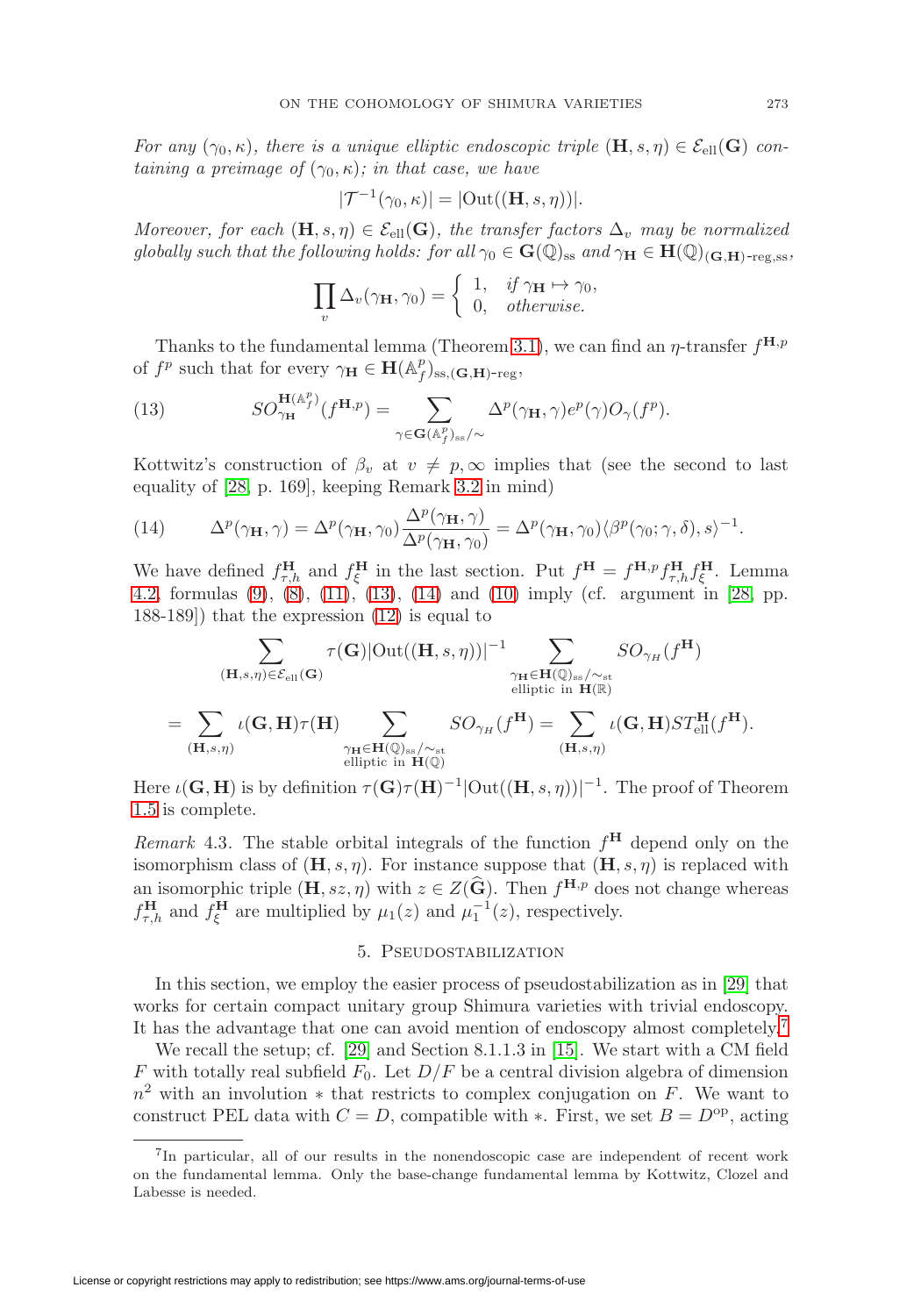on  $V = B$  from the left. In order to define the pairing on V, we choose some  $b \in B^{\times}$ with  $b^* = b$  such that the pairing

$$
(x, y) = \text{tr}_B(xy^*)
$$

gives a positive pairing on  $B \otimes_{\mathbb{Q}} \mathbb{R}$ ; this is possible because the set of all  $b \in B^{*=1} \otimes \mathbb{R}$ with this property is an open cone in  $B^{*}=1$  by Lemma 2.8 in [\[30\]](#page-32-13). We endow B with the involution  $x \mapsto x^{\sharp} = bx^*b^{-1}$ ; the previous remarks show that this is a positive involution, as required. Now take some  $\beta \in F$  with  $\beta^{\sharp} = -\beta$  and endow V with the inner product

$$
\langle x, y \rangle = \text{tr}_B(xb^{-1}\beta y^{\sharp}).
$$

One checks that starting with  $(B, \sharp)$ , this makes V a left B-module with a nondegenerate  $\sharp$ -Hermitian form, and  $C = \text{End}_B(V) = D$ , inducing the involution  $*$ on  $C = D$ . Finally, we take some \*-homomorphism  $\mathbf{h}_0 : \mathbb{C} \to D \otimes \mathbb{R}$  such that  $\langle x, \mathbf{h}_0(i)y \rangle$  is a positive pairing on V.

This defines global PEL data. Let E be the associated reflex field,  $p$  a prime satisfying our local assumptions; in particular, we have additional integral data at p, and the group  $\mathbf{G}$ , defined over  $\mathbb{Q}$  by

$$
\mathbf{G}(R) = \{ x \in D \otimes_{\mathbb{Q}} R \mid xx^* \in R^\times \},
$$

has a model over  $\mathbb{Z}_{(p)}$ . Also, let p be a place of E above p, and let  $\xi$  be an algebraic representation of **G** over a number field L; let  $\lambda$  be a place of L lying above  $\ell \neq p$ .

<span id="page-13-0"></span>**Theorem 5.1.** Let  $\tau$ , h and  $f^p$  be as usual. Then

$$
N \operatorname{tr}(\tau \times h f^p | H^*_{\xi}) = \operatorname{tr}(f_{\tau,h}^{\mathbf{G}} f^p | H^*_{\xi}) \ .
$$

Here  $N = |\Pi^2(\xi)| \cdot |\pi_0(G(\mathbb{R})/Z(G)(\mathbb{R}))|$  (cf. [\[29,](#page-32-5) p. 659]) and  $f_{\tau,h}^{\mathbf{G}}$  is the endoscopic transfer of  $\phi_{\tau,h}$  for the trivial endoscopic triple  $(\mathbf{H}, s, \eta) = (\mathbf{G}, 1, id)$ .

Proof. This follows from following the arguments in [\[29\]](#page-32-5). The crucial point in comparison to the general case is that  $\mathfrak{K}(I_0/\mathbb{Q})$  is trivial for all Kottwitz triples  $(\gamma_0; \gamma, \delta)$ . This makes the sum over  $\kappa$  in [\(12\)](#page-11-2) superfluous, and one can factor everything into stable orbital integrals directly. The outcome is (cf. [\[29,](#page-32-5) (5.2)]) that the left-hand side equals

$$
N\tau(\mathbf{G})\sum_{\gamma_0} SO_{\gamma_0}(f_{\tau,h}^{\mathbf{G}}f^p f_{\infty}),
$$

where  $\gamma_0$  runs through stable conjugacy classes in  $\mathbf{G}(\mathbb{Q})$ . Applying the trace formula (and Lemma 4.1 of [\[29\]](#page-32-5)), this can be rewritten as

$$
N\sum_{\pi}m(\pi)\operatorname{tr}\pi(f_{\tau,h}^{\mathbf{G}}f^{p}f_{\infty})\ .
$$

Now one applies Lemma 4.2 of [\[29\]](#page-32-5) to rewrite this as

$$
\sum_{\pi_f} \text{tr} \,\pi_f(f_{\tau,h}^{\mathbf{G}} f^p) \sum_{\pi_\infty} m(\pi_f \otimes \pi_\infty) \text{ep}(\pi_\infty \otimes \xi) ,
$$

with the notation ep denoting the Euler-Poincaré characteristics of the Lie algebra cohomology as in [\[29,](#page-32-5) p. 660]. Finally, one uses Matsushima's formula (cf. [\[29,](#page-32-5) p. 655]) to rewrite this as

$$
\operatorname{tr}(f_{\tau,h}^{\mathbf{G}}f^{p}|H_{\xi}^{*}) ,
$$

as desired.  $\Box$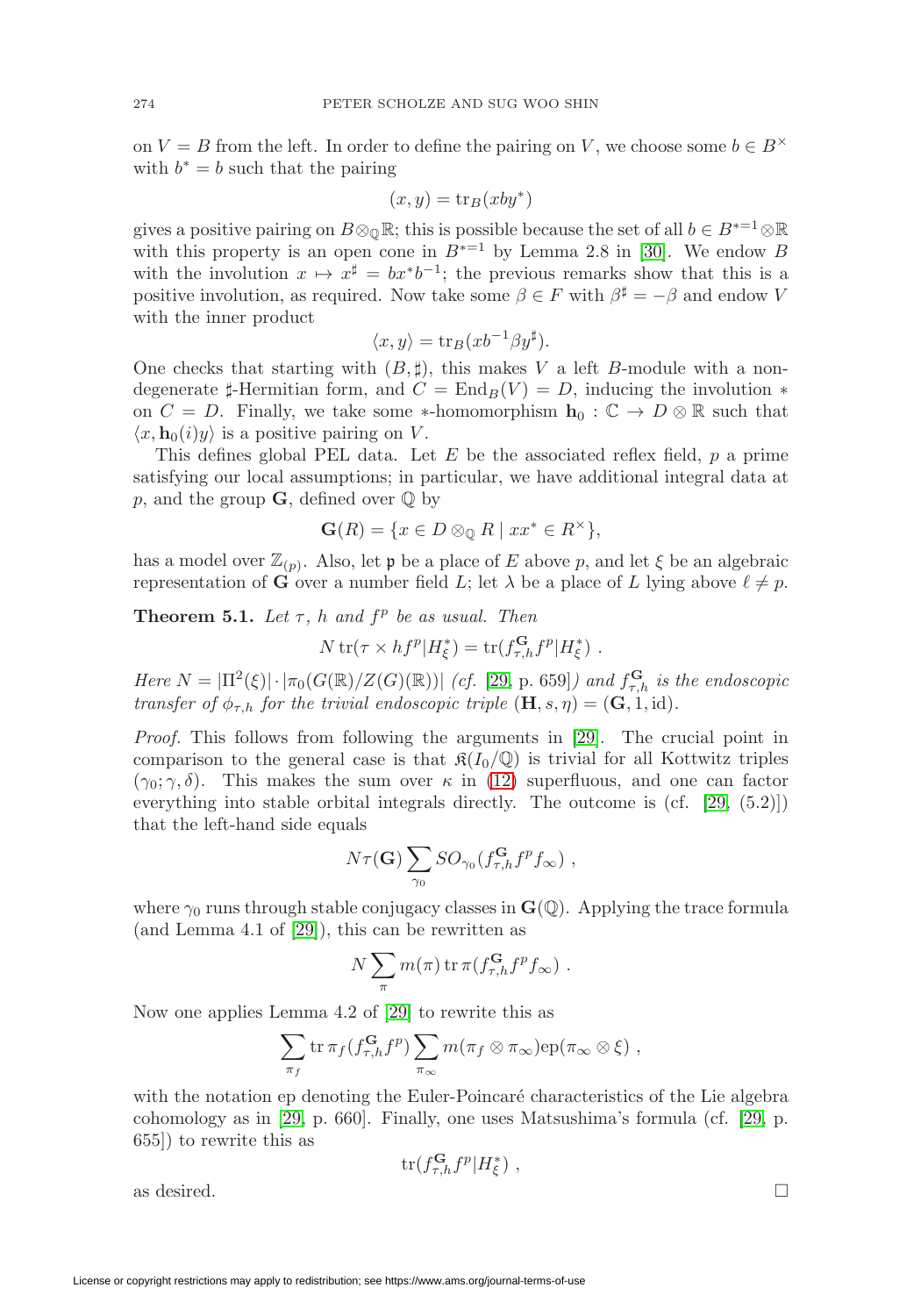In general one would expect that the following statement is true at places  $p$ , such that all places of  $F_0$  above p are split in F: If  $\pi_f$ ,  $\pi'_f$  are two irreducible admissible representations of  $\mathbf{G}(\mathbb{A}_f)$  such that the  $\pi_f$ -isotypic and  $\pi'_f$ -isotypic components of  $H_{\xi}^*$  are nonzero and the representations are isomorphic away from p, i.e.  $\pi_f^p \cong \pi_f'^p$ , then also  $\pi_p \cong \pi'_p$ .

Under some extra conditions, this can deduced from results of Harris and Labesse, [\[16\]](#page-32-16), which show the existence of a stable base-change lift of automorphic representations  $\pi$  of **G** to automorphic representations of  $GL_n$  over F; cf. [\[15,](#page-32-15) Section A.3].

In particular, assume that  $F$  is the composite of  $F_0$  and an imaginary quadratic field K. Note that if q is a rational prime that splits in K as  $w_0w_0^c$ , there is a decomposition

$$
\mathbf{G}(\mathbb{Q}_p) = \prod_{v \mid w_0} \mathrm{GL}_n(F_v) \times \mathbb{Q}_p^{\times} ,
$$

which induces a decomposition

$$
\pi_q = \bigotimes_{v \mid w_0} \pi_v \otimes \chi_{w_0}
$$

for every irreducible admissible representation  $\pi_q$  of  $\mathbf{G}(\mathbb{Q}_p)$ .

<span id="page-14-0"></span>**Theorem 5.2.** Assume that  $F = F_0 \mathcal{K}$  is the composite of the totally real field  $F_0$ and an imaginary quadratic field  $K$  in which p splits. Assume that the division algebra D is split at all places of  $F_0$  which do not split in F, and at all non-Archimedean places either split or a division algebra. Let  $\pi_f$  be an irreducible admissible representation of  $\mathbf{G}(\mathbb{A}_f)$  that occurs in  $H^*_\xi$ , and such that there is some rational prime  $q = w_0 w_0^c$  split in K such that in the decomposition

$$
\pi_q = \bigotimes_{v \mid w_0} \pi_v \otimes \chi_{w_0} ,
$$

one component  $\pi_v$  is supercuspidal.

Then there exists a cuspidal automorphic representation  $\Pi$  of  $GL_n(\mathbb{A}_F)$  and a Hecke character  $\chi$  of  $\mathbb{A}_{\mathcal{K}}^{\times}$  such that  $\Pi_{\infty}$  is regular algebraic,  $\Pi^{\vee} \cong \Pi \circ c$ , where  $c: F \to F$  is complex conjugation, and for all places  $p = u_0 u_0^c$  split in K, the decomposition of  $\pi_p$  from above is given by

$$
\pi_p = \bigotimes_{v|u_0} \Pi_v \otimes \chi_{u_0} .
$$

A similar description holds true at unramified inert places.

*Proof.* This follows from Theorem A.3.1 in [\[15\]](#page-32-15).  $\Box$ 

<span id="page-14-1"></span>**Corollary 5.3.** In the situation of the theorem, let  $p \neq q$  be split in K and let  $\pi'_f$ be a second irreducible admissible representation of  $\mathbf{G}(\mathbb{A}_f)$  which occurs in  $H_{\xi}^*$  and for which  $\pi_f^{'p} \cong \pi_f^p$ . Then  $\pi_p \cong \pi'_p$ .

*Proof.* Use strong multiplicity 1 for  $GL_n$  and the quadratic base-change for **G** in the nonendoscopic case; cf. Corollary VI.2.3 of  $|17|$ .

Moreover, the results of Harris-Taylor, [\[18,](#page-32-17) Theorem C], prove the existence of  $\ell$ adic Galois representations associated to  $\Pi$  that satisfy a local-global compatibility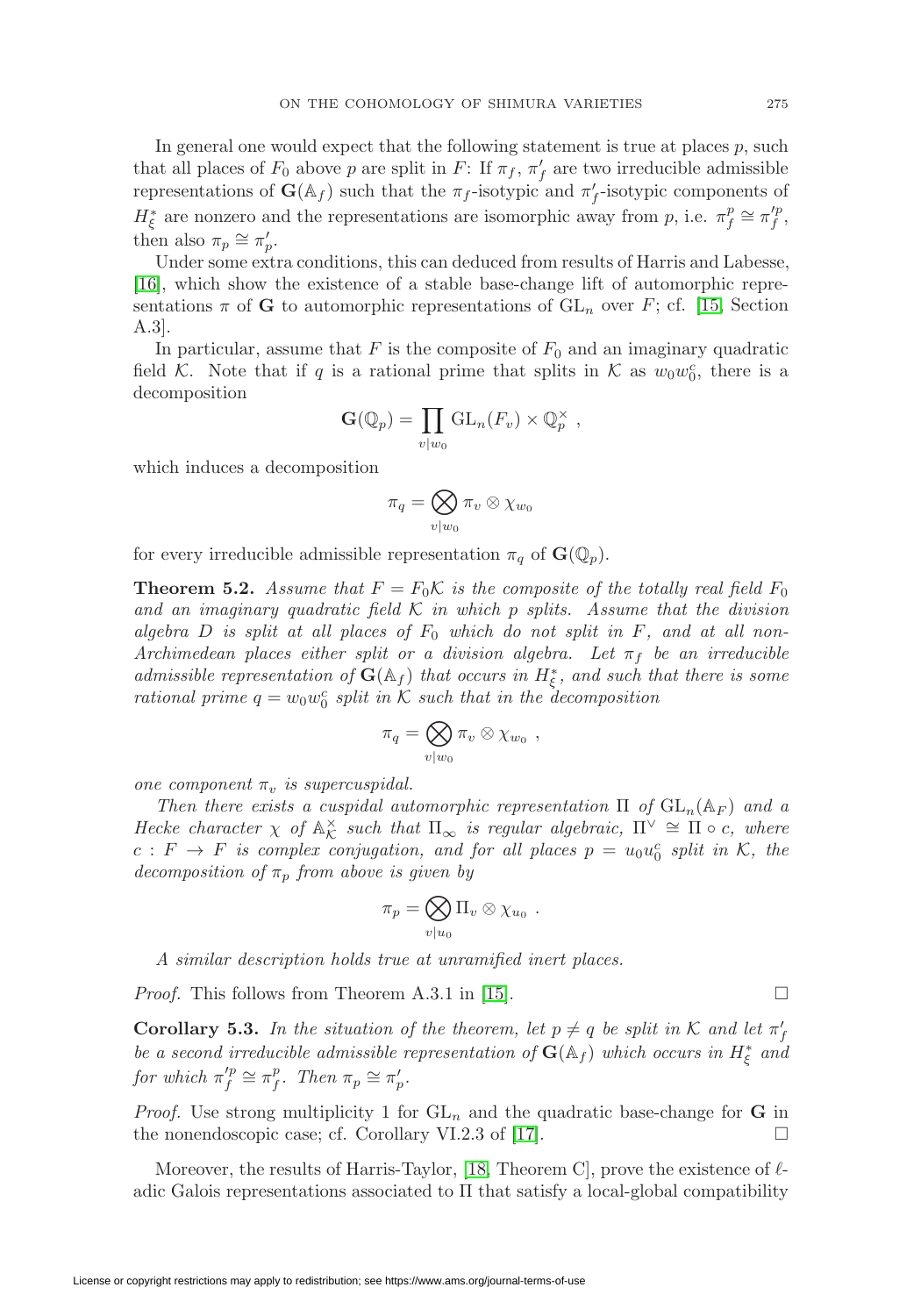at all finite places not dividing  $\ell$ . We remark that for our purposes, the slightly weaker statement proven in [\[41\]](#page-33-2) would suffice.

<span id="page-15-2"></span>**Corollary 5.4.** In the situation of the theorem, there is an  $l$ -adic Galois representation

$$
R_{\ell}(\Pi): \mathrm{Gal}(\bar{F}/F) \to \mathrm{GL}_n(\bar{\mathbb{Q}}_{\ell})
$$

such that for all primes v of F not dividing  $\ell$ , the restriction  $R_{\ell}(\Pi)|_{W_{F_{\nu}}}$  is given by  $\sigma_{\ell}(\Pi_v^{\vee}) \otimes |\cdot|^{(1-n)/2}$ , where  $\sigma_{\ell}$  denotes the local Langlands correspondence for  $\operatorname{GL}_n(F_v).$ 

#### 6. The stable Bernstein center

<span id="page-15-0"></span>The most convenient way to state our conjecture is to use the conjectural theory of the stable Bernstein center; cf. [\[47\]](#page-33-6). The importance of the stable Bernstein center in relation to test functions appearing in generalizations of the Langlands-Kottwitz method has also been emphasized recently by Haines.

Let us recall the main definitions. Let  $G$  be a connected reductive group over a p-adic field F. In our convention varieties are not required to be of finite type or connected.

**Definition/Proposition 6.1** ([\[7\]](#page-31-5)). A supercuspidal pair for G is a pair  $(M, \sigma)$ , where  $M \subset G$  is a Levi subgroup of G, and  $\sigma$  is a supercuspidal representation of  $M(F)$ . An irreducible smooth representation  $\pi$  of  $G(F)$  is said to have supercuspidal support  $(M, \sigma)$ , if it appears as a subquotient of the normalized parabolic induction of  $\sigma$  to  $G(F)$ ; for any  $\pi$ , there is a unique such  $(M, \sigma)$  up to conjugation by  $G(F)$ .

The variety  $\Omega(G)$  of all supercuspidal pairs  $(M, \sigma)$  up to conjugation by  $G(F)$  has a natural structure as the C-valued points of an infinite disjoint union of algebraic varieties over  $\mathbb C$ , which are quotients of tori by finite group actions. Let  $\mathcal Z(G)$  be the ring of regular functions on  $\Omega(G)$ , the Bernstein center of G. Then there is a natural  $\mathcal{Z}(G)$ -algebra structure on  $C_c^{\infty}(G(F))$ , given by a convolution map

$$
\mathcal{Z}(G) \times C_c^{\infty}(G(F)) \to C_c^{\infty}(G(F)) : (z, f) \mapsto z * f,
$$

such that for all  $f \in C_c^{\infty}(G(F))$ , all  $z \in \mathcal{Z}(G)$  and any irreducible  $\pi$  with supercuspidal support  $(M, \sigma)$ , we have

$$
\operatorname{tr}(z * f | \pi) = z(M, \sigma) \operatorname{tr}(f | \pi) .
$$

**Definition/Proposition 6.2.** A semisimple L-parameter<sup>[8](#page-15-1)</sup> for  $G$  is a homomorphism  $\lambda : W_F \to {}^L G$  from the Weil group  $W_F$  of F into the L-group of G that commutes with the projection maps to the Galois group of F, and such that  $\lambda(W_F)$ consists of semisimple elements.

The variety  $\Omega^{st}(G)$  of all semisimple L-parameters for G up to  $\widehat{G}$ -conjugation has a natural structure as an infinite disjoint union of algebraic varieties over  $\mathbb{C},$ which are quotients of tori by finite group actions. Let  $\mathcal{Z}^{st}(G)$  be the ring of regular functions on  $\Omega^{st}(G)$ , the stable Bernstein center of G.

<span id="page-15-1"></span><sup>8</sup>Vogan named it an infinitesimal character in [\[47\]](#page-33-6), which unfortunately conflicts with the common usage of the term as a character of  $\mathcal{Z}(G)$ , which Vogan refers to as a classical infinitesimal character.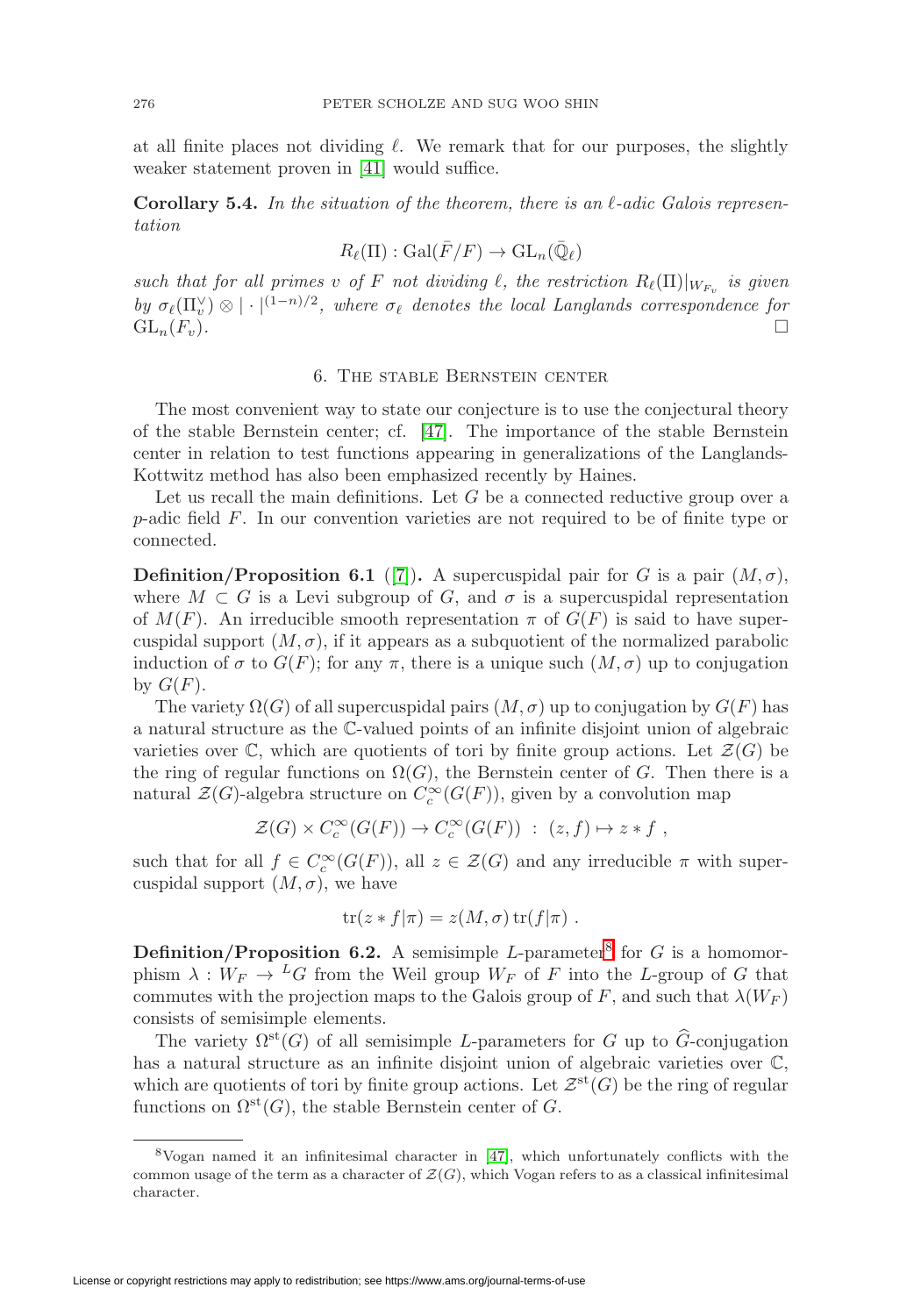Now assume for motivation that the local Langlands conjecture is known. In that case, any irreducible  $\pi$  has an associated L-parameter  $\varphi_{\pi}: W_F \times SL_2(\mathbb{C}) \to {}^L G$ , and the restriction  $\varphi_{\pi}|_{W_F}$  defines a semisimple L-parameter  $\lambda_{\pi}$ . Here, we embed  $W_F$  into  $W_F \times SL_2(\mathbb{C})$  by using the identity map on the first factor, and the map

$$
w\mapsto \left(\begin{array}{cc} |w|_F^{1/2} & 0 \\ 0 & |w|_F^{-1/2} \end{array}\right)
$$

from  $W_F$  to  $SL_2(\mathbb{C})$ , using the norm character  $|\cdot|_F: W_F \to \mathbb{R}^\times_{>0}$ . Conjecturally (cf. Conjecture 7.18 in  $[47]$ ), this induces a finite map of algebraic varieties

$$
\Omega(G) \to \Omega^{\text{st}}(G) : (M, \sigma) \mapsto \lambda(M, \sigma)
$$

such that whenever  $\pi$  has supercuspidal support  $(M, \sigma)$ , then  $\lambda_{\pi} = \lambda(M, \sigma)$ .

We will use the following form of the local Langlands conjecture. Cf. Remark [6.4](#page-17-2) below.

<span id="page-16-1"></span>**Conjecture 6.3.** There is a natural finite map of algebraic varieties

$$
\Omega(G) \to \Omega^{\rm st}(G) .
$$

The induced map  $\mathcal{Z}^{st}(G) \to \mathcal{Z}(G)$  has the following property: If  $f \in C_c^{\infty}(G(F))$  has vanishing stable orbital integrals, then for any  $z^{\text{st}} \in \mathcal{Z}^{\text{st}}(G)$  with image  $z \in \mathcal{Z}(G)$ , the convolution  $z * f \in C_c^{\infty}(G(F))$  has vanishing stable orbital integrals.

The conjecture is true for (products of Weil restrictions of)  $GL_n$ , by [\[17\]](#page-32-3), [\[19\]](#page-32-4). In the case of  $GL_n$  one of us essentially constructed the map  $\mathcal{Z}^{st}(G) \to \mathcal{Z}(G)$  directly from Lubin-Tate towers in [\[39\]](#page-33-7).

Moreover, let us recall some statements from [\[47\]](#page-33-6) about stable characters. Here we only explain the case where G is quasisplit and refer the reader to  $[47]$  or  $[1]$  for general  $G$ . The easiest case is the case of tempered  $L$ -parameters; so let

$$
\varphi: W_F \times SL_2(\mathbb{C}) \to {}^L G
$$

be a tempered L-parameter. Let  $C_{\varphi}$  be the group of  $g \in \widehat{G}$  centralizing the image of  $\varphi$ . Define  $\mathfrak{S}_{\varphi} = \pi_0(C_{\varphi}/Z(\widehat{G})^{\text{Gal}(F/F)})$ . It is expected that there exists a bijection  $\pi \mapsto r_{\pi}$  from the L-packet  $\Pi(\varphi)$  to the set of irreducible finite-dimensional representations of  $\mathfrak{S}_{\varphi}$ . Moreover, one expects that the distribution

$$
S\Theta_{\varphi} = \sum_{\pi \in \Pi(\varphi)} \dim r_{\pi} \operatorname{tr} \pi
$$

is stable. The bijection  $\pi \mapsto r_{\pi}$  is supposed to be canonical up to twist by a character, so that the stable character is independent of all choices.

In particular, in this case, a suitable linear combination of the characters of the representations in the L-packet induces a stable character. In general, this will not be the case, and one has to include some representations from other L-packets, as in the example of A-packets. However, all representations appearing will have the same semisimple L-parameter. Indeed, Vogan conjectures that there are many stable characters of the form

<span id="page-16-2"></span>(15) 
$$
S\Theta = \sum_{\pi} a(\pi) \operatorname{tr} \pi ,
$$

<span id="page-16-0"></span><sup>&</sup>lt;sup>9</sup>Some authors use  $S_{\varphi}$  to denote our  $C_{\varphi}$  but Kottwitz uses  $S_{\varphi}$  differently; cf. [\[22,](#page-32-2) §10]. Our choice of notation is consistent with Kottwitz's.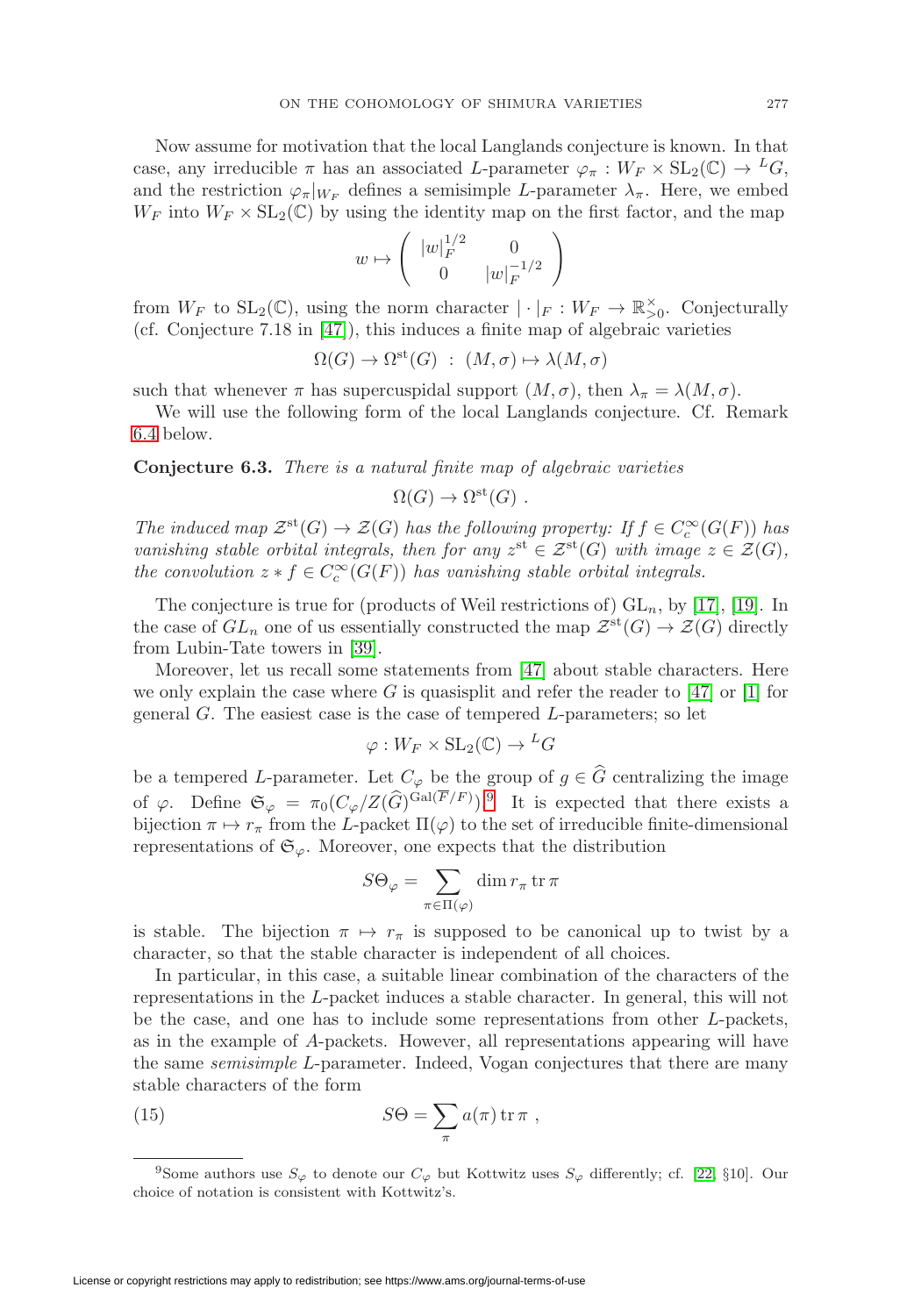where  $a(\pi)$  is nonzero for only finitely many  $\pi$ , and for all such  $\pi$ , the semisimple L-parameter  $\lambda = \lambda_{\pi}$  is the same. Let  $z^{st} \in \mathcal{Z}^{st}(G)$ , with associated  $z \in \mathcal{Z}(G)$ . Then for all  $f \in C_c^{\infty}(G(F))$ , we have

(16) 
$$
S\Theta(z*f) = z^{st}(\lambda)S\Theta(f) .
$$

Indeed, this is an immediate consequence of Conjecture [6.3](#page-16-1) and the formula for the action of the Bernstein center on the Hecke algebra.

<span id="page-17-2"></span>Remark 6.4. The work of Kazhdan and Varshavsky [\[20\]](#page-32-18) suggests a harmonic analytic definition of the stable Bernstein center without reference to semisimple L-parameters.<sup>[10](#page-17-3)</sup> Recall that  $\mathcal{Z}(G)$  can be viewed as the algebra of  $G(F)$ -invariant distributions  $\alpha$  on  $G(F)$  which preserve  $C_c^{\infty}(G(F))$  under the convolution  $*$ . Define  $\mathcal{Y}^{\text{st}}(G)$  to be the subspace of  $\mathcal{Z}(G)$  consisting of  $\delta$  such that  $\delta * f$  has vanishing stable orbital integrals for every  $f \in C_c^{\infty}(G(F))$  whose stable orbital integrals vanish. It is clear that  $\mathcal{Y}^{st}(G)$  is a subalgebra of  $\mathcal{Z}(G)$ . In this optic, Conjecture [6.3](#page-16-1) would hold true if the following are verified:  $\mathcal{Z}(G)$  is a finitely generated  $\mathcal{Y}^{\text{st}}(G)$ module and there is a natural surjection  $\mathcal{Z}^{st}(G) \to \mathcal{Y}^{st}(G)$ , which should be induced by an infinitesimal version of the local Langlands correspondence. If  $G$  is quasisplit, then the map  $\mathcal{Z}^{st}(G) \to \mathcal{Y}^{st}(G)$  should be an isomorphism. This anticipated isomorphism justifies our terminology for  $\mathcal{Z}^{\rm st}(G)$ .

# 7. CHARACTER IDENTITIES SATISFIED BY  $f_{\tau,h}^{\text{H}}$ : CONJECTURES

<span id="page-17-0"></span>The contents of this section are purely local in nature, and we go back to the local setting of [\[40\]](#page-33-1) and Subsection [3.2.](#page-8-3) Let  $(\mathbf{H}, s, \eta)$  be an endoscopic triple for **G**.

We will state two versions of our conjecture. One relies on the local Langlands correspondence for **H**, at least for tempered L-parameters. The other relies on Conjecture [6.3](#page-16-1) about the stable Bernstein center, and is stronger.

Recall that we have a conjugacy class  $\overline{\mu}$  of cocharacters  $\mu : \mathbb{G}_m \to \mathbf{G}_{\overline{\mathbb{Q}}_n}$  as defined in Subsection [3.2.](#page-8-3) Fix a maximal torus **T** of **G** over  $\mathbb{Q}_p$  with a set of positive roots. After conjugation we may assume that  $\mu$  factors through **T** and is a dominant coweight. Write  $\rho$  for the half sum of all positive roots. Up to isomorphism there exists a unique complex representation  $r_{-\mu}$  of <sup>L</sup>G characterized by [\[21,](#page-32-19) Lem. 2.1.2]. In particular,  $r_{-\mu}$  of  $\mu$  is irreducible, with highest weight given by (the dominant representative of)  $-\mu$ . Let Frob denote a geometric Frobenius element in  $W_F$ .

<span id="page-17-1"></span>**Conjecture 7.1.** Let  $\tau \in \text{Frob}^j I_E$  for  $j \geq 1$  and  $h \in C_c^{\infty}(\mathbf{G}(\mathbb{Z}_p))$ . Denote by  $h^{\mathbf{H}}$ an  $\eta$ -transfer of h from **G** to **H**. For every tempered L-parameter  $\varphi_H$  of **H**, with associated semisimple L-parameter  $\lambda_{\mathbf{H}} = \varphi_{\mathbf{H}}|_{W_{\mathbb{Q}_n}}$ , we have

<span id="page-17-4"></span>(17) 
$$
S\Theta_{\varphi_{\mathbf{H}}}(f_{\tau,h}^{\mathbf{H}}) = \text{tr}(s^{-1}\tau|(r_{-\mu} \circ \eta \lambda_{\mathbf{H}}|_{W_E})| \cdot |_{E}^{-\langle \rho,\mu \rangle})S\Theta_{\varphi_{\mathbf{H}}}(h^{\mathbf{H}}).
$$

Here is a simple consistency check. Let  $z \in Z(\widehat{G})$ . Suppose that  $(H, s, \eta)$  is replaced with  $(\mathbf{H}, s\mathbf{z}, \eta)$  and that  $f_{\tau,h}^{\mathbf{H}}$  is constructed from the latter. Then both sides of [\(17\)](#page-17-4) are multiplied by  $\mu_1(z)$  (cf. Remark [4.3\)](#page-12-4).

It is expected that stable tempered characters are dense in the space of stable distributions; cf. [\[42,](#page-33-8) Conjecture 9.2]. Namely for any stable distribution  $\mathcal D$  on

<span id="page-17-3"></span> $10$ In fact our definition is not the same as the one in [\[20\]](#page-32-18). Though the two definitions are supposed to be equivalent, and this is the case for  $G = GL_n$ , it is difficult to check in general. Our definition has the advantage that  $\mathcal{Y}^{\text{st}}(G)$  is easily seen to be a subalgebra of  $\mathcal{Z}(G)$ .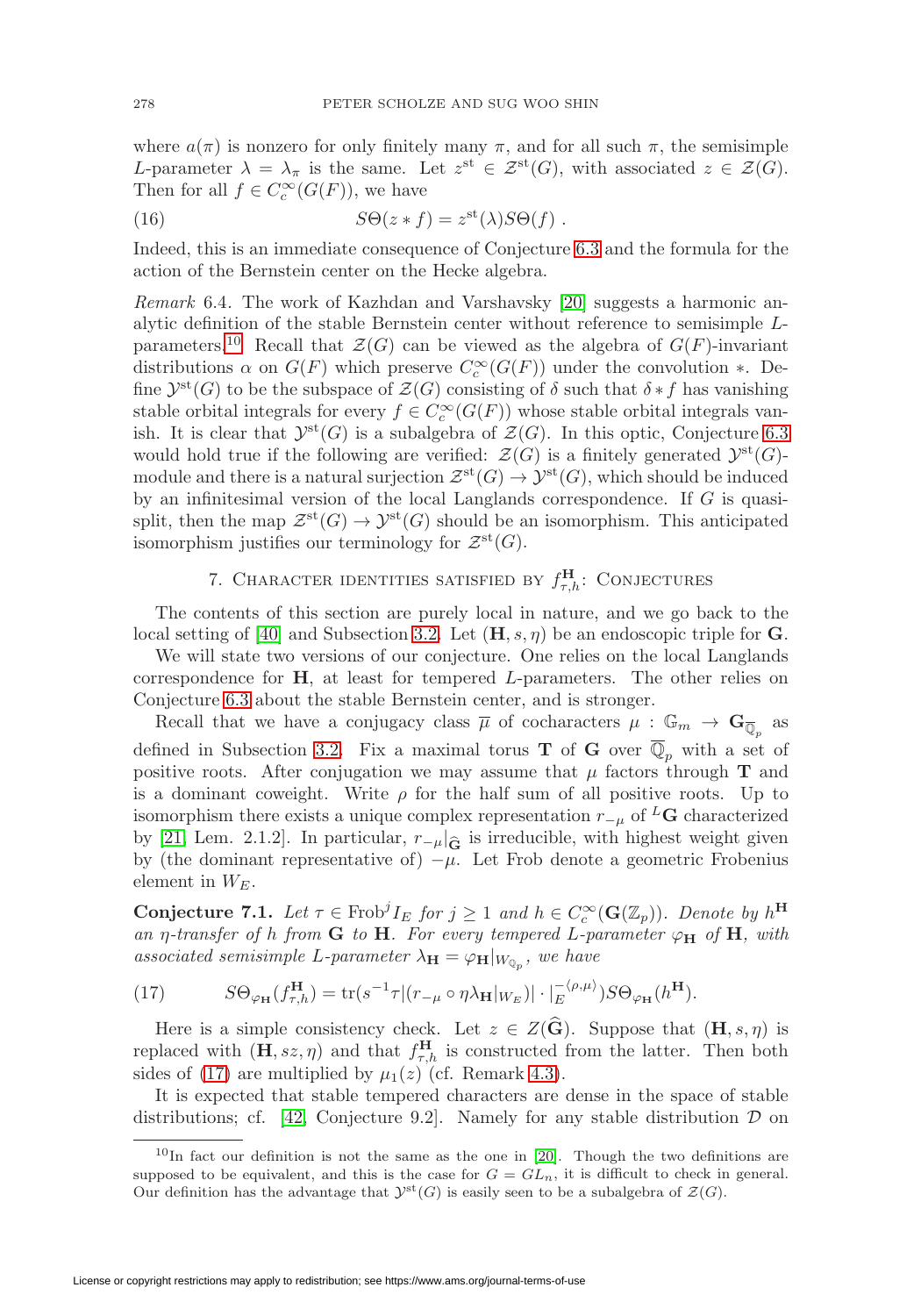**H**( $\mathbb{Q}_p$ ), the value of  $\mathcal{D}(f_{\tau,h}^{\mathbf{H}})$  should be determined by [\(17\)](#page-17-4) for tempered  $\varphi_{\mathbf{H}}$ . In particular, there should be an analogue of [\(17\)](#page-17-4) for nontempered  $\varphi_H$ . We feel that the best way to formulate this conjecture is to use the stable Bernstein center.

Let  $z_{\tau}^{\text{H},st} \in \mathcal{Z}^{st}(\text{H})$  be the function in the stable Bernstein center of **H** that takes each semisimple L-parameter  $\lambda : W_{\mathbb{Q}_p} \to {}^L\mathbf{H}$  to

$$
\mathrm{tr}(s^{-1}\tau|(r_{-\mu}\circ\eta\lambda|_{W_E})|\cdot|_E^{-\langle\rho,\mu\rangle})\ .
$$

General requirements on the local Langlands correspondence ensure that this is a regular function on  $\Omega^{\text{st}}(\mathbf{H})$ . Let  $z_{\tau}^{\mathbf{H}} \in \mathcal{Z}(\mathbf{H})$  be its image.

<span id="page-18-0"></span>**Conjecture 7.2.** Let  $\tau$  and  $h$  be as above. Then for any  $\eta$ -endoscopic transfer  $h^{\text{H}}$ of h, the function  $z_{\tau}^{\mathbf{H}} * h^{\mathbf{H}}$  is a twisted endoscopic  $\tilde{\eta}$ -transfer of  $\phi_{\tau,h}$ .

This conjecture says that the twisted endoscopic transfers of  $\phi_{\tau,h}$  factor as a product of two factors, one depending only on  $\tau$ , the other depending only on h. This property by itself would be of great interest.

As a consequence of this conjecture, assume that  $S\Theta$  is a stable distribution as in [\(15\)](#page-16-2). Let  $f_{\tau,h}^{\mathbf{H}}$  denote any transfer of  $\phi_{\tau,h}$ . Then

(18) 
$$
S\Theta(f_{\tau,h}^{\mathbf{H}}) = \text{tr}(s^{-1}\tau|(r_{-\mu} \circ \eta \lambda|_{W_E})| \cdot |_{E}^{-\langle \rho,\mu \rangle}) S\Theta(h^{\mathbf{H}}).
$$

This generalizes [\(17\)](#page-17-4), and should apply in particular to the stable characters associated to A-packets.

If  $\mathbf{G}(\mathbb{Q}_n)$  is a product of general linear groups over finite extensions of  $\mathbb{Q}_n$ , as happens in all cases of EL or quasi-EL type (cf. Remark [8.2](#page-20-1) below), then  $\mathbf{H}(\mathbb{Q}_p)$ is of the same type, and the relevant local Langlands conjecture is known by [\[17\]](#page-32-3) and [\[19\]](#page-32-4). In this case the statements of Conjecture [7.1](#page-17-1) and Conjecture [7.2](#page-18-0) do not rely on any unverified conjecture and simplify as stability issues do not arise. It is an easy exercise to verify that the two conjectures are equivalent. The conjecture was shown to be true by one of us, [\[39\]](#page-33-7), in the Lubin-Tate case. In §[8](#page-20-0) we will settle Conjecture [7.1](#page-17-1) in all EL cases.

A version of this conjecture also makes sense in the unramified case without any assumption thanks to the unramified Langlands correspondence. Hence assume that we are in the case of unramified EL or PEL data. Given our assumptions, this amounts to the only additional requirement that F is unramified. In particular, **G** is unramified over  $\mathbb{Q}_p$ . Suppose moreover that **H**,  $\eta: {}^L H \to {}^L G$ , and h are unramified; in particular (up to a scalar)  $h = \mathbf{1}_{\mathbf{G}(\mathbb{Z}_p)}$ . If  $\varphi_\mathbf{H}$  is unramified, then we write  $\pi_{\varphi_\mathbf{H}}$  for the unramified representation corresponding to  $\varphi_{\mathbf{H}}$ . We define a character  $S\Theta_{\varphi_{\mathbf{H}}}$  on  $\mathcal{H}^{\text{ur}}(\mathbf{H}(\mathbb{Q}_p))$ , by setting  $S\Theta_{\varphi_{\mathbf{H}}}$  equal to tr  $\pi_{\varphi_{\mathbf{H}}}$  if  $\varphi_{\mathbf{H}}$  is unramified and 0 otherwise.

<span id="page-18-1"></span>**Lemma 7.3.** Assume that F is unramified, and that  $p \neq 2$  in the PEL case. One can choose  $f_{\tau,h}^{\mathbf{H}}, h^{\mathbf{H}} \in \mathcal{H}^{\text{ur}}(\mathbf{H}(\mathbb{Q}_p))$ , and for all L-parameters  $\varphi_{\mathbf{H}}$  with semisimple L-parameter  $\lambda_{\mathbf{H}}$ , we have

<span id="page-18-2"></span>(19) 
$$
S\Theta_{\varphi_{\mathbf{H}}}(f_{\tau,h}^{\mathbf{H}}) = \text{tr}(s^{-1}\tau|(r_{-\mu} \circ \eta \lambda_{\mathbf{H}}|_{W_E})| \cdot |_{E}^{-\langle \rho,\mu \rangle}) S\Theta_{\varphi_{\mathbf{H}}}(h^{\mathbf{H}}).
$$

Remark 7.4. The lemma shows that [\(17\)](#page-17-4) naturally extends the identity in the unramified case treated in [\[28\]](#page-32-1).

*Proof.* From Proposition 4.7 of [\[40\]](#page-33-1), we know that  $\phi_{\tau,h}$  has the same twisted orbital integrals as Kottwitz's  $\phi_r$  in [\[28,](#page-32-1) p. 173] when  $h = \mathbf{1}_{\mathbf{G}(\mathbb{Z}_n)}$ . We may thus work with  $\phi_r$  instead. We note that  $\phi_r$  lies in the unramified Hecke algebra  $\mathcal{H}^{\text{ur}}(\mathbf{G}(\mathbb{Q}_{p^r}))$ .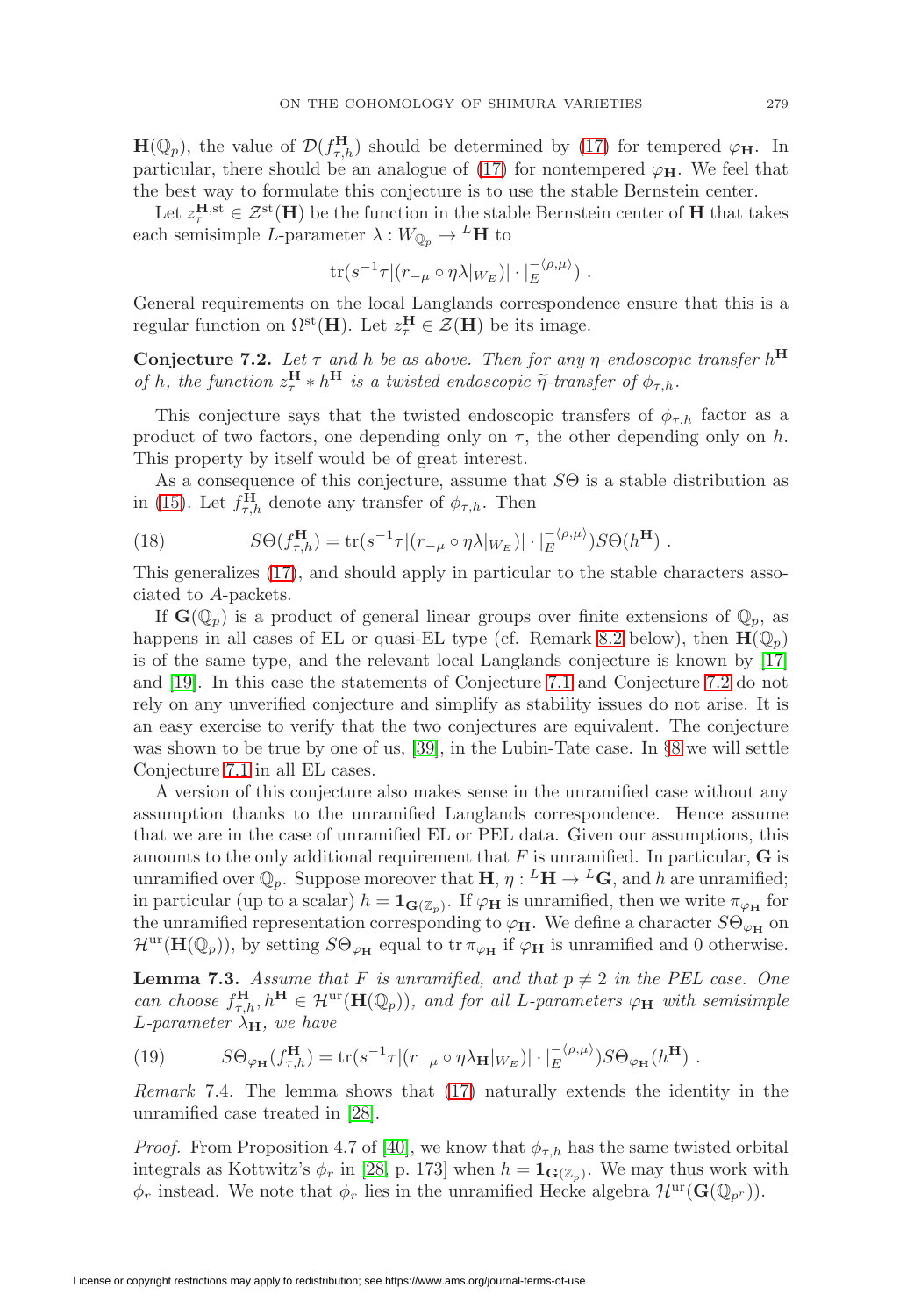The L-morphism [\(6\)](#page-8-4) gives rise to the transfer  $\widetilde{\eta}^* : \mathcal{H}^{\text{ur}}(\mathbf{G}(\mathbb{Q}_{p^r})) \to \mathcal{H}^{\text{ur}}(\mathbf{H}(\mathbb{Q}_p))$ such that  $\phi \mapsto \tilde{\eta}^*(\phi)$  is an  $\tilde{\eta}$ -transfer with respect to the canonical transfer factor of §[3.2](#page-8-3) (cf. [\[35,](#page-32-0) A.1.5]).

In particular, we can choose  $f_{\tau,h}^{\mathbf{H}}, h^{\mathbf{H}} \in \mathcal{H}^{\text{ur}}(\mathbf{H}(\mathbb{Q}_p))$ , as desired. Moreover, both sides of [\(19\)](#page-18-2) vanish unless  $\varphi_H$  is unramified.

Now assume that  $\varphi_H$  is unramified. Then the argument for (9.7) of [\[28\]](#page-32-1), which is based on the Satake transform (thus unconditional), shows that

$$
S\Theta_{\varphi_{\mathbf{H}}}(f_{\tau,h}^{\mathbf{H}})=p^{r\langle\rho,\mu\rangle}\operatorname{tr}(s^{-1}\tau|(r_{-\mu}\circ\eta\lambda_{\mathbf{H}}|_{W_E})),
$$

which is equivalent to [\(19\)](#page-18-2). Note that  $\Delta_p(\psi_H, \pi_{\eta \varphi_H}) = 1$  in (9.7) of [\[28\]](#page-32-1) since the above transfer factor is compatible with the algebra map of unramified Hecke algebras.  $\Box$  $\Box$ 

As the final topic of this section, and as further supporting evidence for the conjecture, we verify that it leads to the expected description of the cohomology. We switch back to global notation and assume that  $\bf{G}$  is anisotropic over  $\mathbb Q$  modulo its center so that our Shimura varieties are compact.<sup>[11](#page-19-0)</sup>

The following are accepted on faith:

(1) the A-packet classification for discrete automorphic representations of **G** and its elliptic endoscopic groups over Q, encompassing the multiplicity formula [\[28,](#page-32-1) (8.2)] and a product formula for spectral transfer factors [\[28,](#page-32-1)  $(9.6)$ ],  $12$ 

(2) 
$$
ST_{\text{ell}}^{\mathbf{H}}(f^{\mathbf{H}}) = ST_{\text{disc}}^{\mathbf{H}}(f^{\mathbf{H}})
$$
 for all  $(\mathbf{H}, s, \eta) \in \mathcal{E}_{\text{ell}}(\mathbf{G})$  (cf. [28, (10.1)]).

Our argument copies the one in [\[28,](#page-32-1)  $\S$ §9-10] with changes occurring only at p. Therefore we will only indicate the changes without repeating the details. All references are made to Kottwitz's article.

- Use  $f^{\mathbf{H},p}$ ,  $f_{\tau,h}^{\mathbf{H}}$  and  $f_{\xi}^{\mathbf{H}}$  in place of  $h^p$ ,  $h_p$  and  $h_{\infty}$ .
- Drop the assumption that  $\psi_p$  is unramified. Now (9.3) is equal to (9.7) if the latter is replaced by

$$
\sum_{\pi_p \in \Pi(\eta \psi_{\mathbf{H},p})} \Delta_p(\psi_{\mathbf{H}}, \pi_p) \operatorname{tr}(s^{-1} \tau | (r_{-\mu} \circ \eta \varphi_{\mathbf{H}} |_{W_{E_{\mathfrak{p}}}}) | \cdot |_{{\mathfrak{p}}}^{-\dim \operatorname{Sh}/2}) \operatorname{tr} \pi_p(h).
$$

This key equality is justified by Conjecture [7.1,](#page-17-1) or more precisely its version for A-parameters.

- On page 198, drop conditions (a) and (c).
- (9.9) is valid if  $\operatorname{tr} \pi_f(f)$  is changed to  $\operatorname{tr} \pi_f^p(f^p)$  and the line below reads

$$
A(x,\pi_p) = (-1)^{q(\mathbf{G})} \operatorname{tr}(s^{-1}\tau | (r_{-\mu} \circ \varphi_{\pi_p} |_{W_{E_{\mathfrak{p}}}}) | \cdot |_{\mathfrak{p}}^{-\dim \operatorname{Sh}/2}) \operatorname{tr} \pi_p(h).
$$

• (10.4) holds if  $\operatorname{tr} \pi_f(f)$  is replaced with  $\operatorname{tr} \pi_f^p(f^p)$  and we set in the line below

$$
A(\pi_p, \nu) = (-1)^{q(\mathbf{G})} \nu(s_{\psi}) \operatorname{tr}(\tau |V_{\nu}| \cdot |_{\mathfrak{p}}^{-\dim \operatorname{Sh}/2}) \operatorname{tr} \pi_p(h).
$$

 $11$ We also assume that the flat closure of the generic fibre in the integral models defined in [\[40\]](#page-33-1) is proper.

<span id="page-19-1"></span><span id="page-19-0"></span> $12\bar{1}$ n particular, we assume that there is the global Langlands group. This should be avoidable in all PEL cases by using alternative global parameters as in [\[2\]](#page-31-7).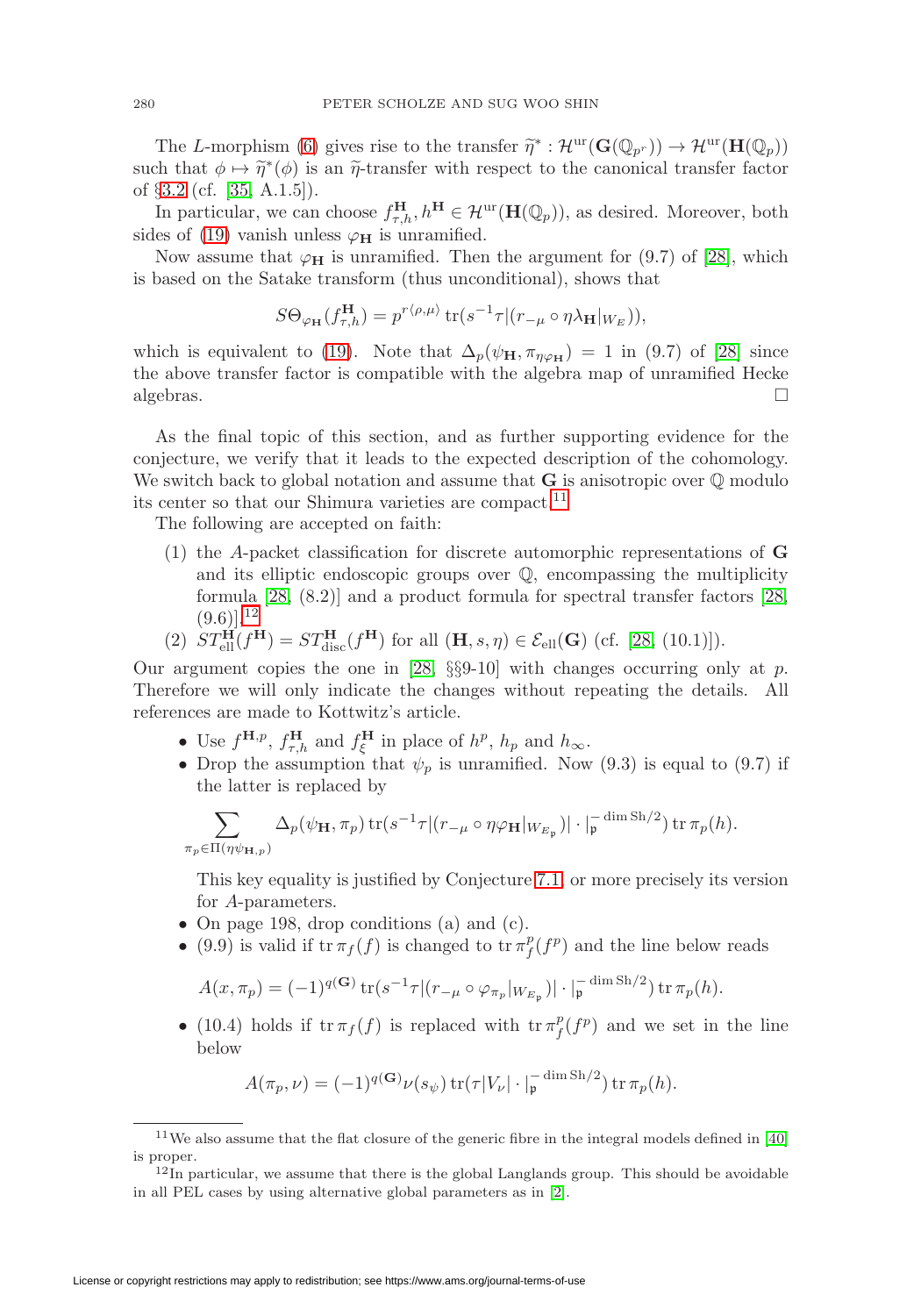• From (10.4) we obtain (cf. (10.5)) that  $\text{tr}(\tau \times h f^p | H^*_{\xi})$  equals

$$
\sum_{[\psi]} \sum_{\pi_f} \text{tr}\,\pi_f(h f^p) \sum_{\nu} (-1)^{q(\mathbf{G})} m(\pi_f, \nu) \nu(s_{\psi}) \,\text{tr}(\tau | V(\psi, \nu)).
$$

• The above equality establishes that

$$
H_{\xi}^* = \sum_{[\psi]} \sum_{\pi_f} \sum_{\nu} (-1)^{q(\mathbf{G})} m(\pi_f, \nu) \nu(s_{\psi})(\pi_f \otimes V(\psi_p, \nu))
$$

as virtual  $\mathbf{G}(\mathbb{A}_f^p) \times \mathbf{G}(\mathbb{Z}_p) \times W_{E_{\mathfrak{p}}}$ -representations, as desired.

Of course, one would expect that this identity stays true as  $\mathbf{G}(\mathbb{A}_f) \times W_{E_n}$ . representations. If  $\mathbf{G}_{\mathbb{Q}_p}$  is a product of Weil restrictions of general linear groups, then  $\pi_p$  should be determined by  $\pi_f^p$ , which easily implies that this identity extends to  $\mathbf{G}(\mathbb{A}_f) \times W_{E_{\mathfrak{p}}}$ . In the general case, the first obstruction is that if  $\pi_f$  and  $\pi'_f$ are two representations appearing in  $H_{\xi}^*$  such that  $\pi_f^p \cong \pi_f'^p$ , then it is not clear that  $\pi_p$  and  $\pi'_p$  belong to the same A-packet. Ignoring this obstacle, the question of whether one can isolate representations within a local A-packet by Hecke operators in  $\mathbf{G}(\mathbb{Z}_n)$  appears:

**Question 7.5.** Let G be a connected reductive group over a p-adic field  $F$ , and let  $K \subset G(F)$  be a special maximal compact subgroup. Let  $\psi$  be an A-parameter for G, with associated A-packet  $\Pi(\psi) = {\pi_1, \ldots, \pi_k}$ . Are  $\pi_1|_K, \ldots, \pi_k|_K$  linearly independent in the Grothendieck group of admissible representations of K?

# 8. CHARACTER IDENTITIES SATISFIED BY  $f_{\tau,h}^{\text{H}}$ : Proofs

<span id="page-20-0"></span>Let us keep the local notation of the last section (except that global notation will appear in the proof of Theorem [8.1\)](#page-20-2). Recall that the local Langlands correspondence for (a product of) general linear groups over a p-adic field is known thanks to Harris-Taylor and Henniart ([\[17\]](#page-32-3), [\[19\]](#page-32-4)). In what follows  $\varphi_{\pi}$  denotes the L-parameter attached to an irreducible representation  $\pi$  on such a group.

<span id="page-20-2"></span>**Theorem 8.1.** Conjecture [7.1](#page-17-1) is true in all EL and quasi-EL cases for the trivial endoscopic triple  $(\mathbf{H}, s, \eta) = (\mathbf{G}, 1, \text{id})$ . In fact, for every irreducible representation  $\pi$  of  $\mathbf{G}(\mathbb{Q}_p)$  with semisimple L-parameter  $\lambda_{\pi}$ ,

<span id="page-20-3"></span>(20) 
$$
\operatorname{tr}(f_{\tau,h}^{\mathbf{G}}|\pi) = \operatorname{tr}(\tau|(r_{-\mu} \circ \lambda_{\pi}|_{W_E})| \cdot |\overline{E}^{\langle \rho,\mu \rangle}) \operatorname{tr}(h|\pi).
$$

<span id="page-20-1"></span>*Remark* 8.2. We recall that in [\[40\]](#page-33-1), quasi-EL data were defined as those PEL data where the field F decomposes as  $F_0 \times F_0$  with the involution  $*$  acting by  $(x, y)^* = (y, x)$ . We note that there is a bijection between EL data and quasi-EL data, and that quasi-EL data come about by localization of global PEL data of type A at a split place.

Proof. The conjectures in an EL case and the corresponding quasi-EL case are equivalent by Proposition 4.10 of [\[40\]](#page-33-1). Moreover, the conjecture in the EL case reduces to the simple EL case by Proposition 4.9 of [\[40\]](#page-33-1). By Morita equivalence, we may moreover assume that  $V = B$  as left B-module, where B is a matrix algebra over  $F$ .

Summarizing, we may assume that we are in the quasi-EL case corresponding to a simple EL case, where  $B = B_0 \times B_0$  is a matrix algebra over  $F = F_0 \times F_0$ , following the notation for the quasi-EL case in [\[40\]](#page-33-1). The involution on  $B$  is given by  $(x, y)^* = (y, x)$ , and  $V = B$  as left B-module.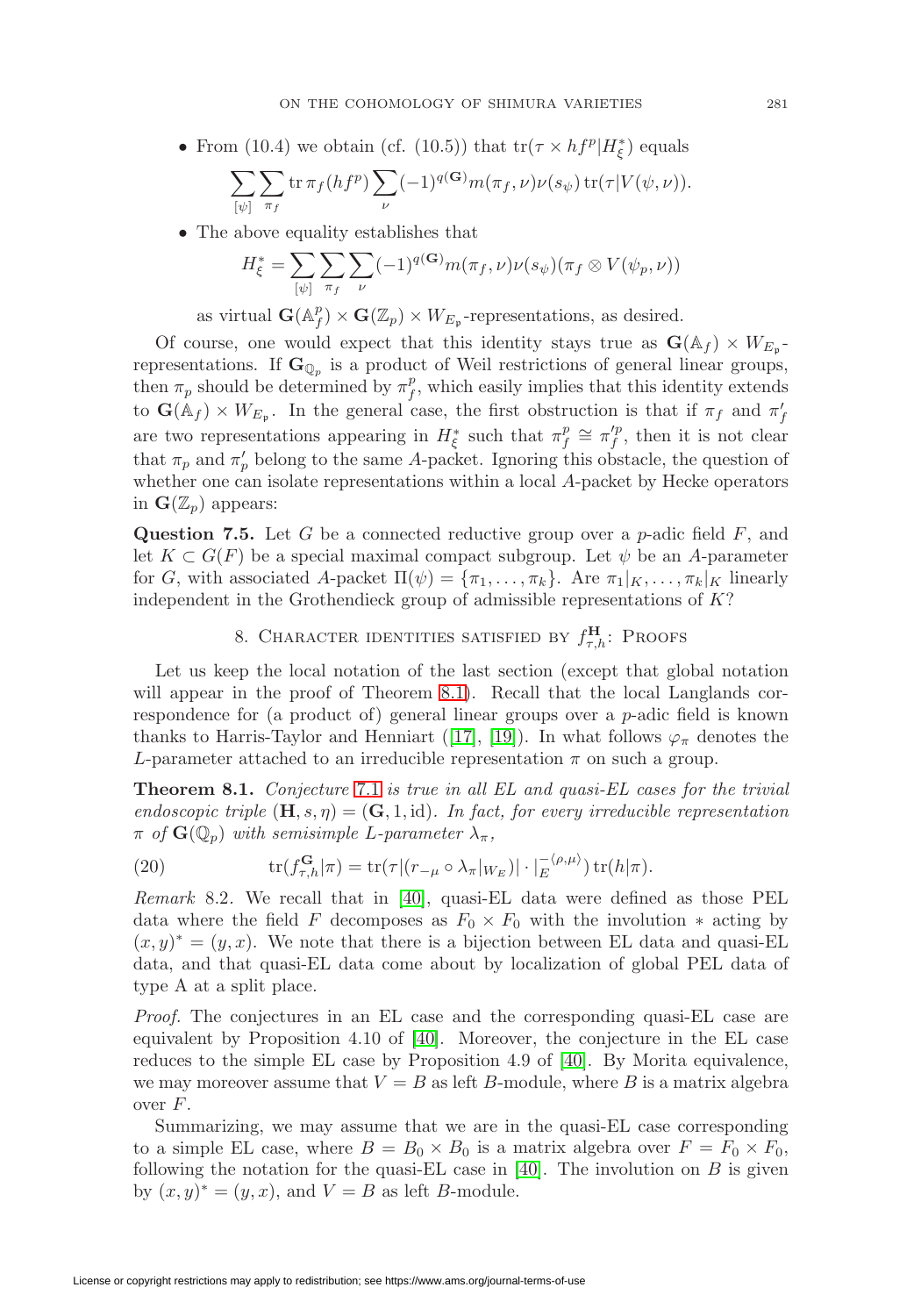For the proof we may fix  $\tau$  and h. Also fix an algebraic representation  $\xi$  of **G** of regular highest weight. As our proof will be global in nature, we will adopt global notation as needed. Let us globalize the local datum over  $\mathbb{Q}_p$  to a global datum  $(B, \mathcal{O}_B, F, V, \Lambda, C, \mathcal{O}_C, \mathbf{h})$  and a  $*$ -Hermitian form on V for a compact unitary Shimura variety with trivial endoscopy as in Section [5,](#page-12-0) satisfying the assumptions of Theorem [5.2](#page-14-0) as done in [\[15,](#page-32-15) Prop. 8.1.3]. In particular  $F$  is a CM field containing an imaginary quadratic field  $K$ , p splits in  $K$ , F decomposes as the product of its totally real subfield  $F_0$  and  $K$ , and p is inert in  $F_0$ , with its local field  $F_{0,p}$  being isomorphic to what was previously called  $F_0$ . After base-change from  $\mathbb Q$  to  $\mathbb Q_p$ , we get the previous local PEL data and there exists a prime  $\mathfrak p$  of the reflex field E of the datum such that the completion  $E_{\mathfrak{p}}$  is isomorphic to the local reflex field  $E$ occurring in [\(20\)](#page-20-3), compatible with the cocharacter  $\mu$ . Let **G** denote the reductive group over  $\mathbb{Z}_{(p)}$  for the global datum, and  $\pi_p$  denote  $\pi$  of [\(20\)](#page-20-3).

The first step is to verify [\(20\)](#page-20-3) assuming

•  $\pi_p$  appears as the *p*-component of an irreducible automorphic representation  $\pi$  of **G**( $\mathbb{A}$ ) such that  $\pi_{\infty} \in \Pi^2(\varphi_{\xi})$  and  $\pi_v$  is supercuspidal for some prime  $q \neq p$  split in K and some place  $v|q$  of F.

Let

$$
H_{\xi}^*(\pi_f) = \text{Hom}_{\mathbf{G}(\mathbb{A}_f)}(\pi_f, H_{\xi}^*).
$$

Using Corollary [5.3,](#page-14-1) it follows from Theorem [5.1](#page-13-0) that

<span id="page-21-1"></span>(21) 
$$
N \operatorname{tr}(\tau | H_{\xi}^*(\pi_f)) \operatorname{tr}(h|\pi_p) = \dim H_{\xi}^*(\pi_f) \operatorname{tr}(f_{\tau,h}^{\mathbf{G}}|\pi_p).
$$

If  $\pi_p$  is unramified, one may take  $h = \mathbf{1}_{\mathbf{G}(\mathbb{Z}_p)}$  and use Lemma [7.3](#page-18-1) to determine the restriction  $H_{\xi}^{*}(\pi_{f})|_{W_{E_{\mathfrak{p}}}}$ ; cf. Theorem 1 in [\[29\]](#page-32-5). This gives

<span id="page-21-0"></span>(22) 
$$
H_{\xi}^{*}(\pi_{f})|_{W_{E_{\mathfrak{p}}}} = a(\pi_{f})(r_{-\mu} \circ \lambda_{\pi_{p}}|_{W_{E_{\mathfrak{p}}}})| \cdot |_{\mathfrak{p}}^{-\dim \mathrm{Sh}/2}
$$

for some integer  $a(\pi_f) \in \mathbb{Z}$ . This equation implies in particular that  $N = \dim r_{-\mu}$ and dim  $H_{\xi}^*(\pi_f) = a(\pi_f)N$ . We also recall that dim Sh =  $\langle 2\rho, \mu \rangle$ . This argument works for any unramified split place  $p$  (not only the one fixed in advance). Us-ing Corollary [5.4,](#page-15-2) one can build a representation of  $Gal(\mathbb{Q}/E\mathcal{K})$  that agrees with  $H_{\xi}^{*}(\pi_{f})|_{Gal(\bar{\mathbb{Q}}/E\mathcal{K})}$  at all unramified split places; we refer to the proof of [\[15,](#page-32-15) Thm. A.7.2] for the precise construction. From the Chebotarev density theorem, it follows that they agree everywhere, which shows that [\(22\)](#page-21-0) continues to hold at ramified split places, in particular at our given p.

Now one may combine [\(21\)](#page-21-1) with [\(22\)](#page-21-0) to deduce [\(20\)](#page-20-3).

It remains to get rid of the hypothesis on  $\pi_p$ . Consider the two linear forms  $\mathcal{F}_1$  (resp.  $\mathcal{F}_2$ ) on the Grothendieck group of admissible representations of  $\mathbf{G}(\mathbb{Q}_p)$ mapping each irreducible  $\pi_p$  to the value of the left-hand (resp. right-hand) side of [\(20\)](#page-20-3). It is easy to see that both  $\mathcal{F}_1$  and  $\mathcal{F}_2$  are trace functions in the context of the trace Paley-Wiener theorem of [\[6\]](#page-31-8). (This is a tautology for  $\mathcal{F}_1$ .) Since [\[43,](#page-33-9) Thm. 4.4] shows that a dense subset of the unitary dual of  $\mathbf{G}(\mathbb{Q}_p)$  satisfies the above hypothesis, we know that  $\mathcal{F}_1 = \mathcal{F}_2$  on that dense subset. Since  $\mathcal{F}_1$  and  $\mathcal{F}_2$ are regular functions on (an infinite disjoint union of) algebraic varieties, we deduce that  $\mathcal{F}_1(\pi_p) = \mathcal{F}_2(\pi_p)$  for all  $\pi_p$ .

At this point, let us give a corollary of the proof. We note that the identities of Conjecture [7.1](#page-17-1) determine the orbital integrals of  $f_{\tau,h}^{\mathbf{G}}$  uniquely. On the other hand, the orbital integrals of  $f_{\tau,h}^{\mathbf{G}}$  determine the twisted orbital integrals of  $\phi_{\tau,h}$  uniquely.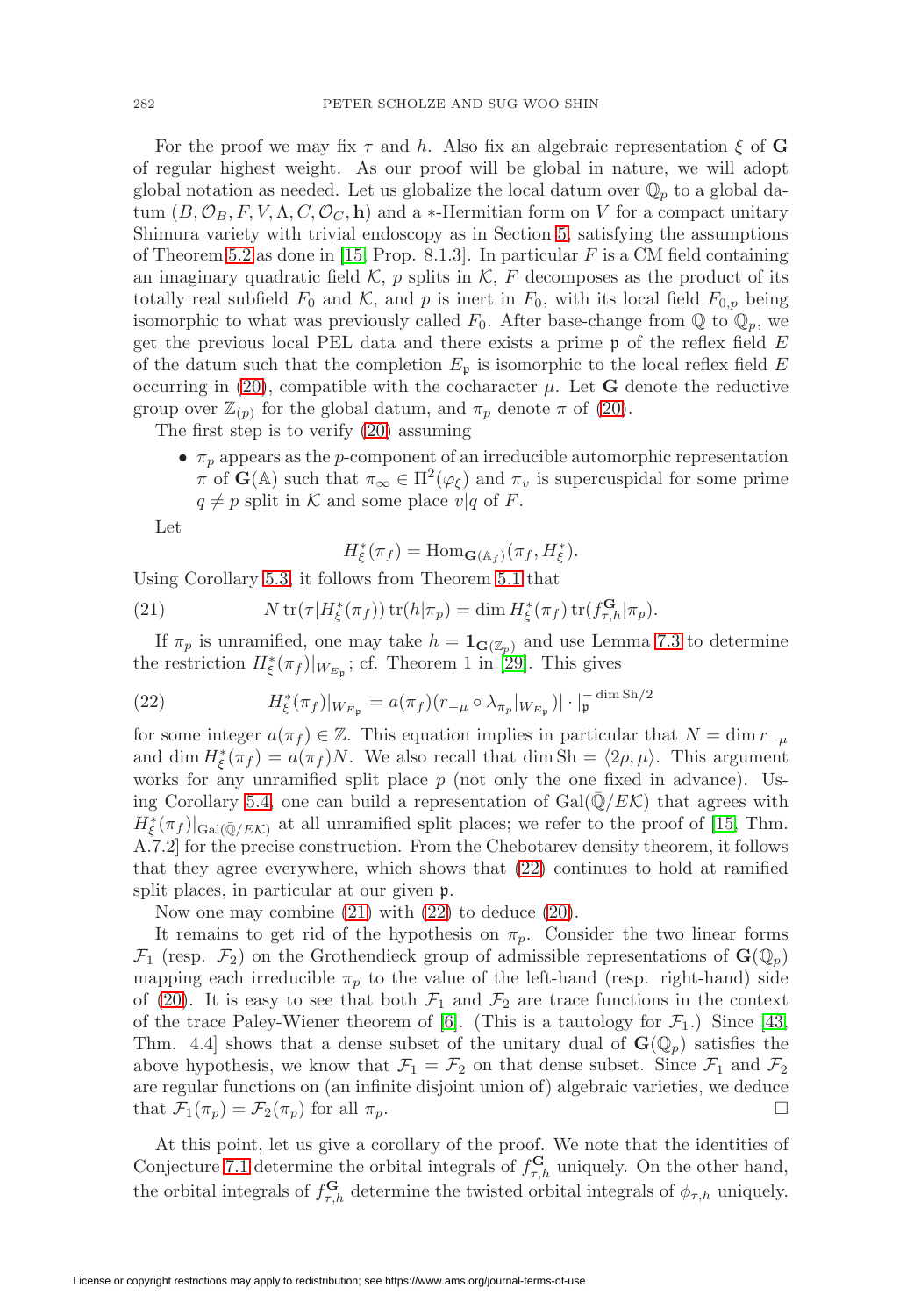But (cf. the remarks after Theorem 5.7 of [\[40\]](#page-33-1)), there was some freedom in the choice of  $\phi_{\tau,h}$ . This gives the following corollary.

<span id="page-22-0"></span>**Corollary 8.3.** Let Sh be a compact unitary group Shimura variety without en-doscopy as in Section [5](#page-12-0), satisfying the hypothesis of Theorem [5.2](#page-14-0). Let p be a place split in K, let  $\mathfrak{p}|p$  be a place of E and let  $\mathcal{M}_{K^p}/\mathcal{O}_{E_p}$  be the integral model of (a finite disjoint union of copies of)  $\text{Sh}_{\mathbf{G}(\mathbb{Z}_p)K^p}$  over  $\mathcal{O}_{E_p}$  defined in [\[40\]](#page-33-1).

Let  $\mathcal D$  be the corresponding local data of quasi-EL type, associated to data  $\mathcal D_0$ of EL type. Then any p-divisible group  $\overline{H}$  with D-structure over  $\overline{\mathbb{F}}_p$  which admits a deformation to characteristic  $0$  occurs as the p-divisible group with  $\mathcal{D}$ -structure associated to some point over  $\overline{\mathbb{F}}_p$  on  $\mathcal{M}_{K^p}$ , for some  $K^p$ .

*Proof.* Note that a *p*-divisible group  $\overline{H}$  with *D*-structure which admits a deformation to characteristic 0, i.e. such that  $X_{\overline{H}} \neq \emptyset$ , is parametrized by some  $\delta \in \mathbf{G}(W(\overline{\mathbb{F}}_p)[\frac{1}{p}])$ ; cf. Proposition 3.10 of [\[40\]](#page-33-1).

We can define two functions  $\phi_{\tau,h}^{(0)}$  and  $\phi_{\tau,h}^{(1)}$ , both satisfying the conditions after Theorem 5.7 of [\[40\]](#page-33-1), but such that  $\phi_{\tau,h}^{(0)}$ , resp.  $\phi_{\tau,h}^{(1)}$ , is 0, resp. 1, on all  $\delta$  for which nothing is imposed by these conditions. We want to prove that  $\phi_{\tau,h}^{(0)} = \phi_{\tau,h}^{(1)}$ .

Now by what we have shown, necessarily all twisted orbital integrals of  $\phi_{\tau,h}^{(1)} - \phi_{\tau,h}^{(0)}$ vanish. But this is the characteristic function of some open bounded subset, and it follows that this subset has to be trivial.  $\Box$ 

In the case that the local PEL data are unramified, this implies nonemptiness of Newton strata. Recall that the Newton stratification is a stratification of  $\mathcal{M}_{K^p} \otimes \mathbb{F}_p$ into locally closed subvarieties  $\mathcal{M}_{K^p,b}$ ,  $b \in B(\mathbf{G}_{\mathbb{Q}_p},\mu)$ , parametrized by a certain subset of  $\sigma$ -conjugacy classes  $B(\mathbf{G}_{\mathbb{Q}_p}, \mu) \subset B(\mathbf{G}_{\mathbb{Q}_p})$ ; cf. the work of Rapoport and Richartz, [\[38\]](#page-33-10). The question of nonemptiness of Newton strata is a deep question in the theory of the reduction of Shimura varieties. We refer to the survey article of Rapoport, [\[37\]](#page-33-11), for an extensive discussion of related work. Recently, Viehmann and Wedhorn, [\[46\]](#page-33-12), have used local geometric methods to prove nonemptiness of Newton strata in many cases, including those that we handle here. Our method is entirely different, in that it uses global and automorphic arguments, similar to earlier work of Fargues, [\[15\]](#page-32-15), showing that the basic locus is nonempty.

<span id="page-22-1"></span>**Corollary 8.4.** Assume that in the situation of Corollary [8.3](#page-22-0), the field F is unramified at p, so that **G** is unramified at p and  $\mathbf{G}(\mathbb{Z}_p)$  is a hyperspecial maximal compact subgroup. Then for all  $b \in B(\mathbf{G}_{\mathbb{Q}_p}, \mu)$ , the Newton stratum  $\mathcal{M}_{K^p,b}$  is nonempty.

*Proof.* We only have to show that there is some *p*-divisible group with  $D$ -structure that has the correct Newton polygon. In the notation of [\[37\]](#page-33-11), this question is equivalent to the question  $X(b, \mu)_K \neq \emptyset$  by Corollary 3.12 of [\[37\]](#page-33-11). This is resolved by a theorem of Kottwitz and Rapoport in the case considered here, [\[25\]](#page-32-20); cf. Theorem  $5.5 \text{ in } [37]$  $5.5 \text{ in } [37]$ .

Another interesting application of Corollary [8.3](#page-22-0) is the following algebraization result that works in the ramified case and seems to be hard to prove by other methods.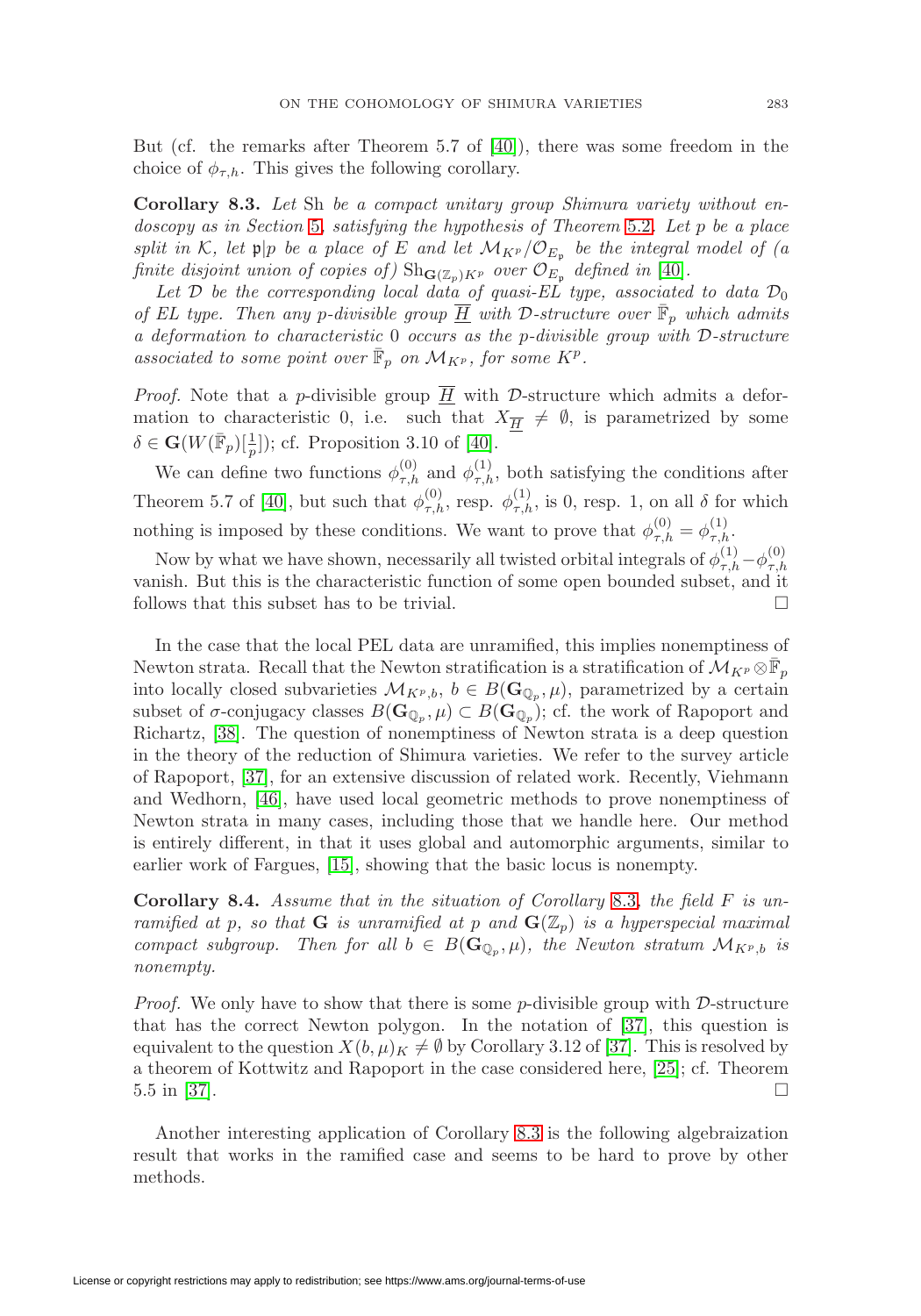<span id="page-23-1"></span>**Corollary 8.5.** Let  $D$  be data of EL type, and let  $\overline{H}$  be any p-divisible group with D-structure over  $\bar{\mathbb{F}}_p$ . Then the deformation spaces  $X_{\overline{H},K}/X_{\overline{H}}$  defined in [\[40\]](#page-33-1) are algebraizable as in Theorem 2.9 of [\[40\]](#page-33-1).

Proof. It suffices to consider the case of simple EL data; as in the general case, everything decomposes into a product. By Morita equivalence, we can assume that  $V = B$  again. Changing to quasi-EL data, we may use Corollary [8.3](#page-22-0) to embed the situation into a Shimura variety, which provides the desired algebraization. - $\Box$ 

Now we continue with the proof of Conjecture [7.1](#page-17-1) in EL cases.

<span id="page-23-0"></span>**Corollary 8.6.** Conjecture [7.1](#page-17-1) is true in all EL and quasi-EL cases for general endoscopic triples  $(\mathbf{H}, s, \eta)$  of  $\mathbf{G}$ ; i.e., for all irreducible representations  $\pi_{\mathbf{H}}$  of  $\mathbf{H}(\mathbb{Q}_p)$ with semisimple L-parameter  $\lambda_{\pi_{\mathbf{H}}}$ , we have

$$
\text{tr}(f_{\tau,h}^{\mathbf{H}}|\pi_{\mathbf{H}}) = \text{tr}(s^{-1}\tau|(r_{-\mu} \circ \eta \lambda_{\pi_{\mathbf{H}}}|_{W_E})| \cdot |_{E}^{-\langle \rho,\mu \rangle}) \text{tr}(h^{\mathbf{H}}|\pi_{\mathbf{H}}) .
$$

*Proof.* Let K be a finite extension of  $\mathbb{Q}_p$ . It suffices to consider the case of simple EL data with  $B = K$ ,  $V = K<sup>n</sup>$ , where  $\mathbf{G} \simeq \text{Res}_{K/\mathbb{Q}_n} \text{GL}_n$ . In this case, any endoscopic triple  $(\mathbf{H}, s, \eta)$  of **G** is of the form  $\mathbf{H} \simeq \text{Res}_{K/\mathbb{Q}_p}(\prod_i \text{GL}_{n_i})$  for some  $n_i \geq 1$  such that  $\sum_i n_i = n$  and

$$
\eta: (\prod_i \mathrm{GL}_{n_i}(\mathbb{C}))^{\mathrm{Hom}(K,\overline{\mathbb{Q}}_p)} \rtimes W_{\mathbb{Q}_p} \to \mathrm{GL}_n(\mathbb{C})^{\mathrm{Hom}(K,\overline{\mathbb{Q}}_p)} \rtimes W_{\mathbb{Q}_p}
$$

is the canonical Levi embedding; i.e., we identify **H** and  $\widehat{H}$  with Levi subgroups of **G** and **G** via block diagonal embeddings. Moreover we may assume that  $s \in Z(\mathbf{H})^{\Gamma(p)}$ as the general case is reduced to this case (cf. the last paragraph of  $\S 3.2$ ). Write  $s =$  $(s_i)_i \in Z(\widehat{\mathbf{H}})^{\Gamma(p)} = \prod_i \mathbb{C}^\times$  (which embeds in the center of  $(\prod_i \mathrm{GL}_{n_i}(\mathbb{C}))^{\text{Hom}(K,\mathbb{Q}_p)}$ diagonally). Choose  $t_0 = (t_{0,i})_i \in Z(\widehat{H})^{\Gamma(p)}$  such that  $t_0^r = s$ . Let  $c: W_{\mathbb{Q}_p} \to$  $Z(\widehat{\mathbf{H}})^{\Gamma(p)}$  be the cocycle  $w \mapsto t_0^{\operatorname{ord}(w)}$ , where we normalize ord :  $W_E \to \mathbb{Z}$  by requiring that it sends a geometric Frobenius element to 1. Define  $\eta' : L^L \mathbf{H} \to L^L \mathbf{G}$ by  $\eta'(g \times w) = c(w)\eta(g \times w)$ . Recall that  $R_r$  and  $\tilde{\eta}$  were defined in §[3.2.](#page-8-3) Write  $\xi: {}^L G \to {}^L R_r$  for the base-change L-morphism sending  $g \rtimes w$  to  $(g, g, ..., g) \rtimes w$ . Then it is straightforward to verify that

(23) 
$$
\widetilde{\eta} = \xi \circ \eta'.
$$

The function  $f_{\tau,h}^{\mathbf{H}}$  is a twisted transfer of  $\phi_{\tau,h}$  relative to  $\tilde{\eta}$ . We claim that it is also an  $\eta'$ -transfer of  $f_{\tau,h}^{\mathbf{G}}$  (denoted  $(\eta')^*(f_{\tau,h}^{\mathbf{G}})$  below).

Let us accept the claim for now and finish the proof. Note that an  $\eta$ -transfer of  $f_{\tau,h}^{\mathbf{G}}$ , denoted  $\eta^*(f_{\tau,h}^{\mathbf{G}})$ , is given by the constant term along a parabolic subgroup with **H** as a Levi component. It satisfies a character identity

$$
\operatorname{tr}(\eta^*(f_{\tau,h}^{\mathbf{G}})|\pi_{\mathbf{H}}) = \operatorname{tr}\left(f_{\tau,h}^{\mathbf{G}}\left|n\text{-}\mathrm{ind}_{\mathbf{H}(\mathbb{Q}_p)}^{\mathbf{G}(\mathbb{Q}_p)}(\pi_{\mathbf{H}})\right.\right)
$$

for every irreducible admissible representation  $\pi_{\mathbf{H}}$  of  $\mathbf{H}(\mathbb{Q}_p)$ , where n-ind denotes the normalized parabolic induction (independent of the choice of the parabolic). Let  $\chi_c: H(\mathbb{Q}_p) \to \mathbb{C}^\times$  be the character corresponding to  $c \in H^1(W_{\mathbb{Q}_p}, Z(\widehat{\mathbf{H}})^{\Gamma(p)})$ .

Since  $\eta' = \eta \cdot c$ , one can show that  $(\eta')^* f_{\tau,h}^{\mathbf{G}}$  may be given as  $\chi_c^{-1} \cdot \eta^* (f_{\tau,h}^{\mathbf{G}})$ . (The reason is that the Langlands-Shelstad transfer factor gets multiplied by  $\chi_c^{-1}$  when  $\eta$  is multiplied by c.) As we can take  $f_{\tau,h}^{\mathbf{H}} = (\eta')^* f_{\tau,h}^{\mathbf{G}}$  by the claim above,

$$
f_{\tau,h}^{\mathbf{H}}(\gamma) = \eta^*(f_{\tau,h}^{\mathbf{G}})(\gamma) \chi_c^{-1}(\gamma), \quad \forall \gamma \in \mathbf{H}(\mathbb{Q}_p).
$$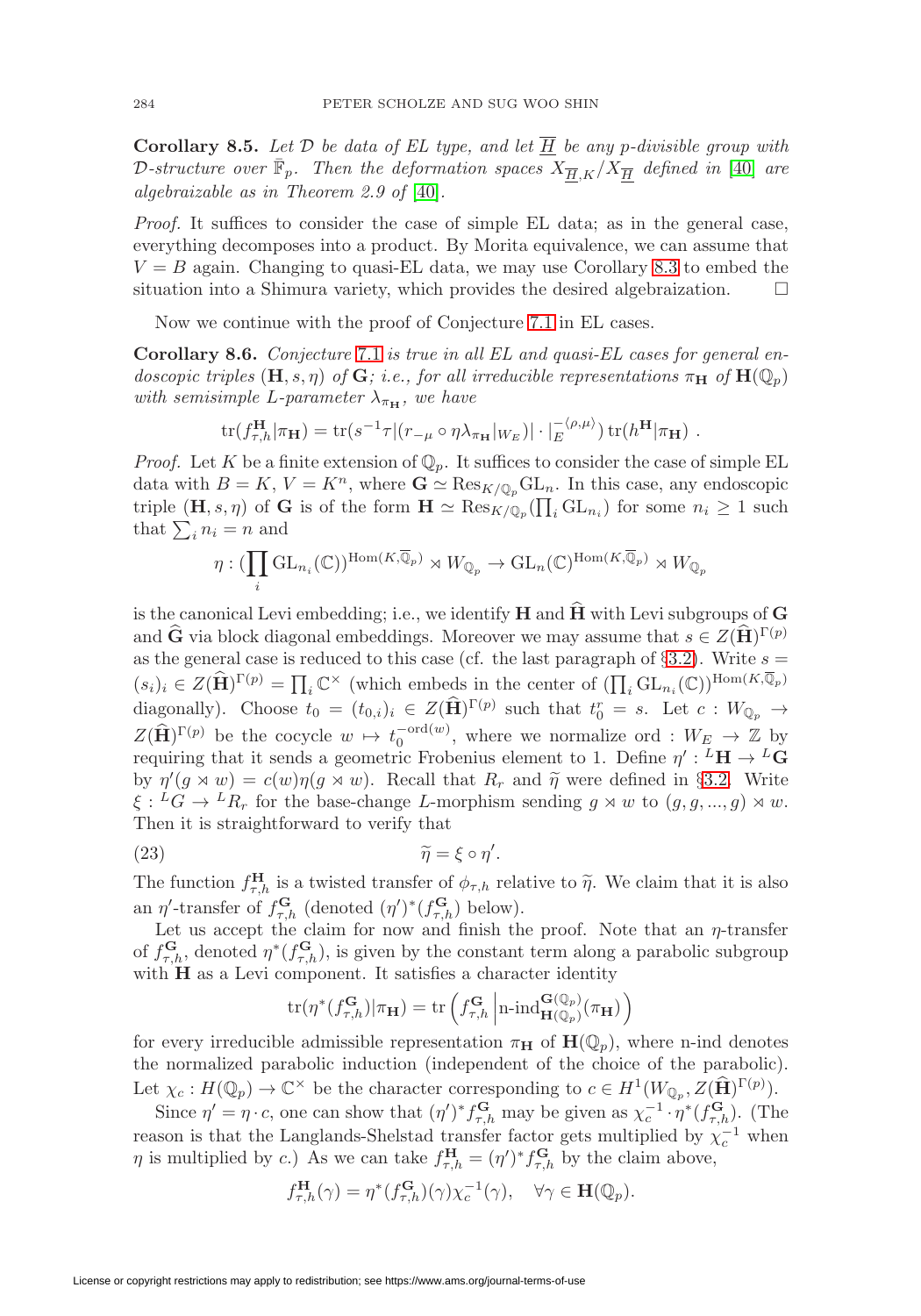To put it in an invariant way,

$$
\mathrm{tr}(f_{\tau,h}^{\mathbf{H}}|\pi_{\mathbf{H}})=\mathrm{tr}(\eta^*(f_{\tau,h}^{\mathbf{G}})|\pi_{\mathbf{H}}\otimes\chi_c)=\mathrm{tr}\left(f_{\tau,h}^{\mathbf{G}}\left|\mathrm{n}\text{-}\mathrm{ind}_{\mathbf{H}(\mathbb{Q}_p)}^{\mathbf{G}(\mathbb{Q}_p)}(\pi_{\mathbf{H}}\otimes\chi_c)\right.\right).
$$

Note that all subquotients  $\pi$  of n-ind $\mathbf{H}(\mathbb{Q}_p)(\pi_\mathbf{H}\otimes\chi_c)$  give rise to the same semisimple L-parameter  $\lambda_{\pi} = \eta \lambda_{\pi_{\mathbf{H}} \otimes \chi_c}$ . Hence, by [\(20\)](#page-20-3) the right-hand side equals

$$
\operatorname{tr}(\tau|(r_{-\mu} \circ \eta \lambda_{\pi_{\mathbf{H}} \otimes \chi_c}|_{W_E})) \operatorname{tr} \left(h \left| \operatorname{n-ind}_{\mathbf{H}(\mathbb{Q}_p)}^{\mathbf{G}(\mathbb{Q}_p)}(\pi_{\mathbf{H}} \otimes \chi_c) \right. \right.\n= \operatorname{tr}(\tau|(r_{-\mu} \circ \eta \lambda_{\pi_{\mathbf{H}} \otimes \chi_c}|_{W_E})) \operatorname{tr}(\eta^*(h)|\pi_{\mathbf{H}} \otimes \chi_c).
$$

We recall that  $c(\tau) = t_0^{-\text{ord}(\tau)} = t_0^{-r} = s^{-1}$ , from which it is not difficult to deduce that the twist by  $\chi_c$  has the same effect as replacing  $\tau$  by  $s^{-1}\tau$ :

$$
\operatorname{tr}(\tau|(r_{-\mu}\circ\eta\lambda_{\pi_{\mathbf{H}}\otimes\chi_c}|_{W_E})) = \operatorname{tr}(s^{-1}\tau|(r_{-\mu}\circ\eta\lambda_{\pi_{\mathbf{H}}}|_{W_E})).
$$

On the other hand, note that

$$
\operatorname{tr}(\eta^*(h)|\pi_{\mathbf{H}}\otimes\chi_c) = \operatorname{tr}(\eta^*(h)|\pi_{\mathbf{H}}).
$$

Indeed, the constant term  $\eta^*(h)$  is supported only on the conjugacy classes of  $\mathbf{H}(\mathbb{Q}_p)$ meeting  $\mathbf{H}(\mathbb{Z}_p)$ , since h is supported on  $\mathbf{G}(\mathbb{Z}_p)$ . Since the character  $\chi_c$  is trivial on such conjugacy classes (because  $c$  is an unramified cocycle), the identity follows.

Putting the above identities together, we conclude that

$$
\text{tr}(f_{\tau,h}^{\mathbf{H}}|\pi_{\mathbf{H}}) = \text{tr}(s^{-1}\tau|(r_{-\mu} \circ \eta \lambda_{\pi_{\mathbf{H}}}|_{W_E})) \text{tr}(\eta^*(h)|\pi_{\mathbf{H}}),
$$

which is the equality [\(17\)](#page-17-4) to be proved.

It remains to justify the unproven claim that  $f_{\tau,h}^{\mathbf{H}}$  is an  $\eta'$ -transfer of  $f_{\tau,h}^{\mathbf{G}}$ . For any  $(G, H)$ -regular semisimple  $\gamma_H \in H(\mathbb{Q}_p)$ , if  $\gamma_H$  is not a transfer of any twisted conjugacy class of  $\delta \in \mathbf{G}(\mathbb{Q}_{p^r})$ , then  $SO_{\gamma_{\mathbf{H}}}(f_{\tau,h}^{\mathbf{H}}) = SO_{\gamma_{\mathbf{H}}}((\eta')^* f_{\tau,h}^{\mathbf{G}}) = 0$ . From now on suppose that  $\gamma_H$  is a transfer of some  $\delta$ . We note that in the cases that occur here, taking a stable (twisted) orbital integral amounts to multiplying the usual (twisted) orbital integral by a sign, given as the Kottwitz sign attached to the (twisted) centralizer of the element considered. By [\(9\)](#page-9-0), [\(8\)](#page-9-1),

$$
SO_{\gamma_{\mathbf{H}}}^{\mathbf{H}(\mathbb{Q}_p)}(f_{\tau,h}^{\mathbf{H}})=\Delta_p^{\eta}(\gamma_{\mathbf{H}},\gamma)\langle\alpha(\gamma;\delta),s\rangle^{-1}STO_{\delta\sigma}(\phi_{\tau,h}).
$$

The superscript  $\eta$  indicates that the transfer factor is relative to  $\eta$ . On the other hand, Theorem [3.1](#page-8-1) and its analogue for the base change relative to  $\xi$  tell us that

$$
SO_{\gamma_{\mathbf{H}}}^{\mathbf{H}(\mathbb{Q}_p)}((\eta')^* f_{\tau,h}^{\mathbf{G}}) = \Delta_p^{\eta'}(\gamma_{\mathbf{H}}, \gamma) SO_{\gamma}^{\mathbf{G}(\mathbb{Q}_p)}(f_{\tau,h}^{\mathbf{G}}) = \Delta_p^{\eta'}(\gamma_{\mathbf{H}}, \gamma) STO_{\delta\sigma}(\phi_{\tau,h}).
$$

As we have noted above,  $\Delta_p^{\eta'}(\gamma_H, \gamma) = \chi_c^{-1}(\gamma_H) \Delta_p^{\eta}(\gamma_H, \gamma)$ . Hence the proof boils down to showing that

<span id="page-24-0"></span>(24) 
$$
\chi_c(\gamma_{\mathbf{H}}) = \langle \alpha(\gamma;\delta),s \rangle.
$$

Define  $R_r^{\mathbf{H}} = \text{Res}_{\mathbb{Q}_{p^r}/\mathbb{Q}_p} \mathbf{H}$ . We can find a  $\delta_{\mathbf{H}} \in R_r^{\mathbf{H}}(\mathbb{Q}_p) = \mathbf{H}(\mathbb{Q}_{p^r})$  which is σ-conjugate to δ and transfers to  $\gamma_H$  via base change for **H**. We write  $\delta_H = (\delta_{H,i})_i$ and  $\gamma_{\mathbf{H}} = (\gamma_{\mathbf{H},i})_i$  with respect to  $\mathbf{H} \simeq \text{Res}_{K/\mathbb{Q}_p}(\prod_i GL_{n_i})$ . As usual  $v_p$  denotes the additive valuation on a p-adic field such that  $v_p(p) = 1$ . It can be seen from the definition of  $\chi_c$  that

$$
\chi_c(\gamma_\mathbf{H}) = \prod_i t_{0,i}^{v_p(N_{K/\mathbb{Q}_p} \det \gamma_{\mathbf{H},i})}.
$$

 $\overline{ }$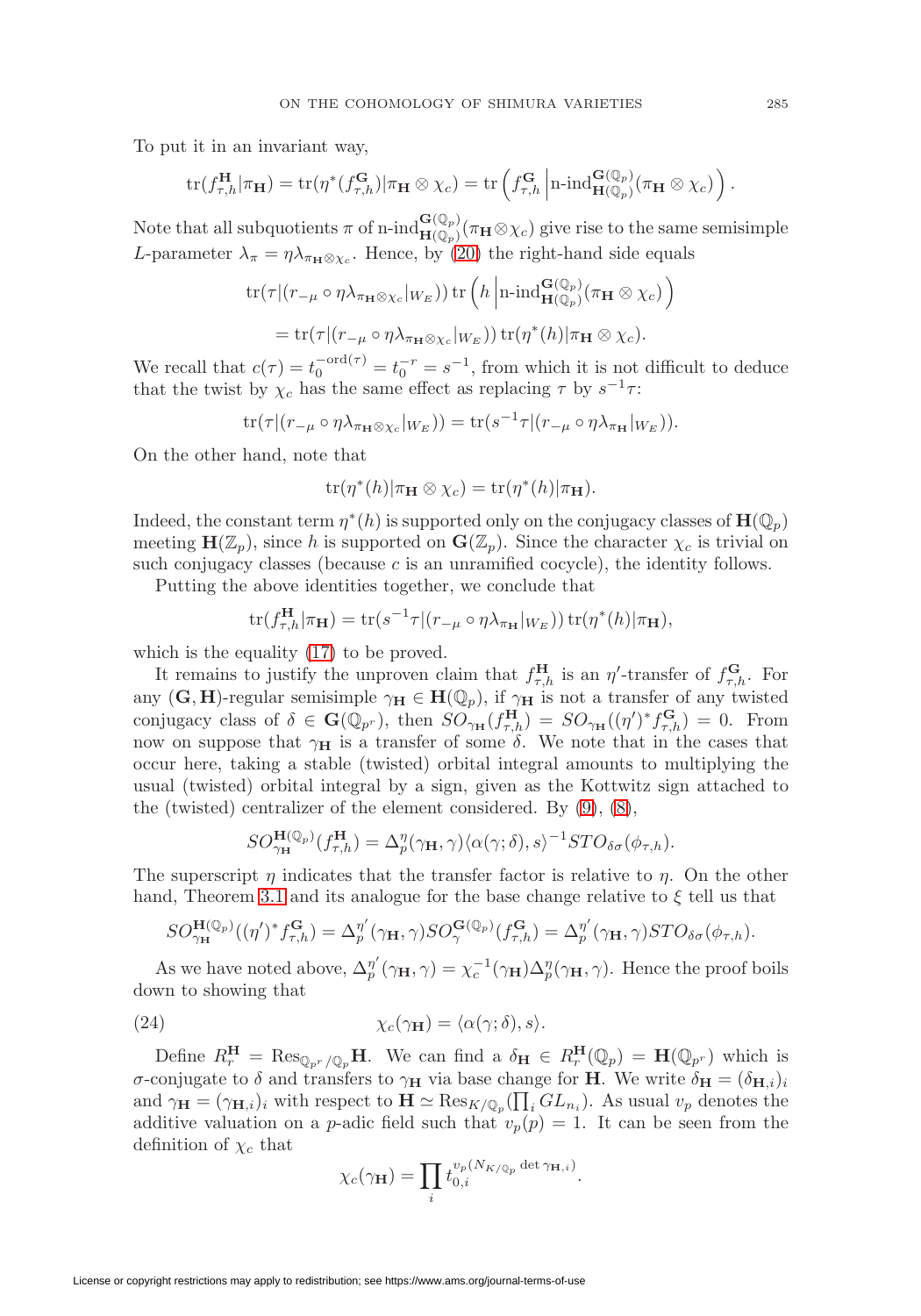As  $\gamma_{\mathbf{H},i}$  is a norm of  $\delta_{\mathbf{H},i}$ , we get

$$
\chi_c(\gamma_\mathbf{H}) = \prod_i s_i^{v_p(N_{K/\mathbb{Q}_p} \det \delta_{\mathbf{H},i})}.
$$

In order to evaluate the right-hand side of [\(24\)](#page-24-0), we begin by recalling the definition of  $\alpha(\gamma;\delta)$ . We are free to replace  $\delta$  by a  $\sigma$ -conjugate, and hence we assume that  $\delta = \delta_H$ . Let L be the fraction field of  $W(\mathbb{F}_p)$ . Using Steinberg's theorem, one finds  $d \in \mathbf{G}(L)$  such that  $N\delta = d\gamma_H d^{-1}$ . In fact, it is possible to take  $d \in \mathbf{H}(L)$ , by choice of  $\delta$ , and as  $\gamma_H$  is a base-change transfer of  $\delta_H$ . In general,  $d^{-1}\delta d^{\sigma} \in I_0(L)$ , where  $I_0$  is the centralizer of  $\gamma$  in **G**, and  $\alpha(\gamma;\delta)$  is defined as the image of  $d^{-1}\delta d^{\sigma}$ under Kottwitz's map  $\kappa_{I_0}: B(I_0) \to X^*(Z(\widehat{I_0})^{\Gamma}).$ 

The Kottwitz maps  $\kappa_{I_0}$  and  $\kappa_H$  fit into a commutative diagram

$$
B(I_0) \longrightarrow B(\mathbf{H}) \longrightarrow \prod_i B(\mathrm{Res}_{K/\mathbb{Q}_p} \mathrm{GL}_{n_i})
$$
  
\n
$$
\begin{array}{c} \kappa_{I_0} \downarrow \qquad \qquad \kappa_{\mathbf{H}} \downarrow \qquad \qquad (\kappa_{\mathrm{Res}_{K/\mathbb{Q}_p} \mathrm{GL}_{n_i})_i} \downarrow \\ X^*(Z(\widehat{I_0})^{\Gamma}) \longrightarrow X^*(Z(\widehat{\mathbf{H}})^{\Gamma}) \longrightarrow \qquad \qquad \prod_i X^*(\mathbb{C}^{\times}). \end{array}
$$

The image of  $\alpha(\gamma;\delta)$  in  $X^*(Z(\widehat{\mathbf{H}})^{\Gamma})$  is the image under  $\kappa_{\mathbf{H}}$  of the  $\sigma$ -conjugacy class of  $d^{-1}\delta_{\mathbf{H}}d^{\sigma}$ , i.e. the  $\sigma$ -conjugacy class of  $\delta_{\mathbf{H}}$ , as  $d \in \mathbf{H}(L)$ . Then

$$
\langle \alpha(\gamma;\delta),s\rangle=\langle \kappa_{\mathbf{H}}(\delta_{\mathbf{H}}),s\rangle=\prod_i\langle \kappa_{\operatorname{Res}_{K/\mathbb{Q}_p}\operatorname{GL}_{n_i}}(\delta_{\mathbf{H},i}),s_i\rangle.
$$

The right-hand side is equal to  $\prod_i s_i^{v_p(N_{K/\mathbb{Q}_p} \det \delta_{\mathbf{H},i})}$  thanks to Lemma [8.7](#page-25-1) below. We have finished the proof of  $(24)$ .

The following well-known fact was used in the proof.

<span id="page-25-1"></span>**Lemma 8.7.** Let  $G = \text{Res}_{K/\mathbb{Q}_p} \text{GL}_n$  for a finite extension K of  $\mathbb{Q}_p$ . Then the Kottwitz map

$$
B(G) \to X^*(Z(\widehat{G})^{\Gamma(p)}) = X^*(\mathbb{C}^\times) \stackrel{\text{canon.}}{\simeq} \mathbb{Z}
$$

is induced by the map  $g \mapsto v_p(N_{K/\mathbb{Q}_p} \det g)$  from  $G(L) = GL_n(K \otimes_{\mathbb{Q}_p} L)$  to  $\mathbb{Z}$ .

Proof. The functoriality of the Kottwitz map ([\[31,](#page-32-21) 4.9]) with respect to

 $\det : \text{Res}_{K/\mathbb{Q}_n} \text{GL}_n \to \text{Res}_{K/\mathbb{Q}_n} \text{GL}_1$ 

<span id="page-25-0"></span>reduces the proof to the case of  $n = 1$ , where the assertion is standard; cf. [\[27,](#page-32-22)  $2.5$ ].

#### 9. Cohomology of Shimura varieties: Nonendoscopic case

Consider a compact unitary group Shimura variety with trivial endoscopy as in Section [5.](#page-12-0)

**Theorem 9.1.** Assume that all places of  $F_0$  above p are split in  $F$ . Then we have an identity

$$
H_{\xi}^* = \sum_{\pi_f} a(\pi_f) \pi_f \otimes (r_{-\mu} \circ \varphi_{\pi_p} |_{W_{E_{\mathfrak{p}}}}) | \cdot |^{-\dim \operatorname{Sh}/2}
$$

as virtual  $\mathbf{G}(\mathbb{A}_f^p) \times \mathbf{G}(\mathbb{Z}_p) \times W_{E_p}$ -representations. Here  $\pi_f$  runs through irreducible admissible representations of  $\mathbf{G}(\mathbb{A}_f)$ , the integer  $a(\pi_f)$  is as in [\[29,](#page-32-5) p. 657], and  $\varphi_{\pi_p}$  is the local Langlands parameter associated to  $\pi_p$ .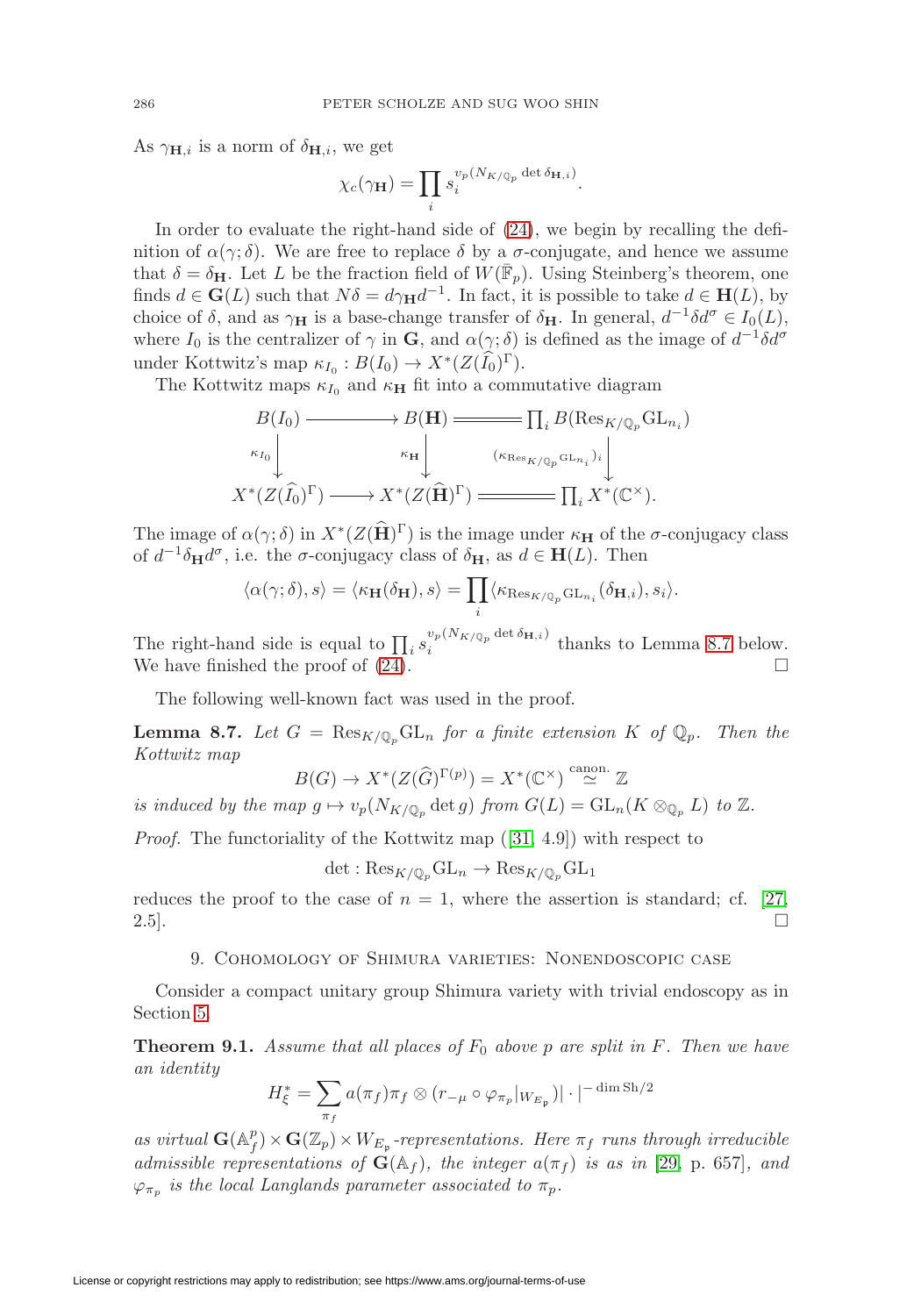Proof. First, we note that the assumption implies that Conjecture [7.1](#page-17-1) is true in this case, by Theorem [8.1.](#page-20-2) Matsushima's formula can be reformulated as the identity

$$
H_{\xi}^* = N \sum_{\pi_f} a(\pi_f) \pi_f
$$

as a  $\mathbf{G}(\mathbb{A}_f)$ -representation; cf. Lemma 4.2 of [\[24\]](#page-32-23). Now Theorem [5.1](#page-13-0) and the identity from Conjecture [7.1](#page-17-1) show that

$$
\begin{split} \text{tr}(\tau \times h f^p | H_{\xi}^*) &= N^{-1} \, \text{tr}(f_{\tau,h}^{\mathbf{G}} f^p | H_{\xi}^*) \\ &= \sum_{\pi_f} a(\pi_f) \, \text{tr}(\tau | (r_{-\mu} \circ \varphi_{\pi_p} |_{W_{E_{\mathfrak{p}}}}) | \cdot |^{-\dim \text{Sh}/2}) \, \text{tr}(h f^p | \pi_f) \ . \end{split}
$$

This gives the desired identity.  $\Box$ 

**Corollary 9.2.** In the situation of the theorem, let  $K \subset \mathbf{G}(\mathbb{A}_f)$  be any sufficiently small compact open subgroup. Then the semisimple local Hasse-Weil zeta function of  $\text{Sh}_K$  at the place p of E is given by

$$
\zeta_{\mathfrak{p}}^{\text{ss}}(\text{Sh}_K, s) = \prod_{\pi_f} L^{\text{ss}}(s - \dim \text{Sh}/2, \pi_p, r_{-\mu})^{a(\pi_f) \dim \pi_f^K}.
$$

<span id="page-26-0"></span>*Proof.* One can assume that  $K \subset \mathbf{G}(\mathbb{A}_f^p) \times \mathbf{G}(\mathbb{Z}_p)$ . Now the corollary follows directly from the previous theorem and the definitions.  $\Box$ 

# 10. Cohomology of Shimura varieties: Endoscopic case

In this section we proceed to study compact unitary group Shimura varieties at split places when endoscopy is nontrivial. We will work in the setup of [\[44,](#page-33-0) §5.1] to be recalled now. Suppose that

- $B = F$  is a CM field with complex conjugation as the involution  $\ast$ , and
- $F$  contains an imaginary quadratic field  $K$ .

Fix a prime p split in K and let  $\mathfrak p$  be a prime of E above p. We also fix a field isomorphism  $\iota_{\ell} : \mathbb{Q}_{\ell} \simeq \mathbb{C}$  throughout. Set  $n = \dim_F V \geq 1$  and  $F_0 = F^{*-1}$ . Let  $\text{Spl}_{F/F_0}$  denote the set of all rational primes v such that every prime of  $F_0$  above v splits in  $F$ . We further assume

- $(1)$   $F_0 \neq \mathbb{Q}$ ,
- (2) if a prime v is ramified in F, then  $v \in \mathrm{Spl}_{F/F_0}$ ,
- (3)  $\mathbf{G}_{\mathbb{O}_v}$  is quasisplit at all finite places v,
- (4) the flat closure of the generic fibre in the integral models of [\[40\]](#page-33-1) is proper.

Condition  $(4)$  is necessary for our machinery. A sufficient condition for  $(4)$  is that the pairing  $( , )$  on V is positive or negative definite with respect to some complex embedding  $F \hookrightarrow \mathbb{C}$ , as proved by Kai-Wen Lan, [\[32,](#page-32-24) Theorem 5.3.3.1, Remark 5.3.3.2]; cf. also [\[40,](#page-33-1) Theorem 5.8], for an explanation.

Conditions  $(1)$  and  $(2)$  are imposed only to avoid issues with L-packets for unitary groups and will become unnecessary in due course. We remark that this situation is somewhat more general than in [\[44\]](#page-33-0), as we allow general signatures at  $\infty$ .

Condition (3) contrasts the case considered in the previous section, and means that endoscopy is seen in its full strength. It implies that  $\mathbf{G}(\mathbb{A})$  admits an automorphic representation whose base-change is  $\Pi$ , for any  $\Pi$  as below. (If  $\mathbf{G}_{\mathbb{Q}_v}$  is not quasi-split at a finite v, then there would be a local obstruction at  $v$ .)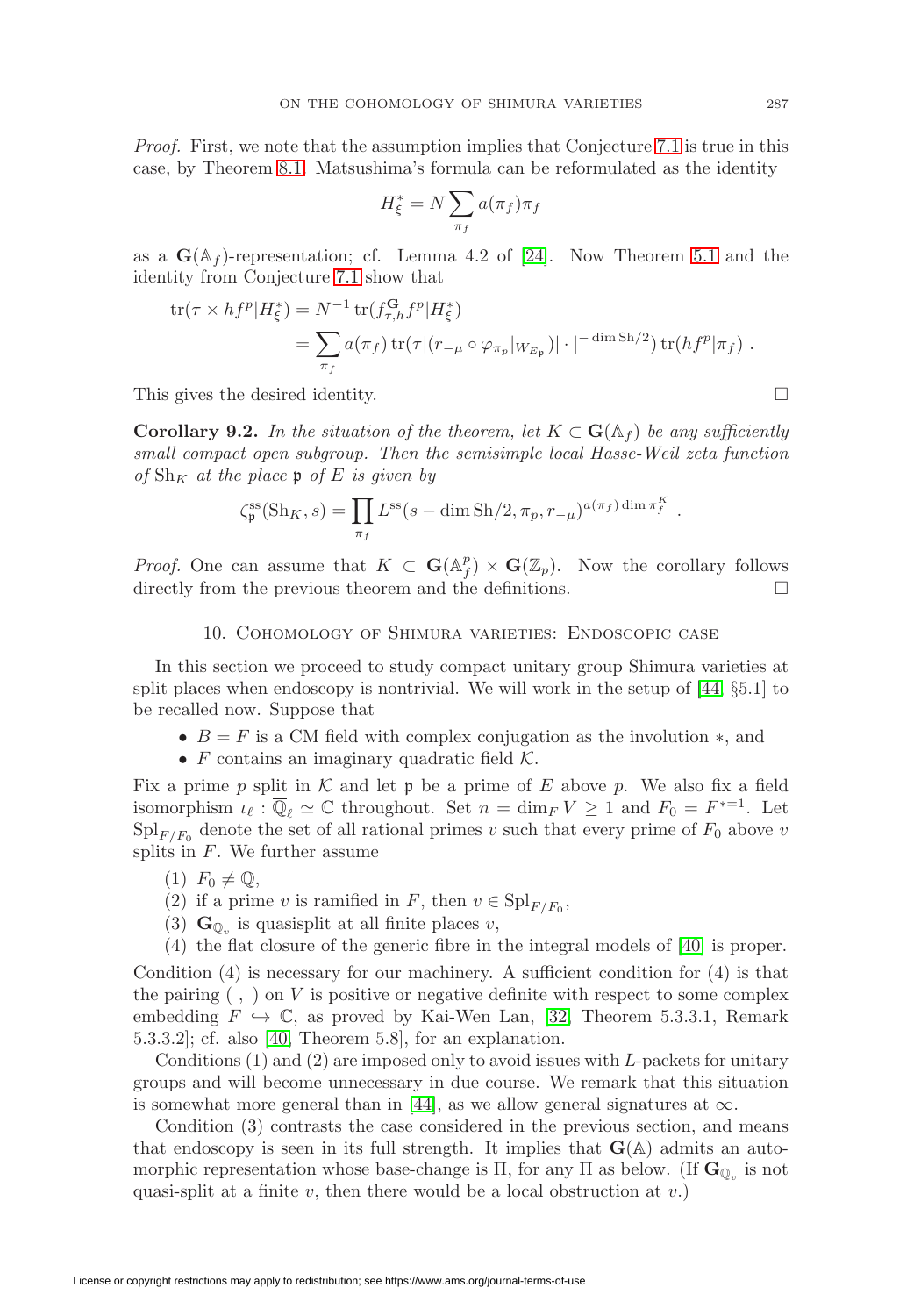Let  $\Pi = \psi \otimes \Pi^1$  be an automorphic representation of  $\mathbf{G}(\mathbb{A}_{\mathcal{K}}) \simeq GL_1(\mathbb{A}_{\mathcal{K}}) \times$  $GL_n(\mathbb{A}_F)$ . Let  $\theta$  denote the automorphism of  $\mathbf{G}(\mathbb{A}_K)$  induced by the nontrivial element c of  $Gal(K/\mathbb{Q})$ . Suppose that

- $\Pi \simeq \Pi \circ \theta$  (such a  $\Pi$  is called  $\theta$ -stable),
- the L-parameter for  $\Pi_{\infty}$  is the base-change of  $\varphi_{\xi}$ ,
- $\Pi$  is ramified only at the places of F above  $\mathrm{Spl}_{F/F_0}$ .

We will put ourselves in either (Case ST) or (Case END) of [\[44,](#page-33-0) §6.1], to be briefly recalled here. The first case refers to the case when Π is cuspidal. In the second, Π is required to be parabolically induced from a θ-stable cuspidal automorphic representation on a maximal proper  $\theta$ -stable Levi subgroup which is isomorphic to a quadratic base-change of an elliptic endoscopic group of **G**. Such a Levi subgroup is isomorphic to  $GL_1(\mathbb{A}_{\mathcal{K}}) \times GL_{m_1}(\mathbb{A}_F) \times GL_{m_2}(\mathbb{A}_F)$  for some  $m_1 \geq m_2 \geq 1$  such that  $m_1 + m_2 = n$ . It is isomorphic to a quadratic base-change of a (necessarily unique up to isomorphism) elliptic endoscopic group  $(\mathbf{H}, s, \eta)$  of **G** in all cases except when  $m_1$ ,  $m_2$  and  $[F^+ : \mathbb{Q}]$  are all odd. We may and do assume that  $s^2 = 1$ . Let  $\pi_p$  be the irreducible smooth representation of  $\mathbf{G}(\mathbb{Q}_p)$  whose base-change is isomorphic to  $\Pi_p$ . Similarly, in (Case END), we have a representation  $\pi_{\mathbf{H},p}$  of  $\mathbf{H}(\mathbb{Q}_p)$ ; its *η*-transfer is  $\pi_p$ .

Fix a set of representatives for  $\mathcal{E}_{ell}(\mathbf{G})$  once and for all as in [\[44,](#page-33-0) §3.2], by choosing a Hecke character  $\varpi : \mathbb{A}_{\mathcal{K}}^{\times}/\mathcal{K}^{\times} \to \mathbb{C}^{\times}$  such that  $\varpi|_{\mathbb{A}^{\times}/\mathbb{Q}^{\times}}$  corresponds to the quadratic character associated with  $K/\mathbb{Q}$  via class field theory, using Lemma 7.1 of [\[44\]](#page-33-0). Define S to be the finite set of all primes which are either  $p$  or a prime where any of F,  $\Pi$  or  $\varpi$  is ramified; our assumptions imply that  $S \subset \mathrm{Spl}_{F/F_0}$ . Define a virtual representation  $H^*_{\xi}(\Pi)$  of  $Gal(E/E)$  by

<span id="page-27-0"></span>(25) 
$$
H_{\xi}^*(\Pi) = \sum_{\pi_f} H_{\xi}^*(\pi_f),
$$

where the sum runs over  $\pi_f$  such that  $H^*_{\xi}(\pi_f) \neq 0$ ,  $\pi_f^S$  is unramified,  $BC(\iota_\ell \pi_f^S) \simeq$  $\Pi^S$  and  $BC(\iota_\ell \pi_S) \simeq \Pi_S$ ; this is a finite sum. Here BC denotes the local base change map, which makes sense as  $\pi_f^S$  is unramified and  $S \subset \mathrm{Spl}_{F/F_0}$  ([\[44,](#page-33-0) §4.2]).

We have the following proposition, which is not explicitly stated in [\[44\]](#page-33-0).

**Proposition 10.1.** Let  $\pi_f$  be such that  $H^*_\xi(\pi_f) \neq 0$ ,  $\pi_f^S$  is unramified and  $BC(\iota_\ell \pi_f^S)$  $\simeq \Pi^S$ . Then  $BC(\iota_\ell \pi_S) \simeq \Pi_S$ .

Proof. One can argue with the trace formula as in the proof of Corollary 6.5 (iv) of [\[44\]](#page-33-0), which is similar to the proof of Theorem 6.1 of [\[44\]](#page-33-0), but relies on the usual trace formula rather than the trace formula for Igusa varieties. One derives formulas just as  $(6.29)$  and  $(6.30)$  of [\[44\]](#page-33-0). Then the proposition follows from the strong multiplicity one theorem for general linear groups and the injectivity of local base change on S (since  $S \subset \mathrm{Spl}_{F/F_0}$ ; see [\[44,](#page-33-0) §4.2]). (In (Case END),  $\Pi$  is not cuspidal and it is implicitly used in the argument that the induced representation of an irreducible unitary representation is irreducible for general linear groups (cf.  $[44, (6.2)]$  $[44, (6.2)]$  to ensure that not only the supercuspidal support of  $\Pi_S$  but  $\Pi_S$  itself is uniquely determined.)  $\Box$ 

Set

<span id="page-27-1"></span>(26) 
$$
C_{\mathbf{G}} = (-1)^{\dim \mathrm{Sh}} \tau(\mathbf{G}).
$$

The following generalizes [\[44,](#page-33-0) Thm. 6.4] to other compact unitary Shimura varieties.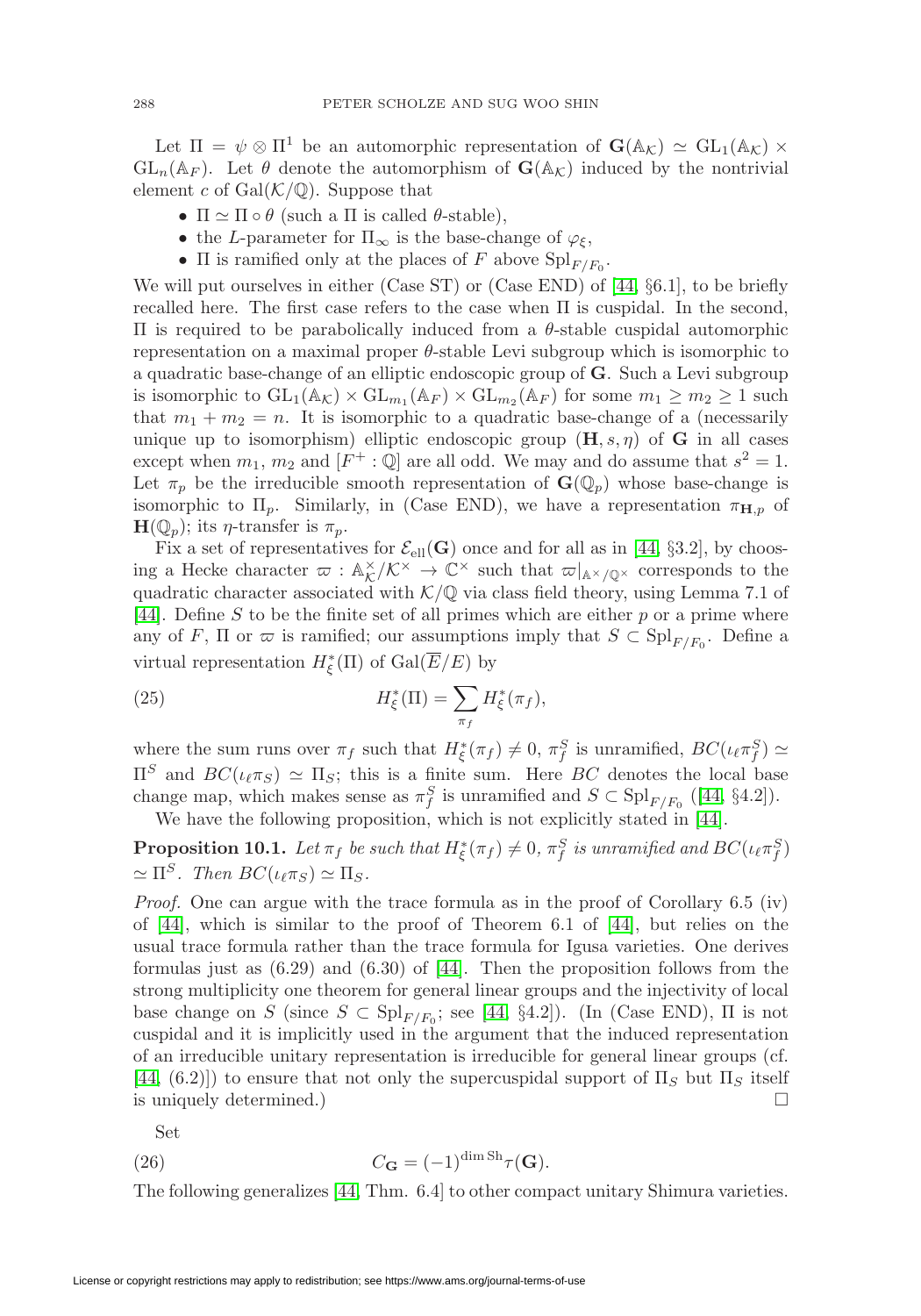<span id="page-28-1"></span>**Theorem 10.2.** In (Case ST),

$$
H_{\xi}^{*}(\Pi)|_{W_{E_{\mathfrak{p}}}} = C_{\mathbf{G}} \cdot (r_{-\mu} \circ \varphi_{\pi_{p}}|_{W_{E_{\mathfrak{p}}}})| \cdot |_{\mathfrak{p}}^{-\dim \operatorname{Sh}/2}.
$$

In (Case END) there exists  $e_{\Pi} \in \{\pm 1\}$  (independent of p and p) such that

$$
H_{\xi}^{*}(\Pi)|_{W_{E_{\mathfrak{p}}}} = C_{\mathbf{G}} \cdot \frac{1}{2} \left( (r_{-\mu} \circ \varphi_{\pi_p}|_{W_{E_{\mathfrak{p}}}}) + e_{\Pi}(r_{-\mu} \circ \eta \varphi_{\pi_{\mathbf{H},p}}|_{W_{E_{\mathfrak{p}}}})^s \right) |\cdot|_{\mathfrak{p}}^{-\dim \operatorname{Sh}/2}.
$$

Here  $(r_{-\mu} \circ \eta \varphi_{\pi_{\mathbf{H},p}}|_{W_{E_{\mathfrak{p}}}})^s$  is the virtual representation  $V_{-\mu}^+ - V_{-\mu}^-$  of  $W_{E_{\mathfrak{p}}}$ , where  $V_{-\mu} = V_{-\mu}^+ \oplus V_{-\mu}^-$  is the decomposition into  $+1$  and  $-1$  eigenspaces for the s-action on  $r_{-\mu} \circ \eta \varphi_{\pi_{\mathbf{H},p}}$ .

*Remark* 10.3. Even though  $\eta \varphi_{\pi_{\mathbf{H},p}}$  is equivalent to  $\varphi_{\pi_p}$ , we keep the expression  $\eta \varphi_{\pi_{\mathbf{H},p}}$  to remember how s acts on the underlying vector space. Note that the assertion in (Case END) can be restated as

(27) 
$$
H_{\xi}^{*}(\Pi)|_{W_{E_{\mathfrak{p}}}} = \begin{cases} C_{\mathbf{G}} V_{-\mu}^{+} | \cdot |_{\mathfrak{p}}^{-\dim \mathrm{Sh}/2}, & \text{if } e_{\Pi} = +1, \\ C_{\mathbf{G}} V_{-\mu}^{-} | \cdot |_{\mathfrak{p}}^{-\dim \mathrm{Sh}/2}, & \text{if } e_{\Pi} = -1. \end{cases}
$$

Proof. We will first only prove this theorem up to sign. The sign will be determined later in Corollary [10.6.](#page-30-2) We adopt the strategy of proof as well as notation and convention (e.g., the choice of Haar measures, transfer factors and intertwining operators) from [\[44,](#page-33-0) Thm. 6.1]. Once we begin with Theorem [1.5](#page-5-0) (playing the role of Proposition 5.5 in that paper), basically the same argument works if suitable changes are made at p. As for the choice of test functions, explained at the start of the proof of loc. cit., it suffices to remark that  $f_{\tau,h}^{\mathbf{H}}$  (replacing  $\phi_{\text{Ig},p}^{\vec{n}}$ ) is in the image of the base-change transfer for each **H** since p splits in  $K$  and that  $f_{\xi}^{\mathbf{H}}$  is the same function as  $\phi_{\text{Ig},\infty}^{\vec{n}}$  by construction (when  $\mathbf{H} = G_{\vec{n}}$ ). Let us write  $\hat{f}^{\text{H}}$  (with subscript or superscript) for the function on  $\mathbf{G} \otimes_{\mathbb{Q}} \mathcal{K}$  whose base-change transfer is  $f^{\mathbf{H}}$ . Hence our notation f and f correspond to  $\phi$  and f in [\[44\]](#page-33-0), respectively.

Let **G**<sup>∗</sup> be a quasi-split inner form of **G**, which is a principal endoscopic group. In (Case ST), (6.14) of [\[44\]](#page-33-0) is supplanted by

$$
\begin{split} \text{tr}(\Pi_p(\widetilde{f}_p^{\mathbf{G}^*}) A_{\Pi_p}^0) &= \text{tr}\,\iota_l \pi_p(f_{\tau,h}^{\mathbf{G}^*}) \\ &= \text{tr}\left(\tau \left| (r_{-\mu} \circ \varphi_{\pi_p} |_{W_{E_p}}) | \cdot |_{\mathfrak{p}}^{-\dim \text{Sh}/2} \right) \text{tr}(h|\pi_p) \right. , \end{split}
$$

where the last equality is justified by Theorem [8.1.](#page-20-2) In (Case END), the following is put in place of  $(6.19)$  of  $[44]$ :<sup>[13](#page-28-0)</sup>

$$
\operatorname{tr}(\Pi_{\mathbf{H},p}(\widetilde{f}_p^{\mathbf{H}})A_{\Pi_{\mathbf{H},p}}^0) = \operatorname{tr} \iota_l \pi_{\mathbf{H},p}(f_{\tau,h}^{\mathbf{H}})
$$
  
= 
$$
\operatorname{tr} \left( s\tau \left| (r_{-\mu} \circ \eta \varphi_{\pi_{\mathbf{H},p}} |_{W_{E_p}}) | \cdot |_{\mathfrak{p}}^{-\dim \operatorname{Sh}/2} \right) \operatorname{tr}(h|\pi_p).
$$

This time the last equality comes from Corollary [8.6.](#page-23-0) The right-hand side is equal to  $\text{tr}(\tau | (r_{-\mu} \circ \eta \varphi_{\pi_{\mathbf{H},p}} |_{W_{E_{\mathfrak{p}}}})^s |\cdot|_{\mathfrak{p}}^{-\dim \text{Sh}/2}$ ). Set  $e_{\Pi} = e_1^{-1} e_2$ . With these changes, the argument of [\[44\]](#page-33-0) proves Theorem [10.2](#page-28-1) up to sign.  $\Box$ 

The theorem implies the Ramanujan-Petersson conjecture for regular algebraic conjugate self-dual cuspidal automorphic representations of  $GL_n$ . This was proved previously by Clozel and Caraiani, [\[12\]](#page-32-8), [\[10\]](#page-32-9). We note that Caraiani's result is stronger in that it works for all finite places.

<span id="page-28-0"></span><sup>&</sup>lt;sup>13</sup>There are typos in (6.19) and (6.20) of [\[44\]](#page-33-0):  $\Pi_p$  and  $\Pi_{\infty}$  should read  $\Pi_{\mathbf{H},p}$  and  $\Pi_{\mathbf{H},\infty}$ , resp.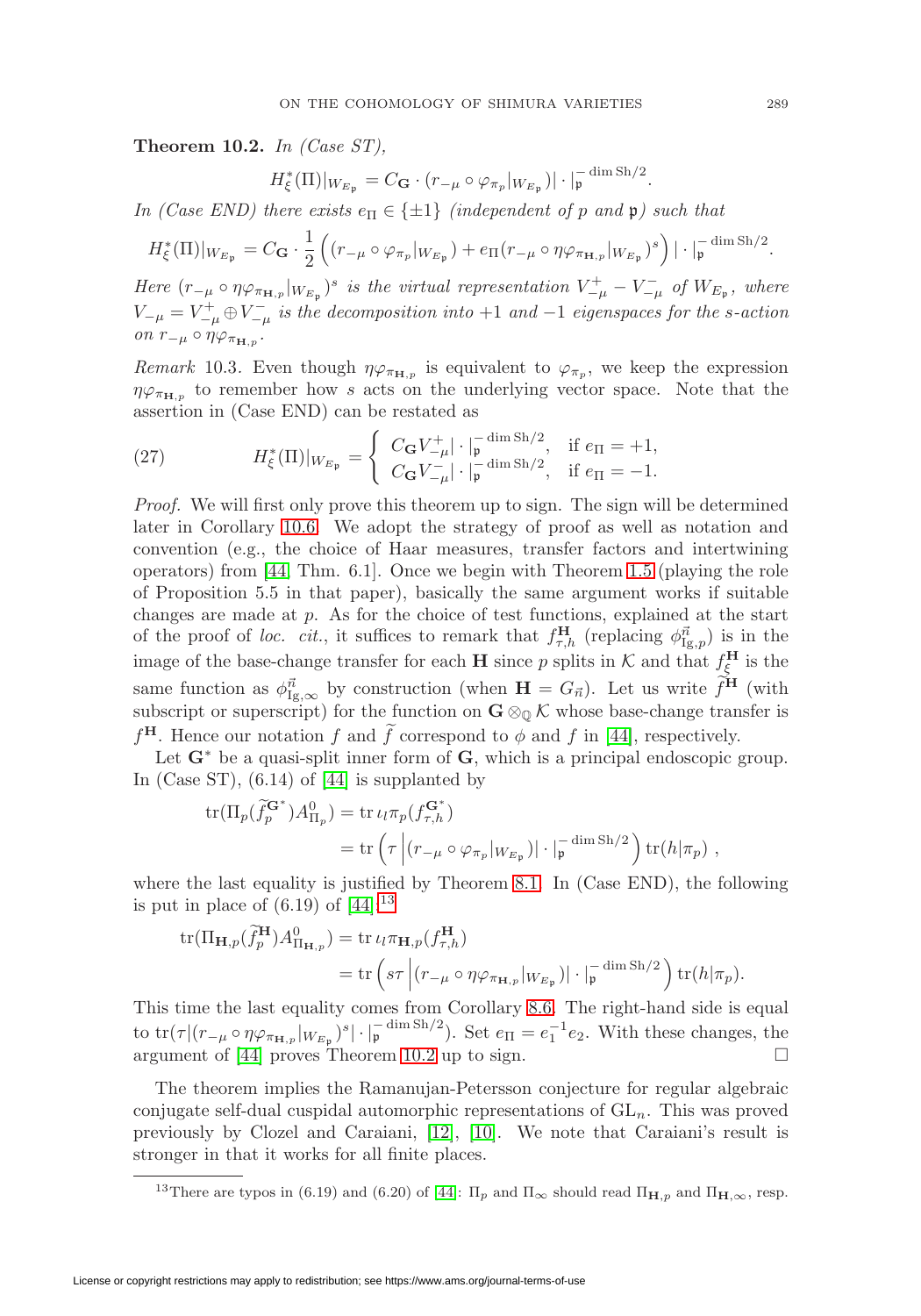**Corollary 10.4.** Let M be a CM field, and let Π be a cuspidal automorphic representation of  $GL_n(\mathbb{A}_M)$  such that  $\Pi^{\vee} \cong \Pi \circ c$  and  $\Pi_{\infty}$  is regular algebraic, i.e. has the same infinitesimal character as some algebraic representation of  $R_{M/\mathbb{Q}}\mathrm{GL}_n$ . Then  $\Pi_v$  is tempered for all finite places v of M above rational primes p above which M and  $\Pi$  are unramified.

Remark 10.5. In fact the proof shows that  $\Pi_v$  is tempered at all ramified places as well unless  $n$  is even and condition (3) of Theorem [11.1](#page-30-1) fails.

*Proof.* Fix the place v of M, and let p be the rational prime below v. We adjoin several quadratic extensions of  $\mathbb Q$  which are split at p to M to make the following assumptions true:

- $F' = M$  is the composite of the totally real subfield  $F'_0$  and an imaginary quadratic field  $K$  in which  $p$  splits,
- $\Pi$  and  $F'$  are only ramified at places above  $\text{Spl}_{F'/F'_0}$ ,
- $F'_0 \neq \mathbb{Q}$ .

Note that the quadratic base-change of  $\Pi$  stays conjugate self-dual and  $\Pi_{\infty}$  stays regular algebraic. If Π is unramified at some place where the quadratic field ramifies, then it also stays cuspidal; cf. [\[3\]](#page-31-3). Finally, we adjoin one more real quadratic extension of  $\mathbb{Q}$ , split at p, to  $F'_0$  and  $F'$ , to get  $F_0$  and F. One checks that all assumptions remain true for F in place of F'. Let  $\Pi'$  be the base-change of the original  $\Pi$  to  $F'$ , and let  $\Pi$  be the further base-change to  $F$ .

Using Lemma 7.2 of [\[44\]](#page-33-0), we arrive at a situation where the assumptions of (Case ST) are satisfied. Consider a PEL datum whose associated group **G** is quasi-split at all finite places and has as signature at infinity either

- (i)  $(1, n-1)$ ,  $(0, n)$ , ...,  $(0, n)$  or
- (ii)  $(1, n 1), (1, n 1), (0, n), ..., (0, n).$

In case (ii), we require that the two infinite places of  $F_0$  with signature  $(1, n - 1)$ lie above one place of  $F_0'$ . If n is odd, then there is no obstruction for choosing the signature. In general there is a parity obstruction but one can still find such a PEL datum with one of the two signatures. Note that all assumptions of this section are satisfied.

Let Sh denote the corresponding Shimura variety. Note that the reflex field  $E$  is given by F in case (i), and by F' in case (ii). In case (i), the proof of  $[44, \text{Cor. } 6.5]$  $[44, \text{Cor. } 6.5]$ (following the proof presented on page 207 of [\[17\]](#page-32-3)), can be combined with the Weil conjecture to imply that  $\Pi$  is tempered at v. We note that this argument works even at ramified places. Let us explain the argument in the more subtle case (ii). Note that we have a place v of  $F'$  and want to prove that  $\Pi'_{v}$  is tempered. We use the previous theorem at the place v of  $E = F'$ . The representation  $r_{-\mu} \circ \varphi_{\pi_p}|_{W_{F'_v}}$  is given by a unitary twist of  $\varphi_{\Pi_v'}^{\otimes 2}$ . The classification of unitary generic representations shows that  $\Pi'_{v}$  is induced from a representation

$$
\bigotimes_i (\pi_i | \cdot |^{a_i} \otimes \pi_i | \cdot |^{-a_i}) \otimes \bigotimes_j \pi_j
$$

of a Levi subgroup, where  $\pi_i$  are tempered representations of smaller  $GL_k$ 's, and  $0 < a_i < \frac{1}{2}$  are real numbers. We want to prove that the first factor is trivial. Our assumptions ensure that this representation already occurs at an unramified level, for which there exists a smooth model of our Shimura variety. Thus, it follows from the Weil conjectures and the fact that  $\varphi_{\Pi_v'}^{\otimes 2}$  occurs in the cohomology of the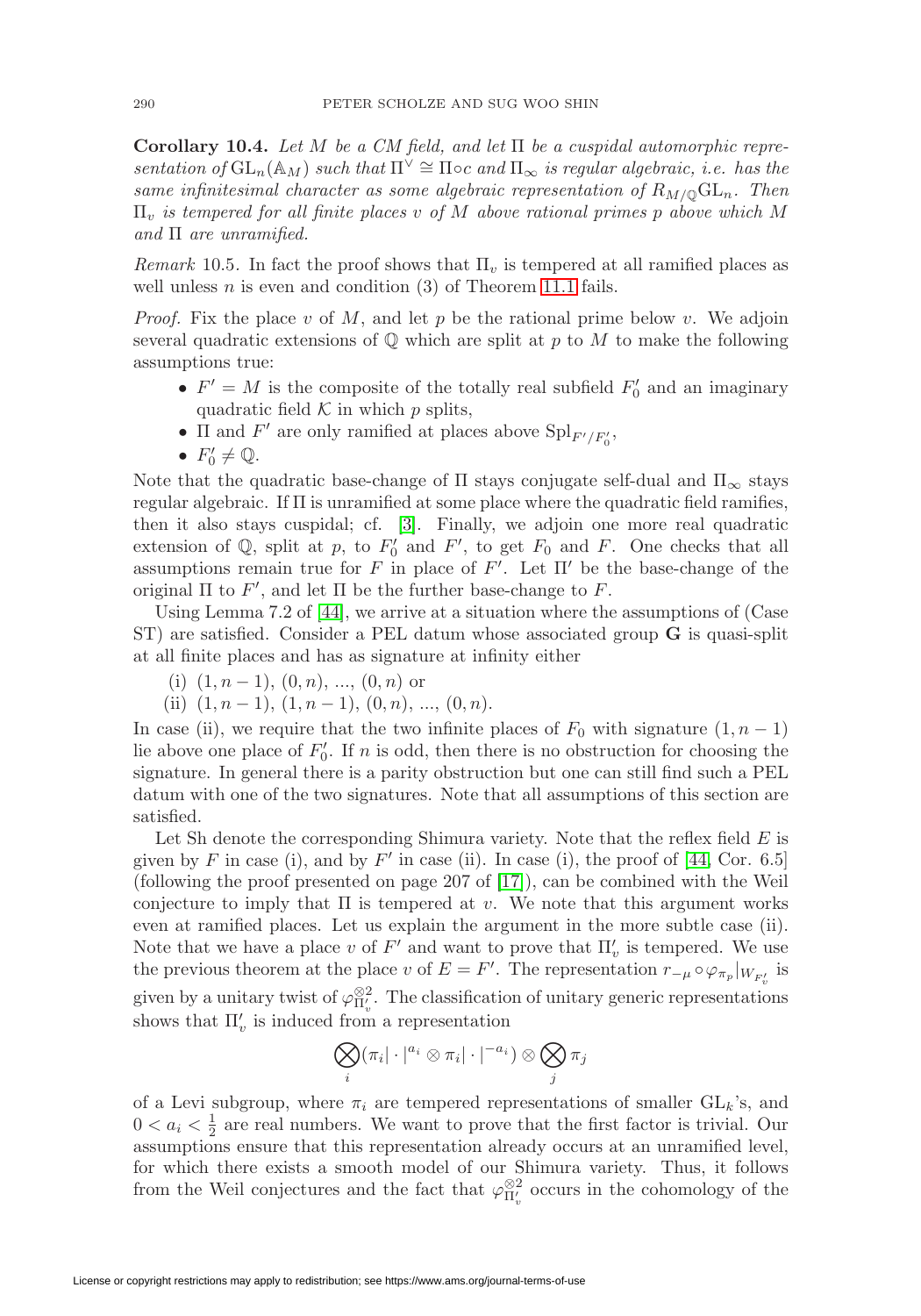Shimura variety that  $4a_i \in \mathbb{Z}$ , i.e.  $a_i = \frac{1}{4}$  for all i. If the first factor is nonzero, then it follows that  $\varphi_{\Pi_v'}^{\otimes 2}$  contributes nontrivially to three consecutive degrees. On the other hand, the cohomology is an alternating sum, with consecutive degrees contributing different signs (which cannot cancel each other as they have different weights). This contradiction finishes the proof.  $\Box$ 

<span id="page-30-2"></span>**Corollary 10.6.** In both (Case ST) and (Case END), for any  $\pi_f$  such that  $H^*_{\xi}(\pi_f)$  $\neq 0$ ,  $\pi_f^S$  is unramified and  $BC(\iota_{\ell} \pi_f^S) \simeq \Pi^S$ , the  $\pi_f$ -isotypic component  $H^i_{\xi}(\pi_f)$  is nonzero only for  $i = \dim Sh$ . In particular, the sign in Theorem [10.2](#page-28-1) is correct.

Proof. This is a direct application of the Weil conjectures.

Remark 10.7. We restricted ourselves to (Case ST) and (Case END) above for simplicity, as this is enough for the application of the next section. It should be possible to treat the case of general Π once finer information becomes available about the terms in the twisted trace formula for  $\mathbf{G} \otimes_{\mathbb{O}} \mathcal{K}$ . Such information would be obtained by carrying over the results of [\[50\]](#page-33-13) and [\[2\]](#page-31-7) to the case of unitary similitude groups.

# 11. Construction of Galois representations

<span id="page-30-0"></span>In this final section we remark that the approach used in this paper provides a shorter proof of the main result of [\[44\]](#page-33-0), which was based on a generalization of the method of [\[17\]](#page-32-3). In particular one can bypass the use of Igusa varieties, the Newton stratification, and the analogues of the first and second basic identities ([\[17,](#page-32-3) Thm. VI.2.9, V.5.4]; cf. [\[44,](#page-33-0) Prop. 5.2, Thm. 6.1]) of Harris and Taylor.

<span id="page-30-1"></span>**Theorem 11.1** ([\[44,](#page-33-0) Thm. 1.2]). Let F be any CM field. Let  $\Pi$  be a cuspidal automorphic representation of  $GL_n(\mathbb{A}_F)$  such that

- (1)  $\Pi^{\vee} \simeq \Pi \circ c$ ,
- (2)  $\Pi_{\infty}$  has the same infinitesimal character as some irreducible algebraic representation  $\Xi^{\vee}$  of the restriction of scalars  $R_{F/\mathbb{Q}}\mathrm{GL}_n$ , and
- (3)  $\Xi$  is slightly regular if n is even.

Then for each prime  $\ell$  and an isomorphism  $\iota_{\ell} : \overline{\mathbb{Q}}_{\ell} \simeq \mathbb{C}$ , there exists a continuous semisimple representation  $R_{\ell,\iota_{\ell}}(\Pi) : \text{Gal}(\overline{F}/F) \to \text{GL}_n(\overline{\mathbb{Q}}_{\ell})$  such that for any place y of F not dividing  $\ell$ , the Frobenius semisimple Weil-Deligne representation associated to  $R_{\ell,\iota_{\ell}}(\Pi)|_{Gal(\overline{F}_y/F_y)}$  corresponds to  $\iota_{\ell}^{-1}\Pi_y$  via (a suitably normalized) local Langlands correspondence, except possibly for the monodromy operator  $N$ .

See [\[44\]](#page-33-0) for the meaning of (3) and a complete list of assertions regarding  $R_{\ell,\iota_{\ell}}(\Pi)$ . It is not difficult to extend the above theorem to the case where  $\Pi^{\vee} \simeq \Pi \circ c$  holds up to a character twist or where  $\Pi^{\vee} \simeq \Pi$  up to a character and F is a totally real field. Moreover using the above theorem as a starting point, several mathematicians have strengthened it  $([11], [10], [4], [5])$  $([11], [10], [4], [5])$  $([11], [10], [4], [5])$  $([11], [10], [4], [5])$  $([11], [10], [4], [5])$  $([11], [10], [4], [5])$  $([11], [10], [4], [5])$  $([11], [10], [4], [5])$  $([11], [10], [4], [5])$ . For instance  $(3)$  has become unnecessary and a similar conclusion holds at y dividing  $\ell$ .

Proof. In [\[44\]](#page-33-0), the main theorems of section 7 follow from Theorem 6.4 (and its corollaries). Since our Theorem [10.2](#page-28-1) reproves Theorem 6.4 (by a different method) when applied to the Shimura varieties of  $[44]$ , the main results of that article can be derived from Theorem [10.2](#page-28-1) by the same reasoning. (Our proof of Theorem [10.2](#page-28-1) shows that the sign  $e_{\Pi}$  is equal to  $e_1^{-1}e_2$  of [\[44\]](#page-33-0). Hence it can be controlled by

 $\Box$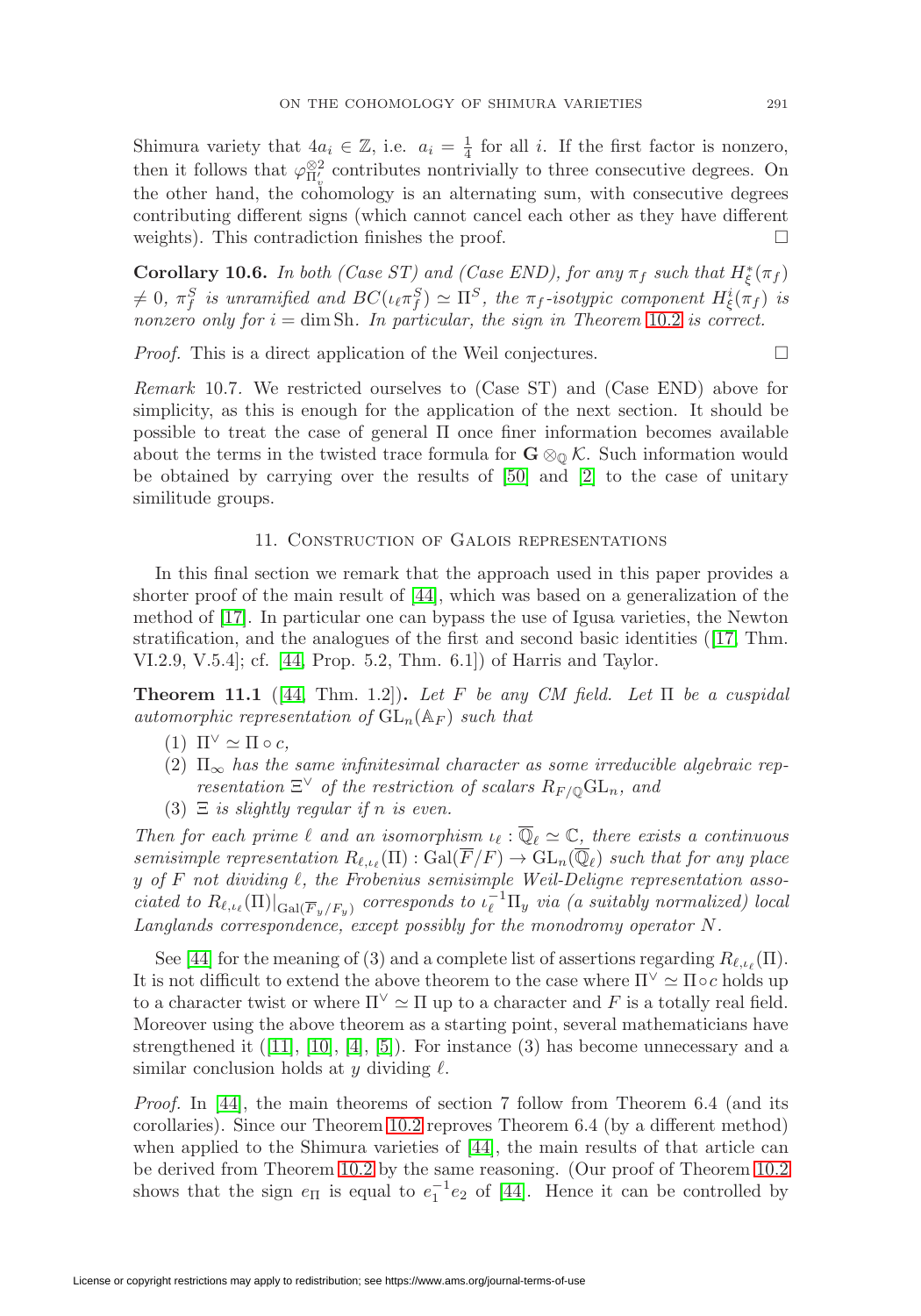the choice of Archimedean parameters as in Lemma 7.3 of that paper.) Note that as in [\[44\]](#page-33-0) it is enough to consider Shimura varieties attached to unitary similitude groups in an odd number of variables with signature  $(1, m-1)$ ,  $(0, m)$ , ...,  $(0, m)$  at infinity where  $m = n$  if n is odd and  $m = n + 1$  if n is even, even though Theorem [10.2](#page-28-1) covers more general cases.

Finally, let us add one remark about the determination of the monodromy op-erator N, which is the most delicate extra assertion in [\[44,](#page-33-0) Thm. 1.2]. One easily proves temperedness of  $\Pi_v$  for all v, so it remains to verify the weight-monodromy conjecture for  $R_{\ell,\iota_{\ell}}(\Pi)$ , as in the paper of Taylor and Yoshida, [\[45\]](#page-33-14); cf. [\[44,](#page-33-0) Section 7]. The input that one needs is a description of the cohomology of each Newton stratum. This can be achieved by using the Langlands-Kottwitz method. First, one has to check that the arguments of [\[40\]](#page-33-1) compute the cohomology of the Newton stratum corresponding to the  $\sigma$ -conjugacy class  $b \in B(G)$  once  $\phi_{\tau,h}$  is replaced by  $\phi_{\tau,h}\chi_b$ , where  $\chi_b$  is the characteristic function of the  $\sigma$ -conjugacy class b, at least if  $j$  is sufficiently large. Now one has to follow the arguments of this paper with  $\phi_{\tau,h}\chi_b$  in place of  $\phi_{\tau,h}$ . Note that we have already determined the twisted orbital integrals of  $\phi_{\tau,h}$ , which in turn determine those of  $\phi_{\tau,h}\chi_b$ . This gives the desired description of the cohomology of each Newton stratum, which may then be used to determine N.

# <span id="page-31-0"></span>**ACKNOWLEDGMENTS**

This work was started as a result of a discussion at the IAS in Princeton during the special year on Galois representations and automorphic forms. The authors want to thank this institution for the hospitality and also thank T. Haines for related discussions. The first author wants to thank R. Taylor for the invitation to speak there. Moreover, he thanks M. Rapoport for his constant encouragement and help. The second author wishes to thank D. Kazhdan and D. Vogan for answering his questions.

#### <span id="page-31-1"></span>**REFERENCES**

- <span id="page-31-6"></span>[1] J. Arthur. A note on L-packets. Pure Appl. Math. Q., 2(1, Special Issue: In honor of John H. Coates. Part 1):199–217, 2006. M[R2217572 \(2006k:22014\)](http://www.ams.org/mathscinet-getitem?mr=2217572)
- <span id="page-31-7"></span>[2] J. Arthur. The endoscopic classification of representations: orthogonal and symplectic groups. 2011.
- <span id="page-31-3"></span>[3] J. Arthur and L. Clozel. Simple algebras, base change, and the advanced theory of the trace formula, volume 120 of Annals of Mathematics Studies. Princeton University Press, Princeton, NJ, 1989. M[R1007299 \(90m:22041\)](http://www.ams.org/mathscinet-getitem?mr=1007299)
- <span id="page-31-9"></span>[4] T. Barnet-Lamb, T. Gee, D. Geraghty, and R. Taylor. Local-global compatibility for  $l = p$ . I. preprint, <http://math.ias.edu/~rtaylor>.
- <span id="page-31-10"></span>[5] T. Barnet-Lamb, T. Gee, D. Geraghty, and R. Taylor. Local-global compatibility for  $l = p$ . II. preprint, <http://math.ias.edu/~rtaylor>.
- <span id="page-31-8"></span>[6] J. Bernstein, P. Deligne, and D. Kazhdan. Trace Paley-Wiener theorem for reductive p-adic groups. J. Analyse Math., 47:180–192, 1986. M[R874050 \(88g:22016\)](http://www.ams.org/mathscinet-getitem?mr=874050)
- <span id="page-31-5"></span>[7] J. N. Bernstein. Le "centre" de Bernstein. In Representations of reductive groups over a local field, Travaux en Cours, pages 1–32. Hermann, Paris, 1984. Edited by P. Deligne. M[R771671](http://www.ams.org/mathscinet-getitem?mr=771671) [\(86e:22028\)](http://www.ams.org/mathscinet-getitem?mr=771671)
- <span id="page-31-4"></span>[8] D. Blasius and J. D. Rogawski. Zeta functions of Shimura varieties. In Motives (Seattle, WA, 1991), volume 55 of Proc. Sympos. Pure Math., pages 525–571. Amer. Math. Soc., Providence, RI, 1994. M[R1265563 \(95e:11051\)](http://www.ams.org/mathscinet-getitem?mr=1265563)
- <span id="page-31-2"></span>[9] K. Buzzard and T. Gee. The conjectural connections between automorphic representations and Galois representations. arXiv:1009.0785.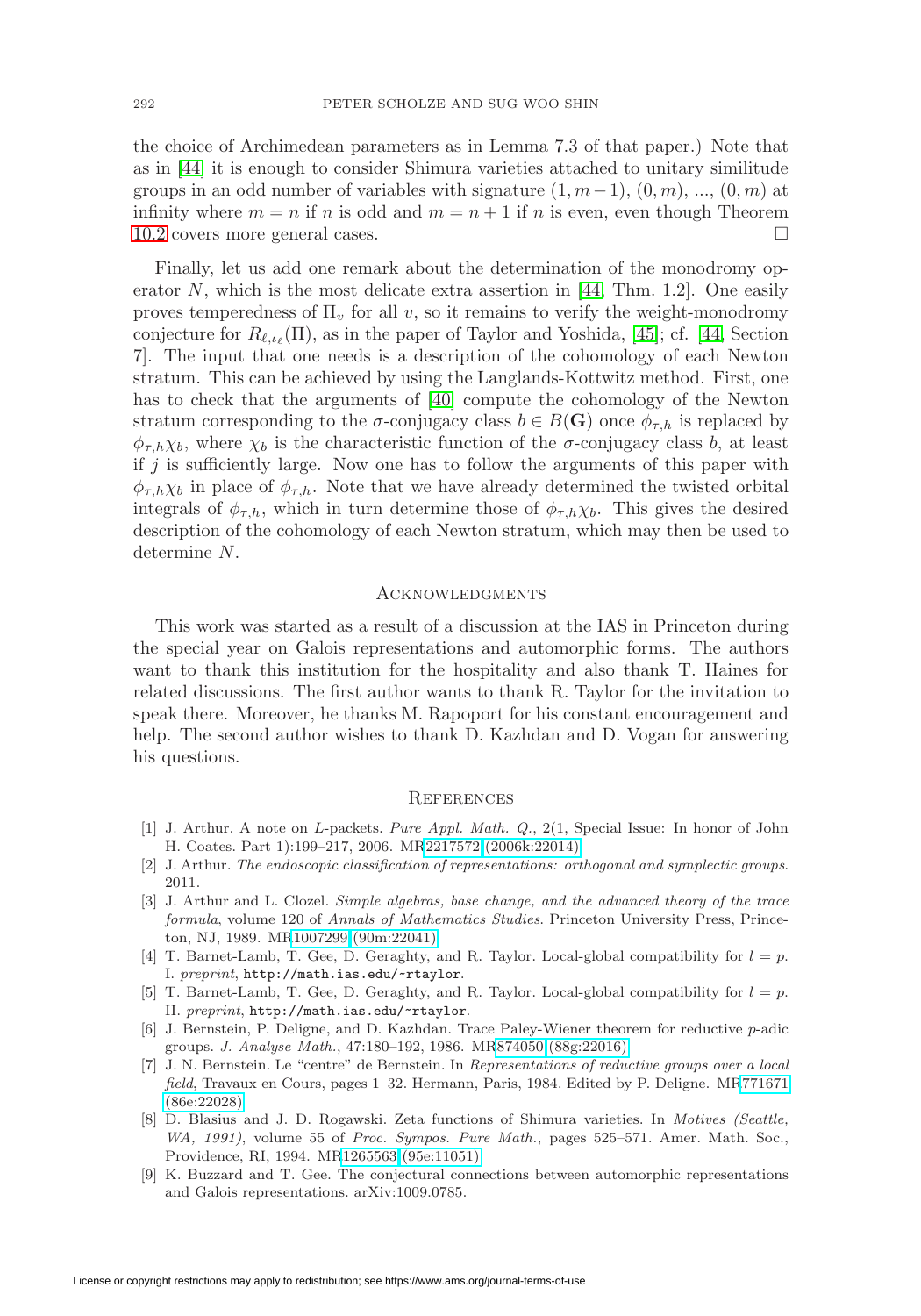- <span id="page-32-25"></span><span id="page-32-9"></span>[10] A. Caraiani. Local-global compatibility and the action of monodromy on nearby cycles. preprint, arXiv:1010:2188.
- [11] G. Chenevier and M. Harris. Construction of automorphic Galois representations, II. preprint, <http://fa.institut.math.jussieu.fr/node/45>.
- <span id="page-32-8"></span>[12] L. Clozel. Purity reigns supreme. <http://www.institut.math.jussieu.fr/projets/fa/bpFiles/Clozel2.pdf>.
- <span id="page-32-6"></span>[13] L. Clozel. Représentations galoisiennes associées aux représentations automorphes autoduales de GL $(n)$ . Inst. Hautes Études Sci. Publ. Math.,  $(73):97-145$ , 1991. M[R1114211 \(92i:11055\)](http://www.ams.org/mathscinet-getitem?mr=1114211)
- <span id="page-32-7"></span>[14] L. Clozel, M. Harris, and J.-P. Labesse. Construction of automorphic Galois representations, I. In On the stabilization of the trace formula, volume 1 of Stab. Trace Formula Shimura Var. Arith. Appl., pages 497–527. Int. Press, Somerville, MA, 2011. M[R2742611](http://www.ams.org/mathscinet-getitem?mr=2742611)
- <span id="page-32-15"></span>[15] L. Fargues. Cohomologie des espaces de modules de groupes p-divisibles et correspondances de Langlands locales.  $Ast\acute{e}risque$ , 291:1–200, 2004. M[R2074714 \(2005g:11110b\)](http://www.ams.org/mathscinet-getitem?mr=2074714)
- <span id="page-32-16"></span>[16] M. Harris and J.-P. Labesse. Conditional base change for unitary groups. Asian J. Math., 8(4):653–683, 2004. M[R2127943 \(2006g:11098\)](http://www.ams.org/mathscinet-getitem?mr=2127943)
- <span id="page-32-3"></span>[17] M. Harris and R. Taylor. The geometry and cohomology of some simple Shimura varieties, volume 151 of Annals of Mathematics Studies. Princeton University Press, Princeton, NJ, 2001. With an appendix by Vladimir G. Berkovich. M[R1876802 \(2002m:11050\)](http://www.ams.org/mathscinet-getitem?mr=1876802)
- <span id="page-32-17"></span>[18] M. Harris and R. Taylor. The geometry and cohomology of some simple Shimura varieties, volume 151 of Annals of Mathematics Studies. Princeton University Press, Princeton, NJ, 2001. With an appendix by Vladimir G. Berkovich. M[R1876802 \(2002m:11050\)](http://www.ams.org/mathscinet-getitem?mr=1876802)
- <span id="page-32-4"></span>[19] G. Henniart. Une preuve simple des conjectures de Langlands pour  $GL(n)$  sur un corps padiques. Invent. Math., 139:439–455, 2000. M[R1738446 \(2001e:11052\)](http://www.ams.org/mathscinet-getitem?mr=1738446)
- <span id="page-32-18"></span>[20] D. Kazhdan and Y. Varshavsky. Endoscopic decomposition of certain depth zero representations. In Studies in Lie theory, volume 243 of Progr. Math., pages  $223-301$ . Birkhäuser Boston, Boston, MA, 2006. M[R2214251 \(2007e:22008\)](http://www.ams.org/mathscinet-getitem?mr=2214251)
- <span id="page-32-19"></span>[21] R. Kottwitz. Shimura varieties and twisted orbital integrals. Math. Ann., 269:287–300, 1984. M[R761308 \(87b:11047\)](http://www.ams.org/mathscinet-getitem?mr=761308)
- <span id="page-32-2"></span>[22] R. Kottwitz. Stable trace formula: Cuspidal tempered terms. Duke Math., 51:611–650, 1984. M[R757954 \(85m:11080\)](http://www.ams.org/mathscinet-getitem?mr=757954)
- <span id="page-32-14"></span>[23] R. Kottwitz. Stable trace formula: Elliptic singular terms. Math. Ann., 275:365–399, 1986. M[R858284 \(88d:22027\)](http://www.ams.org/mathscinet-getitem?mr=858284)
- <span id="page-32-23"></span>[24] R. Kottwitz. On the  $\lambda$ -adic representations associated to some simple Shimura varieties. Invent. Math., 108:653–665, 1992. M[R1163241 \(93f:11046\)](http://www.ams.org/mathscinet-getitem?mr=1163241)
- <span id="page-32-20"></span>[25] R. Kottwitz and M. Rapoport. On the existence of F-crystals. Comment. Math. Helv., 78(1):153–184, 2003. M[R1966756 \(2004c:11221\)](http://www.ams.org/mathscinet-getitem?mr=1966756)
- <span id="page-32-12"></span>[26] R. Kottwitz and D. Shelstad. Foundations of twisted endoscopy. Astérisque, no. 255, 1999,  $vi + 190$  pp. M[R1687096 \(2000k:22024\)](http://www.ams.org/mathscinet-getitem?mr=1687096)
- <span id="page-32-22"></span>[27] R. E. Kottwitz. Isocrystals with additional structure. Compositio Math., 56(2):201–220, 1985. M[R809866 \(87i:14040\)](http://www.ams.org/mathscinet-getitem?mr=809866)
- <span id="page-32-1"></span>[28] R. E. Kottwitz. Shimura varieties and λ-adic representations. In Automorphic forms, Shimura varieties, and L-functions, Vol. I (Ann Arbor, MI, 1988), volume 10 of Perspect. Math., pages 161–209. Academic Press, Boston, MA, 1990. M[R1044820 \(92b:11038\)](http://www.ams.org/mathscinet-getitem?mr=1044820)
- <span id="page-32-5"></span>[29] R. E. Kottwitz. On the λ-adic representations associated to some simple Shimura varieties. Invent. Math., 108(3):653–665, 1992. M[R1163241 \(93f:11046\)](http://www.ams.org/mathscinet-getitem?mr=1163241)
- <span id="page-32-13"></span>[30] R. E. Kottwitz. Points on some Shimura varieties over finite fields. J. Amer. Math. Soc., 5(2):373–444, 1992. M[R1124982 \(93a:11053\)](http://www.ams.org/mathscinet-getitem?mr=1124982)
- <span id="page-32-21"></span>[31] R. E. Kottwitz. Isocrystals with additional structure. II. Compositio Math., 109(3):255–339, 1997. M[R1485921 \(99e:20061\)](http://www.ams.org/mathscinet-getitem?mr=1485921)
- <span id="page-32-24"></span>[32] K.-W. Lan. Arithmetic compactifications of PEL-type Shimura varieties. ProQuest LLC, Ann Arbor, MI, 2008. Thesis (Ph.D.)–Harvard University. M[R2711676](http://www.ams.org/mathscinet-getitem?mr=2711676)
- <span id="page-32-10"></span>[33] R. Langlands. Stable conjugacy: definitions and lemmas. Can. J. Math., 31:700–725, 1979. M[R540901 \(82j:10054\)](http://www.ams.org/mathscinet-getitem?mr=540901)
- <span id="page-32-11"></span>[34] R. Langlands and D. Shelstad. On the definition of transfer factors. Math. Ann., 278:219–271, 1987. M[R909227 \(89c:11172\)](http://www.ams.org/mathscinet-getitem?mr=909227)
- <span id="page-32-0"></span>[35] S. Morel. On the cohomology of certain noncompact Shimura varieties. Number 173 in Princeton University Press. Annals of Mathematics Studies, Princeton, New Jersey, 2010. M[R2567740 \(2011b:11073\)](http://www.ams.org/mathscinet-getitem?mr=2567740)